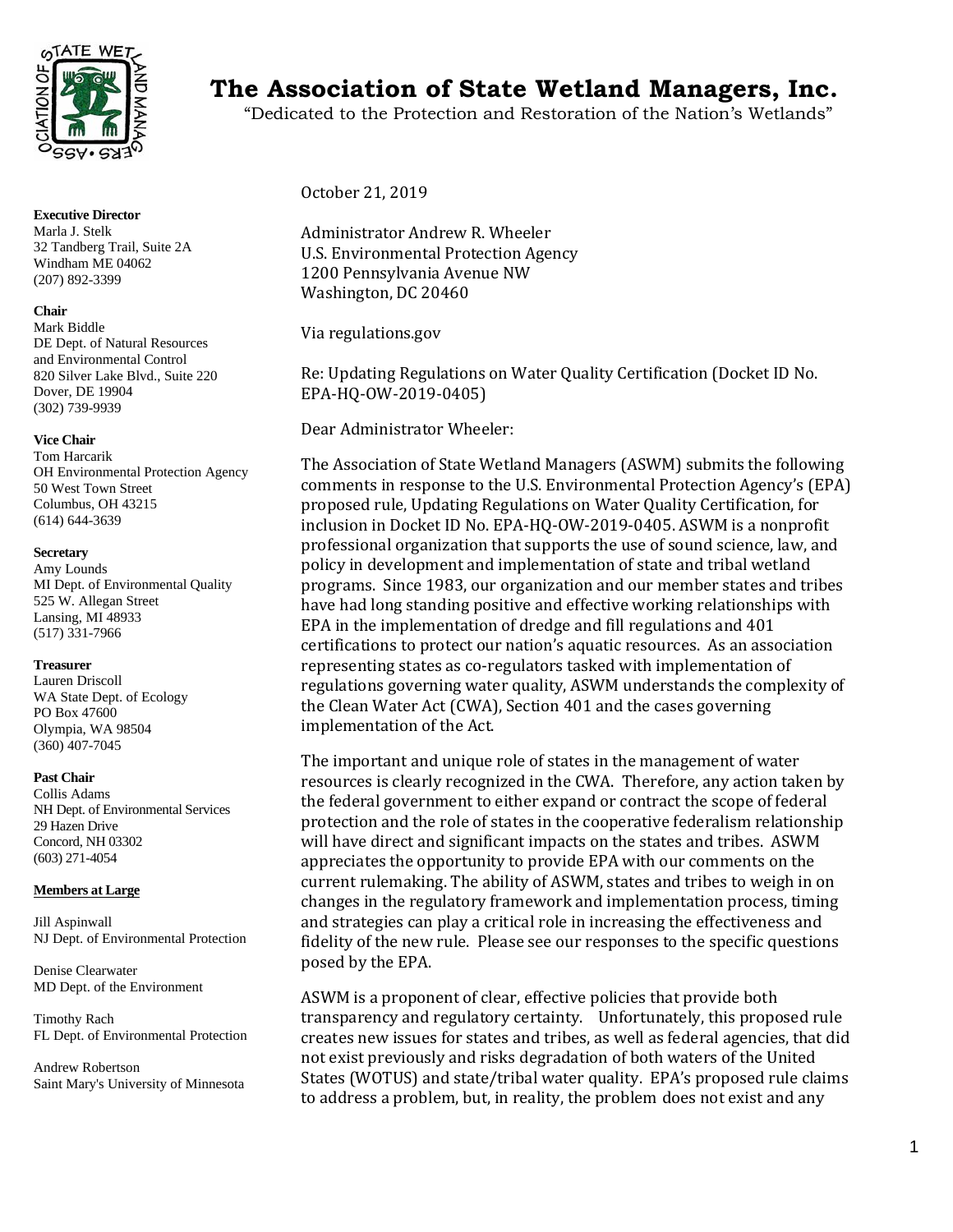proposed changes that would be useful are undermined by key process issues and a lack of input from states and tribes. The rule as proposed erodes cooperative federalism by tipping the power balance to federal agencies and limiting state authority to condition water quality certifications through changes in the timing, scope federal agency ability to deny state/tribal conditions in the 401 process. The proposed rule relies on unfounded legal and economic analyses and interpretations and presents major technical challenges and burdens for states and tribes. Not only does the rule adversely affect states and tribes as they work to protect their waters, but it also affects additional permitting processes and sets a deeply concerning precedent for state/tribal rights in general.

# **Critical Role of 401 Certifications for States and Tribes**

Through the 1977 amendments to the CWA, Congress more fully recognized and protected the rights and responsibilities of the states by ensuring a major role in the implementation of many CWA programs. In order to address dredge and fill activities, states have the option of assumption of the § 404 dredge and fill permitting program, reliance on § 401 water quality certification to incorporate state concerns, operation of independent state permitting programs, or a combination of the above. Other states operate only nonregulatory wetland programs. States have determined the appropriate balance of these choices for their respective states based in part on the scope of CWA jurisdiction. With § 401 certification being a key element of CWA compliance, without adequate state/tribal review of § 401 certifications, the goals of the CWA will not be met. Section 401 certification has long been identified as a successful model of cooperative federalism.

Section 401 certifications are essential to many states for protecting their wetlands and waters, preserving the uses for those resources (e.g., drinking water, ecological functions), and ultimately protecting public health. All states have statutes and for some, regulations, that provide these protections. However, not all states have a permit process for implementing these protections. Those states without their own state dredge and fill program rely on direct enforcement of their environmental statutes and regulations, which means unless those states know of an entity that is discharging into a wetland or water, those states have no practical way of implementing their environmental statutes and regulations. Section 401 certifications provide that essential link between state environmental statutes and regulations and the activities related to a discharge into a water resource.

Section 401 certifications also help to dispel any confusion on what environmental provisions a project proponent must comply with. Without the certification, a project proponent might erroneously believe that the only environmental conditions required are those in the federal permit. Certification brings both federal and state/tribal conditions into one document, and thus makes it clear what a project proponent must do to comply with both federal and state/tribal laws and regulations.

States rely on the § 401 certification process for many critical functions including (but not limited to): requiring actions that minimize impacts on aquatic resources from construction projects in streams and wetlands, including pre-construction monitoring and assessment of resources; standard conditions to install and maintain best management practices (BMPs for stormwater, such as sediment and erosion controls; time of year restriction for construction activities to protect critical periods for aquatic life, practices that reduce the release of metals bound in sediment, especially in impaired waters; and minimizing work during precipitation events. Examples of other uses of the § 401 certification process by states include: requiring studies necessary for making decisions on water quality certificates, such as Total Suspended Solids (TSS), phosphorus, sulfate and others; requiring specific riparian buffer sizes; conditioning FERC relicensing of hydropower projects and groundwater impacts from mine expansion project permits; developing performance standards for required compensatory mitigation and restoration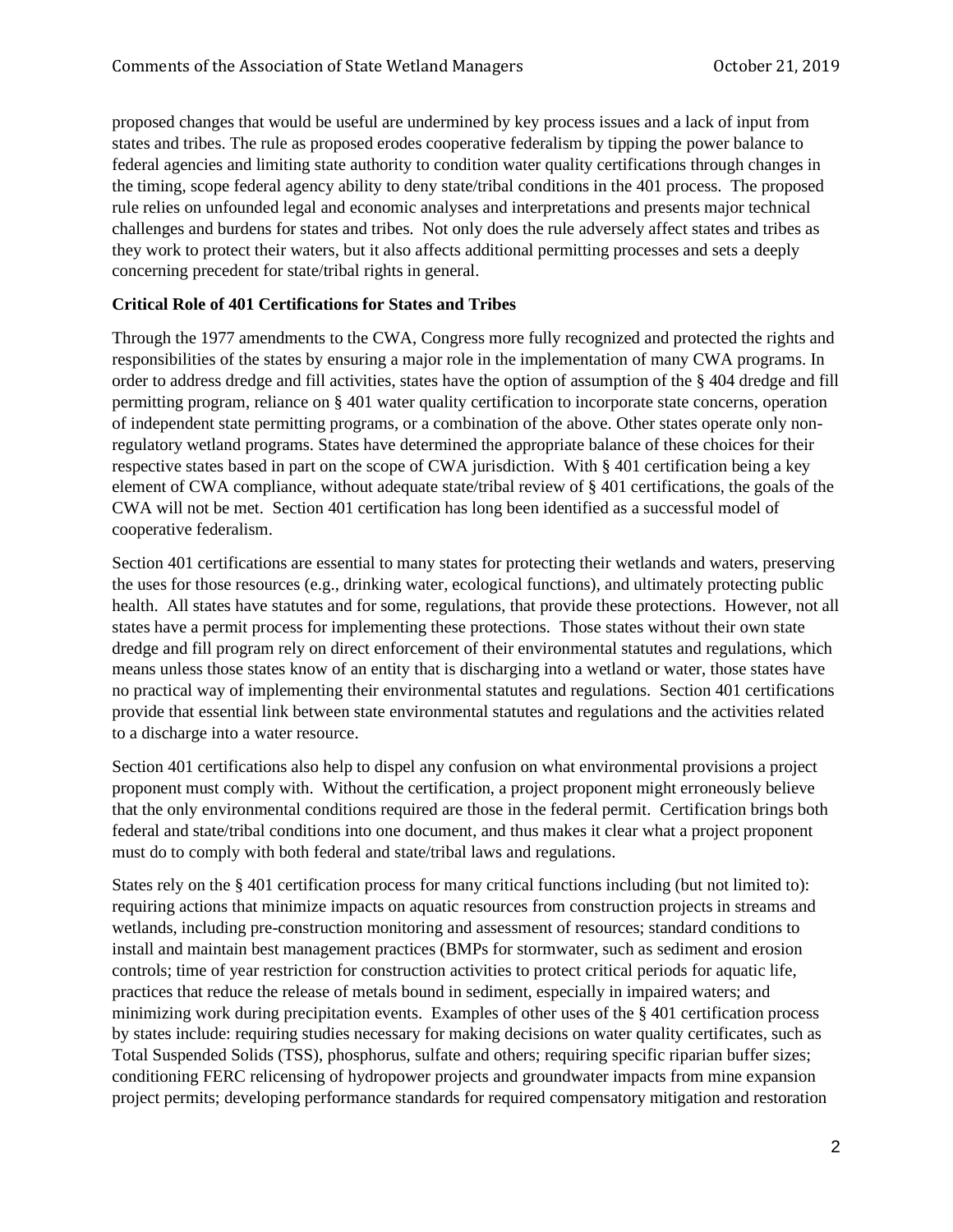of temporary impacts during construction; and securing independent environmental inspectors, answerable to the certifying agency, to oversee construction.

The § 401 certification process is used to protect, restore and maintain designated uses, which commonly include aquatic life and fish and shellfish for human consumption, drinking water, and commercial, agricultural and recreational uses, including activities requiring contact with water. Clean water is vital for economic and public health. For these reasons, state and tribal safeguards using § 401 are essential.

Despite ASWM's support for the task of clarifying § 401, EPA's proposed rule needs significant revision to maintain state/tribal authority. Without revision, the proposed rule should not be promulgated, as it represents a move away from (not towards) cooperative federalism**. For these reasons, ASWM asks EPA to withdraw the proposed rule and re-propose the rule based on the comments shared within this letter. The rule, as proposed, should not go forward to final implementation.** 

To assist EPA in considering how the rule should be recrafted, ASWM provides the following comments:

# **EPA's Claims that the CWA Water Quality Certification Process Is Broken Are Unfounded**

ASWM finds no evidence to support EPA's claim that the § 401 certification process is broken. To the contrary, all evidence indicates that the § 401 certification system is working well. EPA has provided no evidence to support the Administration's claim of "state level abuse" of § 401 certifications. Only a few, unique, non-representative cases (Washington § 401 denial related to the Millennium Coal Terminal; New York § 401 denial related to the Constitution Pipeline, and Oregon § 401 denial related to liquid natural gas facilities and pipeline) have been cited as evidence of a problem. Across the nation, § 401 certifications are issued every day without delay or denial. While the three cases mentioned above have gained national attention, thousands of certificates are issued annually without raising any concerns by the current Administration.

## **The Proposed Rule Has Numerous, Highly Problematic Process Issues**

**Rushed Crafting of the Proposed Rule:** The stimulus for this proposed rule is Executive Order 13868, *Promoting Energy Infrastructure and Economic Growth*, (issued April 10, 2019), which directed EPA to issue a proposal within 120 days. Without adequate preparation or consultation, EPA has produced a rule that has numerous, insurmountable process, legal, and implementation issues. An executive order plus a lengthy "holistic" preamble calling for the reversal of decades of case law is not a rational basis for a proposed rule. Nor, given the focus of the Executive Order on energy infrastructure, can it serve for a remaking of the entire 401 certification regime -- which implicates thousands of state actions every year – many of which have nothing to do with pipelines and energy infrastructure.

**Lack of Adequate State/Tribal Consultation:** The proposed rule did not provide adequate opportunities for state and tribal consultation (or other input – whether expert or public). While EPA staff state that they conducted consultation meetings with many different state associations (including ASWM, Association of Clean Water Administrators and others), neither ASWM nor these other organizations were provided notice that they were being formally consulted, nor did EPA provide any form of formal consultations during communications with EPA staff members.

**Inadequate Time Was Afforded to Provide Requested Feedback and Content:** In addition to not having a pre-rulemaking version of the planned language to review and provide comment on, the current proposed rule reads much more like an Advance Notice of Proposed Rulemaking with numerous questions and alternative proposed rule content included. ASWM's review of the proposed rule document (Appendix A) finds that the new rule includes more than 100 specific requests for comment,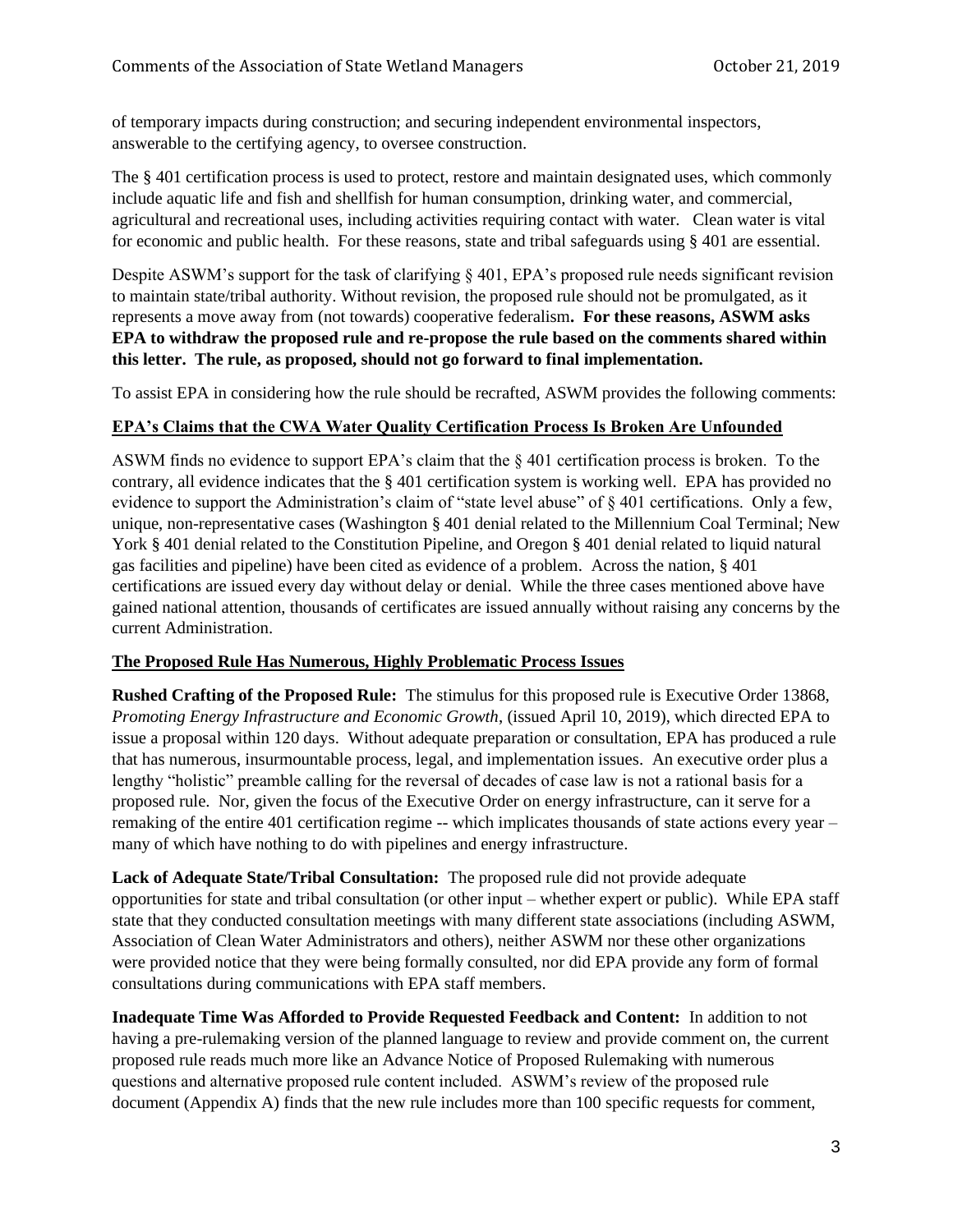which when broken into individual questions equate to at least 130 individual questions. More than half of these questions require some level of formal legal analysis, needing legal expertise outside the staffing of ASWM, other state associations and state agencies. Review of the rule's accompanying economic analysis is an extensive task as well. The analysis is limited in scope (only analyzes two cases) and would be better served by inclusion of other cases during comment. These economic cases require substantial time to gather and require analysis of data. Finally, at least 35 of the requests for comment in the proposed rule include invitations to submit additional information (in the form of lists, case studies, or other documentation), which also require substantial time to collect and provide in a meaningful manner.

With this massive task set forth by the EPA, the 60-day comment period has been deeply inadequate to thoroughly evaluate the likely effects of the proposed rule, to assess potential intended and unintended consequences of the rule, how it may alter state program structures and responsibilities, and other implementation concerns. For these reasons, ASWM submitted a joint [request for extension](https://www.aswm.org/pdf_lib/aswm_asfpm_request_for_extension_401_rule091219.pdf) to the comment period with the Association of State Floodplain Managers to EPA on September 12, 2019. On October 11, 2019, EPA denied this request and several other formal requests to extend the 60-day comment period<sup>1</sup>, thereby eliminating any hope of a reasonable timeline for analysis and review of the proposed language in the rule and adequate time to provide information as requested by EPA in the text of the proposed rule.

# **Lack of Referenced Questions and Requests for Comment Creates Added Burden for Commenters:**

Additional challenges for writing comments are created by the proposed rule document having no reference system for identifying which part of the preamble or proposed rule to which a question pertains (e.g. numbered questions). This requires that commenters undertake the time-consuming development of methodologies to reference the requests for comment and answer questions, resulting in formats and references that will likely be inconsistent among commenters.

## **Specific Comments on Procedures Stated in Proposed Rule**

**EPA Should Not Prescribe Procedures that Limit State/Tribal Flexibility in Protecting Waters:** Overly prescriptive procedures in the proposed rule would limit the use of different applications and considerations by states and tribes, given the variability in water resources and state/tribal programs and certifying agency requirements. Certifying agencies would be the appropriate entity to set review procedures, information requirements, and deadlines that would be the most effective and efficient in reviewing projects. For example, states/tribes should not be required to have a pre-application meeting process but may be encouraged to do so for certain projects, in order to increase project proponent understanding of information needed to make informed decisions and provide early input to increase efficiency during the application process.

**Lack of Consideration of Federal-level Coastal Zone Consistency Review:** Under the Coastal Zone Management Act (CZMA §307(c)(3)), federal agencies are required to submit any proposed activities which have reasonably foreseeable effects on the uses and resources of states' coastal zones to affected states for federal consistency review.<sup>2</sup> Such federal agency actions are required to be consistent with the

<sup>1</sup> Email correspondence from Jack Bowles, EPA Director of State & Local Relations to State and Local government associations on Friday, October 11, 2019, subject line: *EPA Update on Proposed CWA 410 Rulemaking Comment Period*.

<sup>2</sup> 16 U.S.C. § 1456(c)(3); 15 C.F.R. § 930 Subpart C.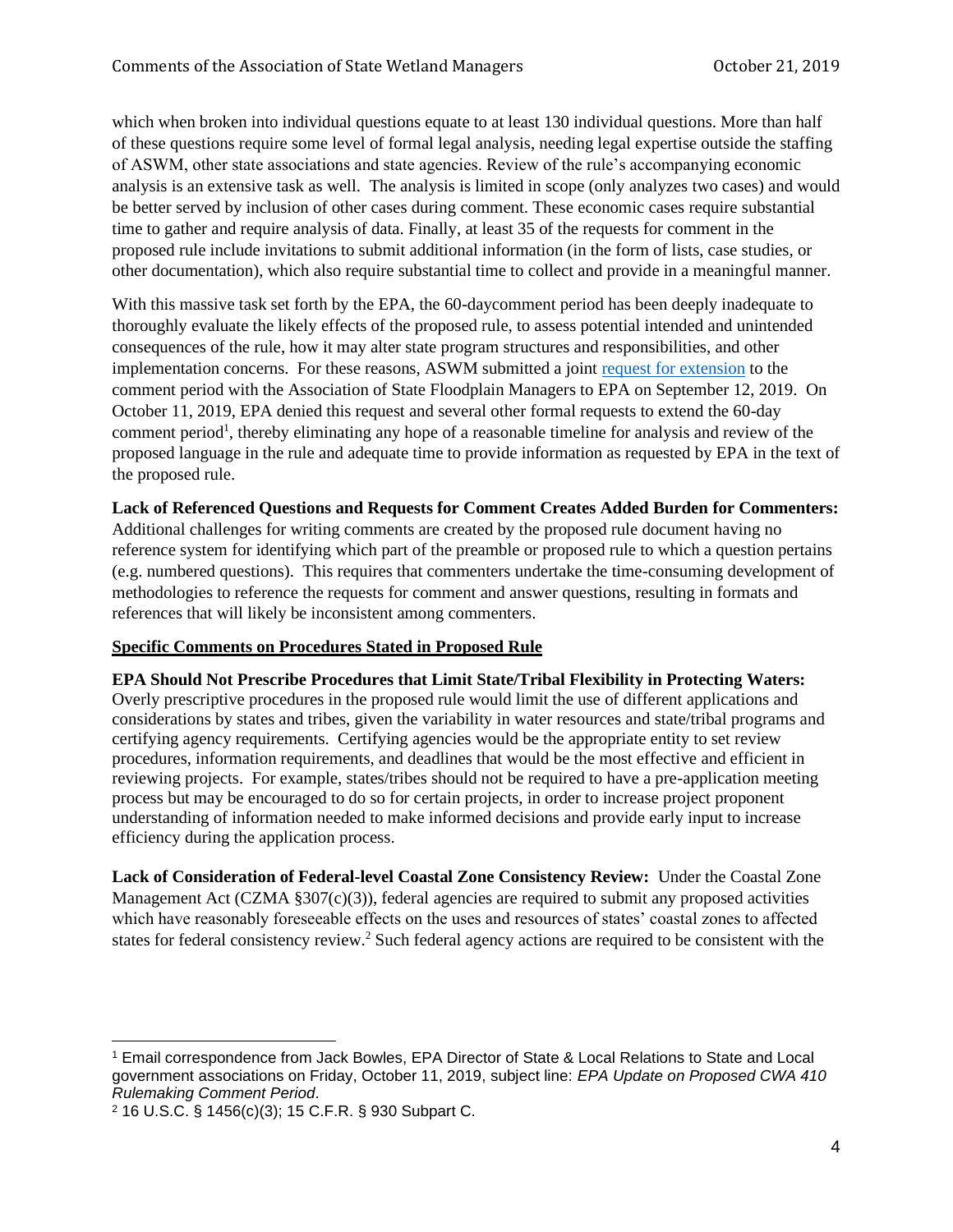enforceable policies of affected states' coastal management programs.<sup>3</sup> This statutory obligation includes proposed rulemakings that alter the uses of the coastal zone.<sup>4</sup>

Federal consistency procedures under the CZMA and water quality certification procedures under the CWA are closely related.<sup>5</sup> Permit applications for projects within the coastal zone, such as new construction or disposal of dredged materials, often trigger review under both processes. As such, coastal states<sup>6</sup> have developed procedures to integrate the two review processes. This includes developing lists of federal licenses subject to review, coordinating state standards between the two statutory regimes, and instituting "one-stop" federal-state joint review processes. Some states rely on the water quality certification review process to determine compliance for federal consistency purposes. Many of these procedures are instituted in state statutory or regulatory law.

By weakening and restricting the § 401 certification process, the proposed rule undermines the effectiveness of State Coastal Management Programs (CMPs) in achieving CWA goals and applying federal consistency to protect coastal resources and avoid or minimize coastal use conflicts. Specifically, the proposed changes fail to consider interactions of § 401 certification and federal consistency. In some states, § 401 reviews and conditions are often intertwined with federal consistency reviews and conditions. Frequently, the Army Corps of Engineers (Corps) permitting process is coordinated with state permitting and 401 certifications in carefully structured agreements and operating procedures. EPA failed to address how the proposed § 401 rule impacts this nexus in state operations and activities and creates extensive confusion around coordination of § 401 with existing state permits that include state conditions and state provisions.

The proposed rule undermines these review processes for coastal states under their CZMPs. Federal consistency provides states with an important tool to manage coastal uses and resources and to facilitate cooperation and coordination with Federal agencies and to work with nonfederal entities seeking federal approval and authorizations. It is the lynchpin of vital federal-state-industry coastal coordination to ensure balance among competing interests such as energy development, tourism, recreation and ecological protection. The proposed rule fails to address impacts on the federal consistency procedures of the coastal states, and proposes changes that would undermine established procedures, creating uncertainty for permit applicants and degrading states' responsible management of coastal resources and ecosystems. Should EPA proceed with this proposed rule, ASWM recommends that EPA make changes to account for potential incompatibilities in states that integrate water quality certification with federal consistency certification. For recommendations about specific ways to address CZMA consistency concerns, ASWM points EPA to the comment letter submitted to the Federal Register by the Coastal States Organization, which outlines suggested changes.

EPA neglects to make record on the issue of impacts from the proposed rule on general and nationwide permit review processes. Many states have denied or conditioned these permits. The proposed rule does not make clear what will occur if the Army Corps of Engineers disagrees with state or tribal conditions.

<sup>3</sup> 15 C.F.R. § 930.32(b)(1).

<sup>4</sup> 15 C.F.R. § 930.31(a) ("The term 'Federal agency activity' includes a range of activities where a Federal agency makes a proposal for action initiating an activity or series of activities when coastal effects are reasonably foreseeable, e.g., … a proposed rulemaking that alters uses of the coastal zone."). <sup>5</sup> Congress recognized the importance of coordinating the procedures under both Acts by automatically incorporating requirements established by the state pursuant to the CWA, including state water quality standards, into the state's CZMA coastal management program. 16 U.S.C. §1456(f).

<sup>6</sup> 401 Rule Comment Letter submitted via the Federal Register to EPA by the Coastal States Organization (CSO).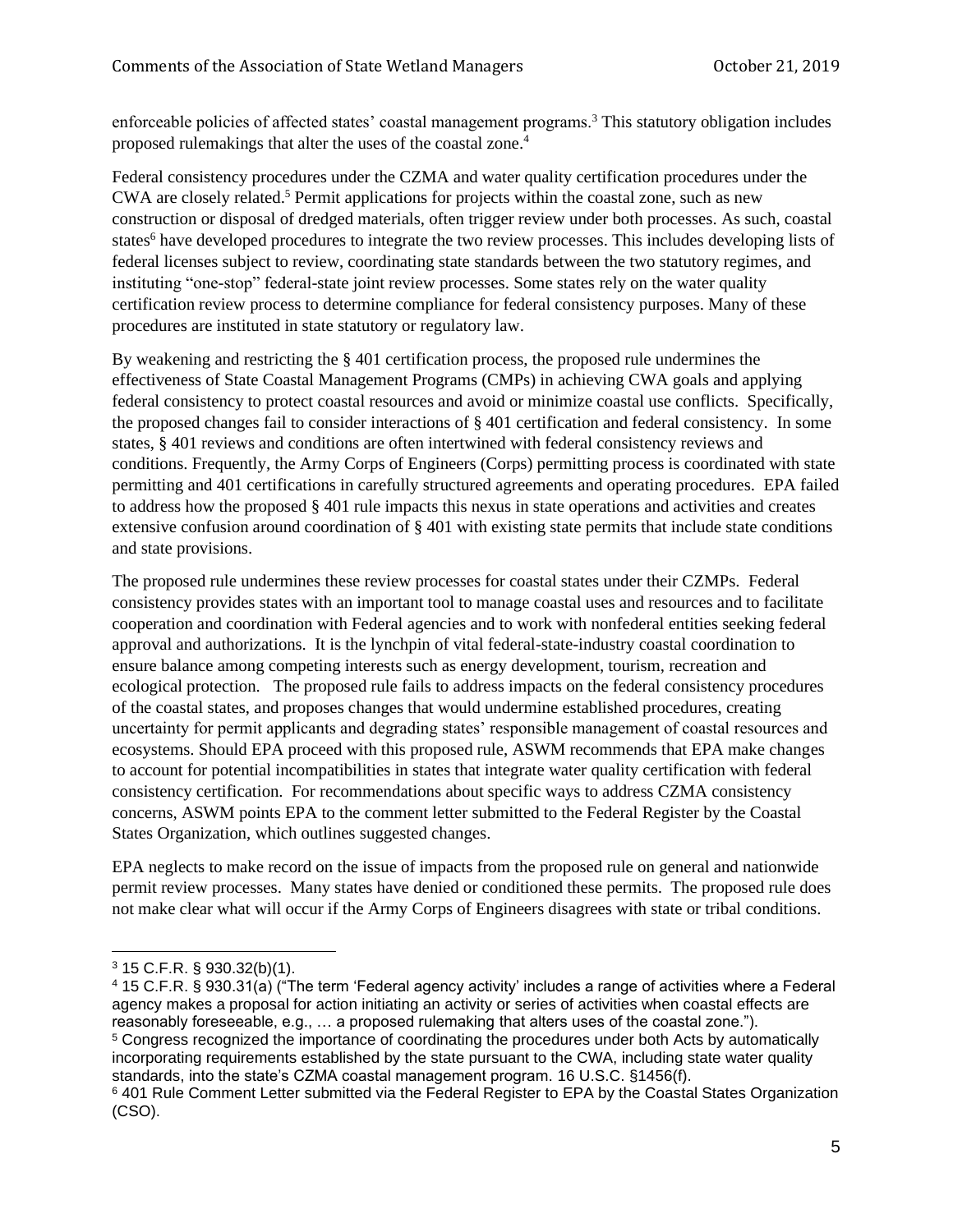ASWM emphasizes to EPA the critical need to consider nationwide and general permits/State Programmatic General Permits (SPGPs) that also undergo § 401 certifications of their own, coordination with Corps permitting, coordination with Coastal Zone Management (CZM) federal consistency and other shared processes. None of these are addressed or even noted in the preamble of the proposed rule.

**Standardized National Forms Limit State/Tribal Flexibility:** Finally, in terms of procedures outlined in the proposed rule, EPA should not develop a national standard form to meet the needs of all certifying agencies, given the variety of resources and authorities. Forms would be best developed by certifying agencies to take these differences into account.

**New EPA 401 Certification Guidance Document (June 22, 2019) Must be Rescinded:** The June 7, 2019 Guidance Document<sup>7</sup> cannot provide guidance for a rule that has not yet been promulgated. The guidance must be rescinded or superseded by new guidance that reflects the content of the new rule upon its promulgation.

# **Erosion of Cooperative Federalism and State/Authorized Tribal Authority**

**Proposed Rule Strips State Role in Cooperative Federalism Relationship***:* While EPA promotes cooperative federalism, the proposed rule does the opposite and significantly erodes state/tribal authority. Cooperative federalism in the CWA recognizes the important role of state expertise based on regional and local conditions. Overall, the proposed revisions, with their intent to weaken state authority<sup>8</sup> do not reflect the CWA objective of cooperative federalism, the shared responsibility by federal agencies and states to "restore and maintain the chemical, physical, and biological integrity of the Nation's waters." Under the CWA, Congress recognizes states' primary authority over water resources, purposefully designates states as co-regulators under a system of cooperative federalism, and clearly expresses its intent to: "…recognize, preserve, and protect the primary responsibilities and rights of States to prevent, reduce, and eliminate pollution, to plan the development and use (including restoration, preservation, and enhancement) of land and water resources, and to consult with the Administrator in the exercise of his authority under this chapter." The CWA clearly gives broad authority to states to make and condition decisions under applicable state authorities.

**Rejection of Important State Expertise that is Required to Discern Water Protections:** State/tribal insights are critical to the implementation of the CWA and the essential place in reviewing water quality impacts is recognized in the existence of §401. States and tribes come to the review task with a critical understanding of the resources they are tasked with protecting, an understanding of regional- and sitespecific needs, and knowledge of the most effective methods for preventing and mitigating impacts within that context. This knowledge and expertise is referenced repeatedly in the CWA and Section 401 as the primary justification for the cooperative federalism relationship documented in the rule. Without the ability to include state and tribal assessment and decision-making in §401, the appropriate water quality protections may not be implemented.

**Proposed Expansion of Federal Authority Is Unacceptable And Violates State/Tribal Rights:** While it may be argued that EPA is not expanding its own authority *exclusively*, it is rather expanding all federal agencies (including EPA) authority by giving them the legal power to decide whether a state's environmental requirement fits the "definition of water quality" requirement. This expansion is an

<sup>7</sup> [https://www.epa.gov/sites/production/files/2019-06/documents/cwa\\_section\\_401\\_guidance.pdf](https://www.epa.gov/sites/production/files/2019-06/documents/cwa_section_401_guidance.pdf)

<sup>&</sup>lt;sup>8</sup> Wheeler, Andrew. "Here's how Team Trump will bust Cuomo's gas blockade." New York Post, August 15, 2019, [https://nypost.com/2019/08/15/heres-how-team-trump-will-bust-cuomos-gas-blockade/.](https://nypost.com/2019/08/15/heres-how-team-trump-will-bust-cuomos-gas-blockade/)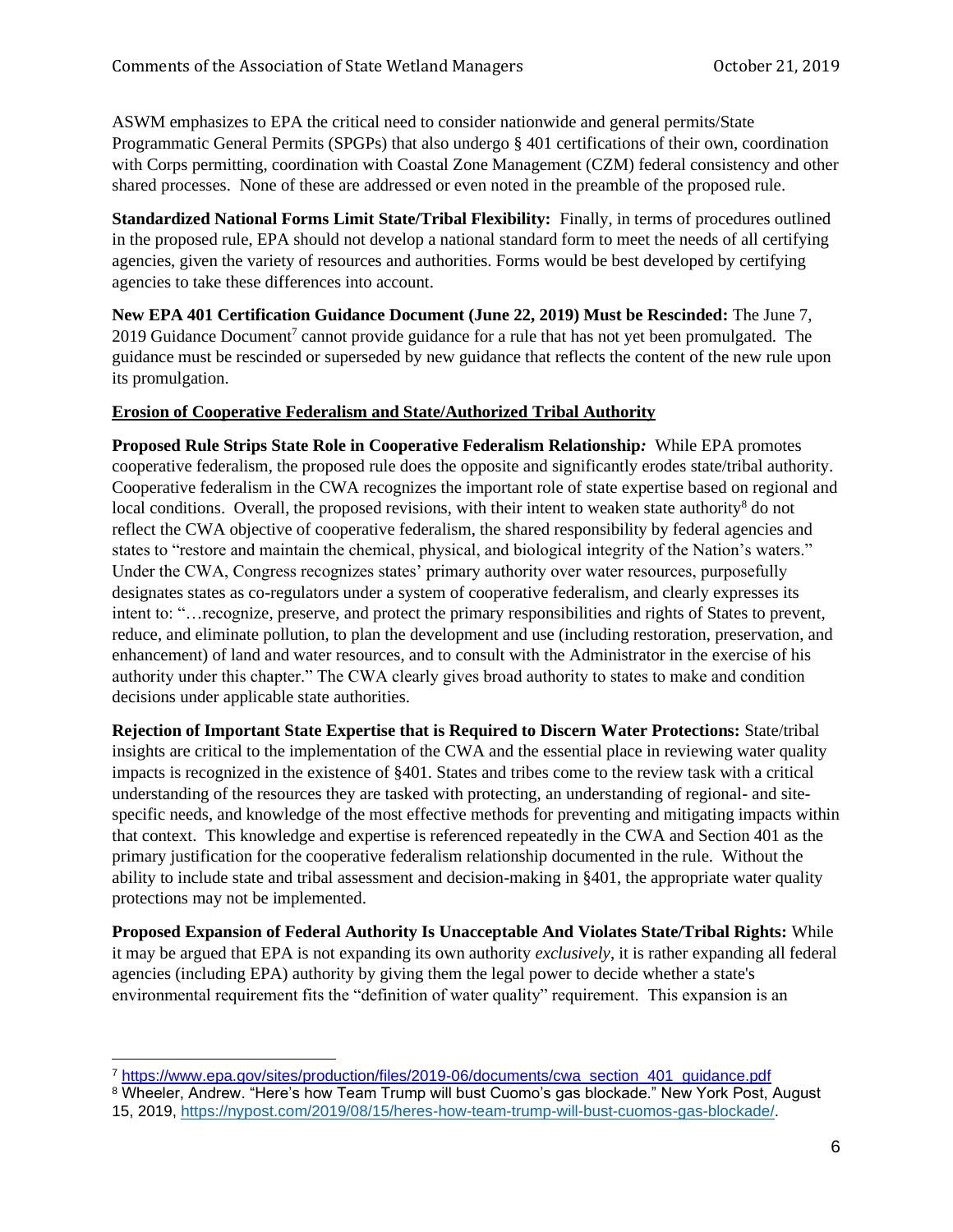unacceptable change in the federal/state/tribal regulatory relationship. States and tribes will likely work through the courts to address this reduction in state/tribal authority.

**Federal Agencies Should Not Have the Authority to Determine Applicable State Environmental Requirements:** The proposed rule moves current state/tribal authority to federal agencies in determining what is an applicable state environmental requirement. For the first time, EPA is giving federal permitting agencies the authority to unilaterally decide whether the basis of a state/tribal certification is acceptable or not (see  $121.6(c)$ ), despite the CWA honoring the role of states and tribes as the experts on local resources. Currently, states and tribes make their certification decisions based on their own laws and regulations, and if there is any dispute about these, the courts are the arbitrator, not federal agencies.

## **Legal Issues**

ASWM has identified numerous legal concerns related to the proposed rule. The following comments identify a few of the key issues. ASWM also strongly supports legal analysis submitted by the joint attorneys general from 15 states (CA, CT, MD, ME, MA, MN, NJ, NM, NY, OR, PA, RI, VT, WA and PA) to Administrator Wheeler on July 25, 2019<sup>9</sup> and asks EPA to carefully review and respond to the requests identified therein. ASWM also concurs with comments submitted by joint attorney generals to Docket ID: EPA-HQ-OW-2018-0405. We are in agreement with their legal analysis supporting urging EPA "not to weaken its existing guidance and regulations. Section 401 explicitly preserves states' independent and broad authority to regulate the quality of waters within their borders. Neither the President's Executive Order nor EPA's guidance and regulations can contradict or undermine the plain language and congressional intent of section 401."

**Limiting the Scope of State/Tribal Review to Discharge, Rather than Activity as a Whole, is** 

**Unreasonable:** The U.S. Supreme Court in PUD No. 1 of Jefferson County v. Washington Department of Ecology held that states and tribes' authority under CWA section 401(d) applies to the "activity as a whole." In doing so, the Court conducted its own thorough textual analysis of the plain language of the statute, rejecting Justice Thomas's dissenting interpretation. The Court's "view of the statute" was that it "is most reasonably read as authorizing additional conditions and limitations on the activity as a whole once the threshold condition, the existence of a discharge, is satisfied." Because the conclusion was based on the words of the statute, the Court simply gave effect to Congressional intent.

After conducting this textual analysis, the Court also noted that EPA had reached a similar conclusion and cited Chevron U.S.A. Inc. v. Natural Resources Defense Council. The EPA now attempts to use this passing reference to Chevron to circumvent a central holding of PUD No. 1 (and Congressional intent), by resurrecting the approach advocated by Justice Thomas in dissent. However, when PUD No. 1 is read as a whole—including the concurring and dissenting opinions—it is clear that EPA lacks the authority to do so.

EPA's proposed rule is premised on characterizing PUD No. 1 as an application of both steps in Chevron. In step one, a court will seek to determine if Congress has spoken to the issue at hand. If so, then Congress's intent must be followed. If not, if there is ambiguity, then under the second step a court will defer to an agency's reasonable interpretation of the statute. Yet, as Justice Thomas in dissent pointed out,

<sup>9</sup> Letter from Attorney Generals of California, Connecticut, Maryland, Maine, Massachusetts, Minnesota, New Jersey, New Mexico, New York, Oregon, Pennsylvania, Rhode Island, Vermont, Washington, and Pennsylvania Department of Environmental Protection to the US Environmental Protection Agency on July 25, 2019.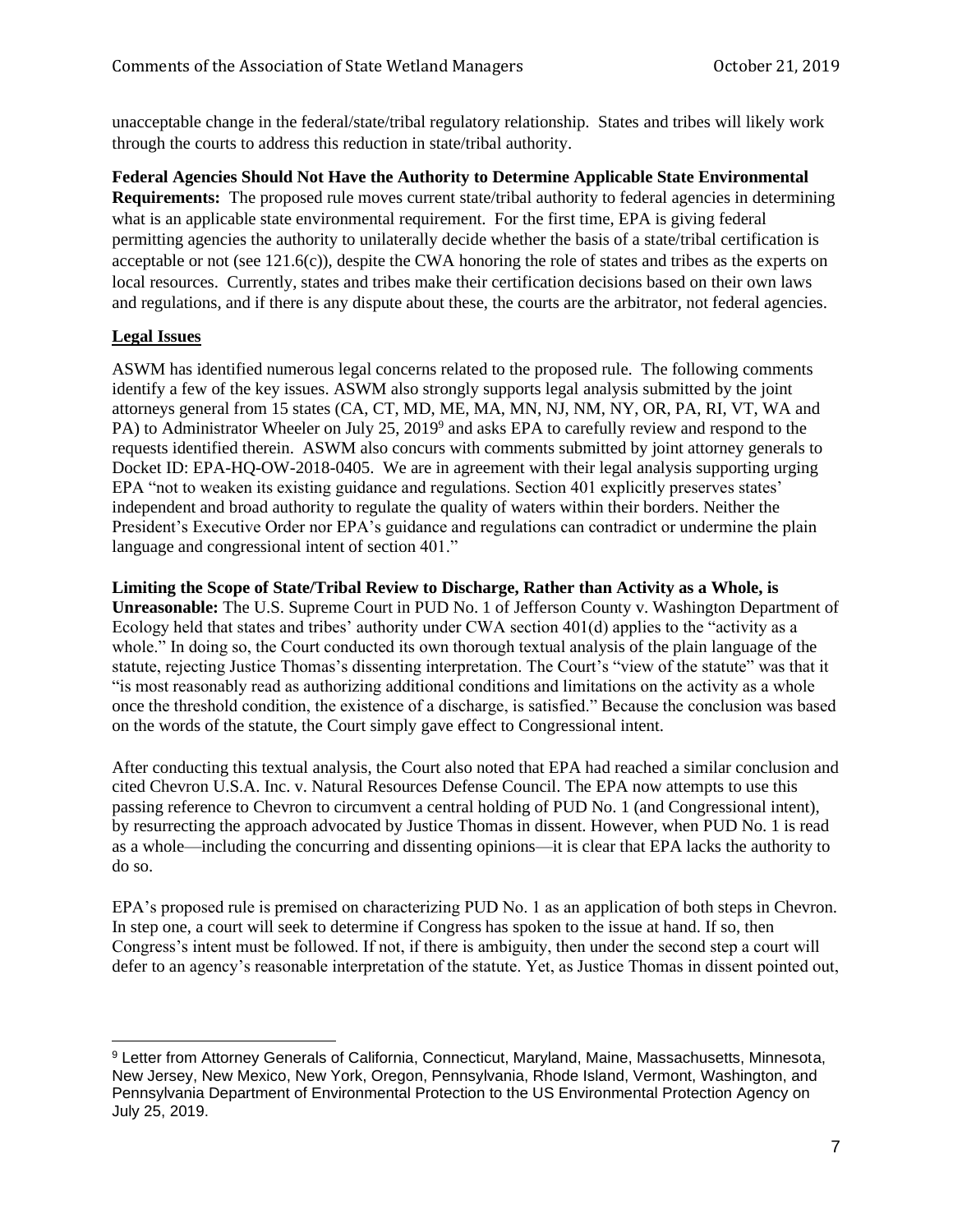the majority did not identify what portion of the CWA was ambiguous. This is because there was no ambiguity: the plain language of CWA § 401 is clear and thus Congress's intent must be followed.

Justice Stevens concurrence in PUD No. 1 is instructive in this regard:

"While I agree fully with the thorough analysis in the Court's opinion, I add this comment for emphasis. For judges who find it unnecessary to go behind the statutory text to discern the intent of Congress, this is (or should be) an easy case. Not a single sentence, phrase, or word in the Clean Water Act purports to place any constraint on a State's power to regulate the quality of its own waters more stringently than federal law might require. In fact, the Act explicitly recognizes States' ability to impose stricter standards. See, e. g.,  $\S 301(b)(1)(C)$ , 33 U.S.C.  $\S$  $1311(b)(1)(C)$ ."

In sum, the Court has provided a definitive interpretation of CWA § 401, and therefore the EPA may not issue a contrary rule. If the EPA wishes a different interpretation of the CWA, its remedy is to seek a legislative change through Congress.

**EPA Is Misusing Chevron Deference as Basis for the Proposed Rule:** EPA is also not entitled to rely on Chevron Step 2 deference to reverse nearly 50 years of continuous practice, two Supreme Court decisions, and numerous Court of Appeals decisions. EPA is not newly interpreting an ambiguous statutory program within its unique expertise. CWA § 401 dates back to the 1970 Water Quality amendments (P.L. 91-224), as interpreted by EPA in 1971 regulations, and codified/restated in the Federal Water Pollution Control Act Amendments of 1972. As amended in 1977 (P.L. 95-217), this law became commonly known as the Clean Water Act. The states and tribes have lived with a consistent interpretive regime for nearly 50 years as further illuminated by Supreme Court decisions (PUD No. 1) in 1994, and (S.D. Warren) in 2006, as well as by numerous U.S. Court of Appeals decisions, state regulations issued in reliance on these interpretations, and standard approaches to certification and years of practice coordinating with the Corps and other federal agencies.

**B**ased on Executive Order 13868, EPA developed an entirely new interpretation which is contrary to the Supreme Court opinions, EPA's own prior interpretations, and the Circuit Court opinions (such as American Rivers v. FERC). But EPA is not writing on a clean slate here. This is nothing like a first interpretation by an administrative agency of a brand-new statute. This is the overthrow of 50 years of implementation and reliance by ASWM members, applicants, permittees, etc.

Additionally, when an agency undertakes a new interpretation, it needs a factual record on which to make such a change. But there is no such record in the proposed rule, indeed, there is no recognition of prior state and EPA practice or reliance at all. Motor Vehicle Mfrs. Assn. of United States, Inc. v. State Farm Mut. Automobile Ins. Co., 463 U. S. 29 (1983), requires the agency to articulate a rational connection between the facts and the choice made in changing its position. See also, FCC v. Fox Television Stations, Inc., 556 U. S. 502, 515 (2009) (The agency must at least "display awareness that it is changing position" and "show that there are good reasons for the new policy.").

The preamble consists of a bare "legal" reinterpretation which claims to be a "first" look by this EPA staff, as though all prior interpretations were unworthy of consideration (In the proposed rule, the EPA includes the following language: "This proposal…provides the EPA's first holistic analysis of the statutory text, legislative history, and relevant case law" (84 Fed. Reg. 44084); the EPA "addresses comprehensively and for the first time…" (84 Fed. Reg. 44092); the EPA has "for the first time conducted a holistic analysis of the text, structure, and history of CWA section 401" (84 Fed. Reg. 44093); the EPA "has now performed a holistic analysis of the text and structure of the CWA" and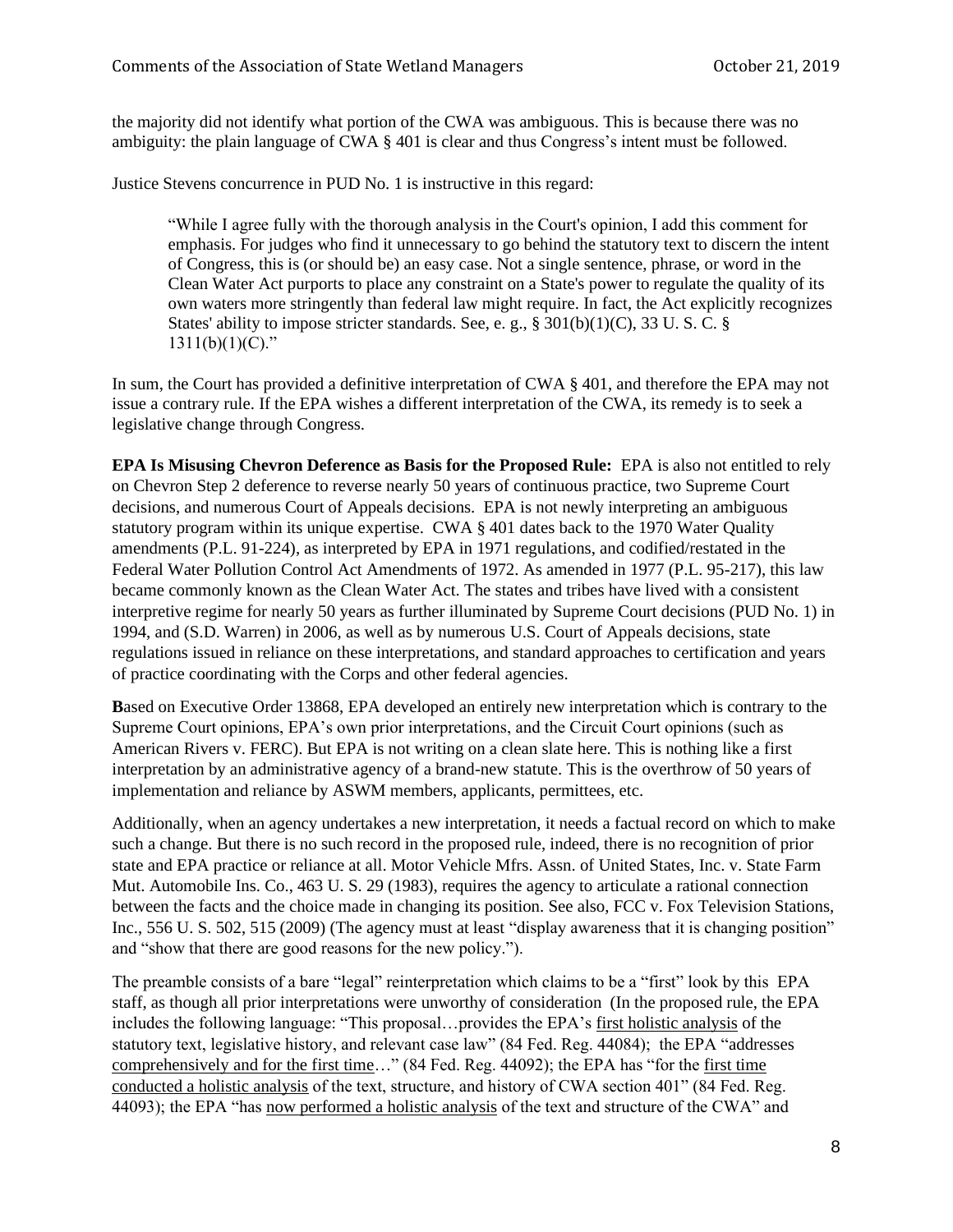"section 401" (84 Fed. Reg. 44096) and the EPA "has for the first time, holistically interpreted the text (84 Fed. Reg. 44097).

ASWM disagrees with EPA's conclusion in the proposed rule that this is a first- time interpretation and that EPA is revising "unwise judicial constructions of ambiguous statutes" (Brand X legal case). By stating that this is the first interpretation and holistic analysis, EPA discounts all prior agency and court decisions. The proposed rule repudiates numerous Court of Appeals decisions cited in the preamble that follow PUD No. 1.

With this proposal, EPA is essentially trying to reverse a large number of decisions that have been made by the courts about specific roles and activities, by state and federal agencies (including EPA's own decisions) in their administrative practice and state regulations, and in numerous state guidance documents. EPA itself over the decades has provided analysis and interpretation that is overlooked (or withdrawn). This is *not* the first time EPA has interpreted 401. Most importantly, the Supreme Court has recognized state authority over time (e.g. PUD No 1., S.D. Warren). In all of the history of section 401, this proposal represents the first time that deference has been taken away from states.

**Not All Relevant Case Law Is Considered in EPA's Legal Analysis:** The result has been a "cherry picking" of cases and the use of dissenting opinions to develop EPA's legal foundation, disregarding other court decisions. By doing this, the proposed rule purports to overrule a substantial number of these cases silently (such as American Rivers), with no discussion of why those decisions are no longer proper interpretations of law on which states may rely. The proposed rule silently overrules American Rivers v. FERC 129 F.3d 99 (2<sup>nd</sup> Cir.1997) where it was decided that federal permitting and licensing agencies are not authorized to second guess a state certification. In the end, EPA is taking on decisions that have been made by the courts about specific roles and activities and this is deeply problematic.

**ASWM Takes Issue with Proposed Interpretation of "Any Other Appropriate Requirements of State Law":** Section 401 provides the ability for states and tribes to attach conditions to certifications, which are considered under the requirement for review of "any other appropriate requirements of state" law." EPA is proposing to limit water quality certification conditions to EPA-approved state or tribal CWA regulatory programs and disallow provisions that do not meet specific new restrictions. Congress gave broad authority to states and tribes, which includes the development and enforcement of their own laws. This state/tribal authority was recognized and preserved in the CWA. (For a more comprehensive discussion of the history of the CWA and § 401 certification, please review the joint Attorney Generals' letter submitted to EPA on July 25,  $2019^{10}$ .)

The CWA does not preempt these laws, nor does it suggest that state laws dealing with buffers, instream flows, land use, groundwater, and other areas committed to state authority may be disregarded as "appropriate requirements of state law" when implementing section 401. Under the proposal, however, if EPA does not approve the condition (or recognize the relationship of the condition to an approved state or tribal CWA regulatory program" requirement, the proposed rule reads that the state/tribal condition will no longer be a requirement of the final approved federal permit. This is clearly against the intent of the CWA and an unacceptable reduction in and violation of state/tribal authority.

It is not EPA's function under 401 to determine whether a state or tribal condition is appropriate, nor does 401 give this authority to federal permitting and licensing agencies (as the proposal would do). The

<sup>10</sup> Letter from Attorney Generals of California, Connecticut, Maryland, Maine, Massachusetts, Minnesota, New Jersey, New Mexico, New York, Oregon, Pennsylvania, Rhode Island, Vermont, Washington, and Pennsylvania Department of Environmental Protection to the US Environmental Protection Agency on July 25, 2019.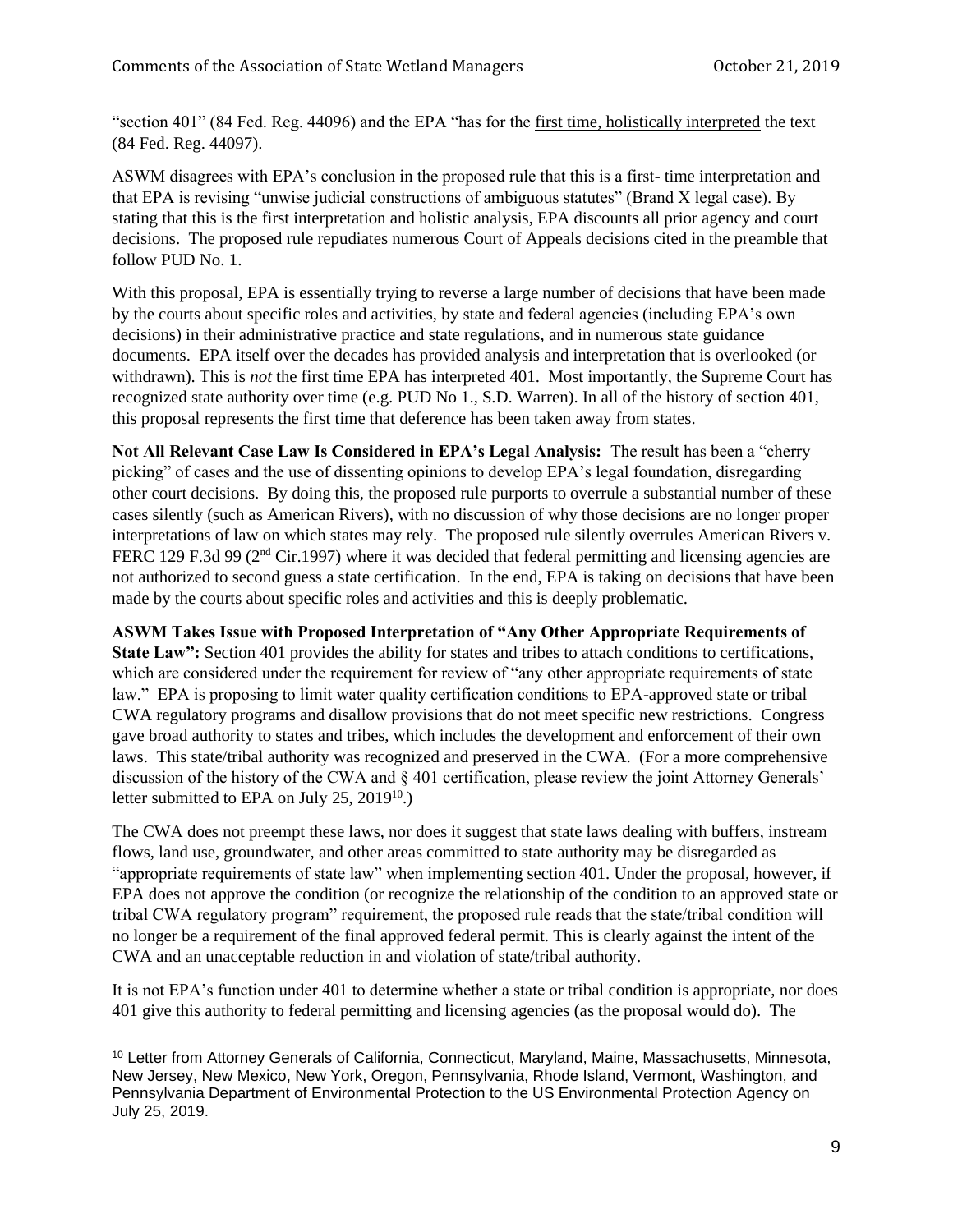system, as designed, functions in such a way that if a proponent disagrees with a state condition, they can challenge the condition in court. The courts are the appropriate venue for state/tribal conditions to be challenged (121.5e), rather than EPA making discretionary decisions that impinge state/tribal authority

**New Definition of "Water Quality Requirements" as a way of Limiting the "Scope" of 401, Represents an Unlawful Federalizing of Defining Water Quality Regulations that States Use to Protect Their Waters:** The proposed rule includes interlocking definitions of: "condition," "discharge," "failure or refuse to act," "receipt," and "water quality requirements". As presented, these definitions are written in a manner that would limit state/tribal authority. It narrows the plain reading of CWA sections 401(a) and (d), which do not condition state water quality requirements and applicable requirements of state law to those that EPA has approved.

ASWM strongly objects to the definitions proposed for the purpose of limiting state and tribal authority. There is no need to further define terms which are commonly understood and properly defined in a dictionary. It purports to limit the scope of 401 denials and conditions imposed by states to CWA provisions and "EPA-approved state or tribal Clean Water Act regulatory program provisions." This is far narrower than "any other appropriate requirement of State law" which is what 401(d) authorizes the states to address. This action represents a federalization of defining water quality regulations without telling states and tribes what it means. ASWM believes that implementation is more appropriately described through the body of regulations, not definitions.

Also, by limiting the definition to only EPA-approved regulatory programs, EPA has excluded state/tribal water quality requirements that EPA has yet to approve or that EPA has no authority to review and approve. One example is state/tribal wetland permitting programs that have not yet been submitted for CWA approval. By excluding these programs, EPA has created a discrepancy between federal and state permits for the same activity, which will only create confusion for the permit holder.

Another problem in limiting "water quality requirements" to EPA-approved CWA regulatory programs is with state/tribal new water quality standards that have been adopted by the state/tribe but not yet approved by EPA. If a state/tribe receives a certification request during this period, which water quality standards does it use for certification the new ones that the state/tribe is legally bound to use by state/tribe law, or the previous standards that were EPA approved? This conundrum is exacerbated by the time that EPA takes to make decisions of new water quality standards (60 days to approve and 90 days to disapprove and propose). Those time frames may exceed the reasonable period of time for certification, thus putting the state/tribe in a catch-22 where it can do nothing legally. ASWM suggests that the phrase "EPA-approved" be dropped from the definition of "water quality requirement" to prevent these adverse consequences. ASWM also suggests that EPA not define water quality requirement, as the language is plain and appropriate as it stands.

**Moving from "Activity" to "Discharge" Reduces State Authority:** Any *potential* discharge associated with an entire project (activity) subject to a federal license or permit which *may* enter a navigable water is broadly covered under the CWA. Section 401 applies to activities that may result in a discharge, not from which a discharge is a certainty. Project proponents lack authority for determining for regulatory purposes that there is no potential discharge. The determinations are made by the relevant certifying agencies. States and tribes must be able to consider activities as a whole to ensure the holistic view that the courts embraced in PUD No. 1.

**Limiting Discharges to Those from Point Sources Is Contrary to Case Law:** ASWM opposes limiting the scope of certification to only point sources. Contrary to Supreme Court decisions, this proposed change narrows the scope to discharges only from point sources, thus excluding review from impacts of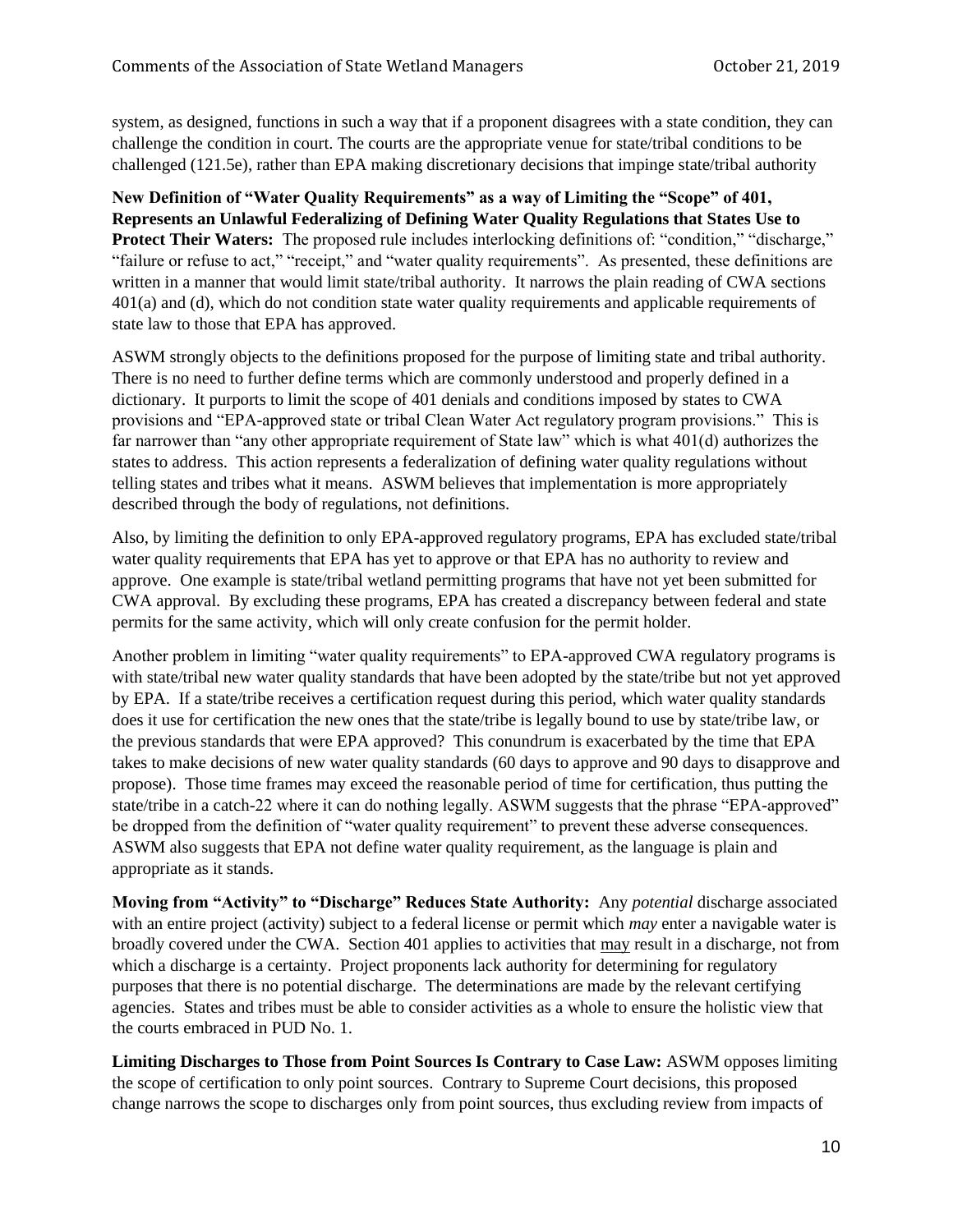other activities. This narrowing is contrary to case law, relying solely on a dissenting opinion to narrow scope. A dissenting opinion carries no force of law.

**ASWM Opposes the Change from "May" to "Will" Around Discharges:**The proposed rule uses the word "will," where the current rule used the word "may" around whether or not a discharge would happen. ASWM requests that EPA keep the current statutory language, which uses the word "may" to allow for consideration of potential and inadvertent discharges. State and tribes rely on the ability to condition around discharges that "may" occur, based on extensive scientific and administrative evidence that certain discharges are likely to occur from specific high-risk activities that are often the consequence of activities in proposals being reviewed as part of the § 401 certification process. Examples of potential discharges considered by states<sup>11</sup> include accidental discharges from failures in fracking, landslides, leaks from pipelines, inadvertent return, contaminated soils or waters, improperly following approved plans, leaching (from mines or when building on landfills), incidental spills from trans-loading facilities, prop wash from barges or vessels, and erosion from site development or mitigation activities. Additionally, this new language creates a problem for states working to adopt a new standard. New standards and appropriate conditions for potential discharges actually protect permit and license holders, as well as water quality. Conditions can outline the measures to take in the event of an unintended discharge that the certified entity and regulatory agency understand, while without these measures the permittee/licensee can be held liable for a water quality violation and be subject to additional, costly remedial measures.

**ASWM Opposes Elimination of Key State/Tribal Conditions:**ASWM believes the broad review over all aspects of pre- through post-construction actions merits that the appropriate conditions should also be wide ranging and commensurate with the scale and potential impacts of the project. All are related to ensuring that waters meet designated uses. These conditions, applied by many states and tribes<sup>12</sup>, include but are not limited to:

- Pre-construction monitoring and assessment of resources;
- Use of certain construction practices and equipment;
- Time of year and other seasonal restrictions on construction or operation;
- Hiring of an independent environmental inspector, answerable to the certifying agency; to oversee construction;
- Additional monitoring for construction and post-construction impacts, discharges, and thresholds for meeting water quality standards;
- Preparation and implementation of a plan approved by the certifying agency to address inadvertent discharges and remediation that may be required by the certifying agency;
- Plan and performance standards for required compensatory mitigation and restoration of temporary impacts during construction;
- Validation of §401 certification contingent upon receiving other approvals; and
- Financial assurances for successfully meeting requirements.

While EPA has never formally approved many state conditions, there are a lot of "appropriate" requirements of state law" protections that are not "Clean Water Act regulatory program provisions" that play key roles in protecting water quality under  $\S$  401. The proposed definition in  $\S$  121.1(p) as incorporated in 121.3 would eliminate these critical water quality protections. Most of these conditions are based on designated uses around the growth and propagation of aquatic life and wildlife as well as

<sup>11</sup> ASWM communications with 14 states in October 2019.

 $12$  Ibid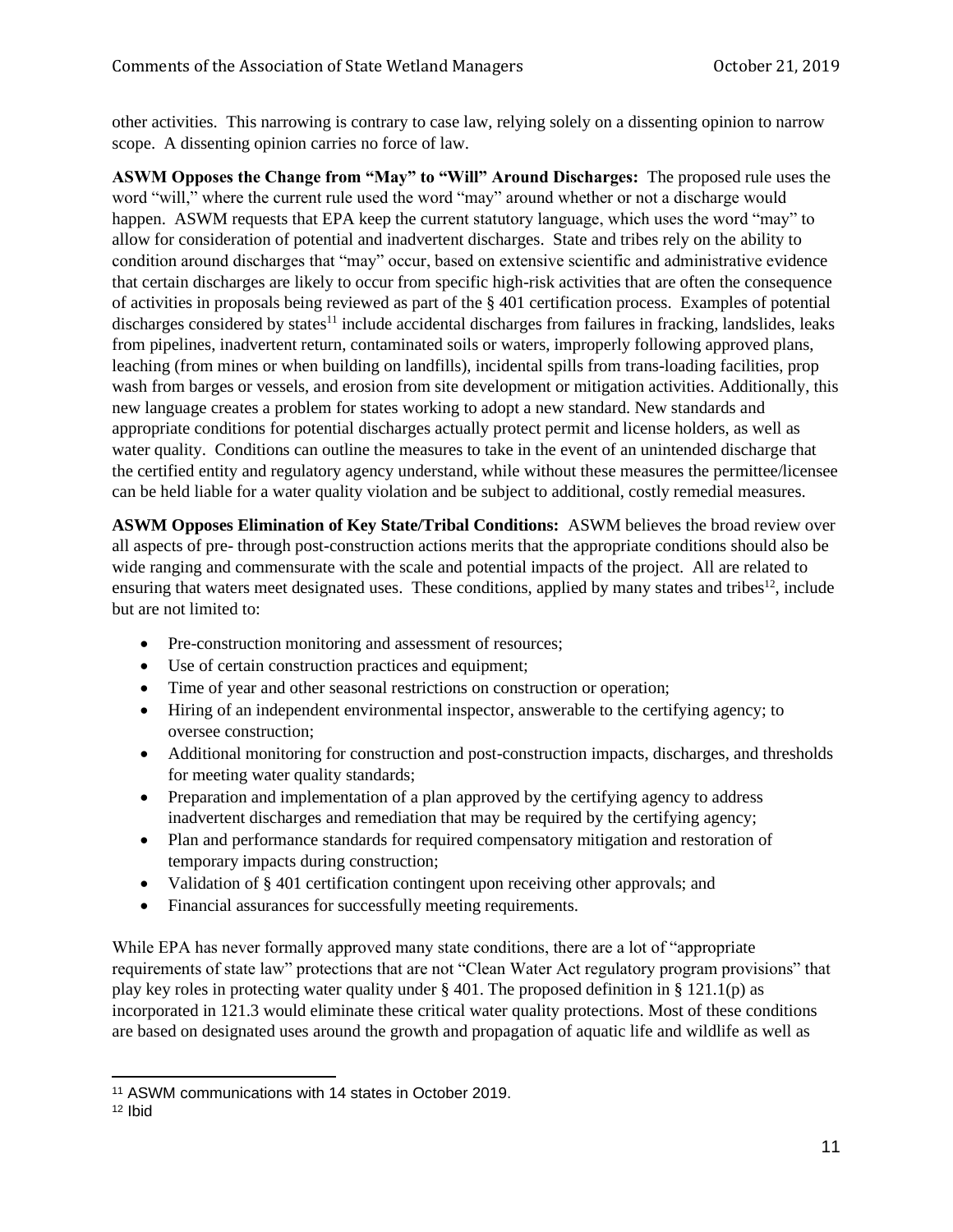other uses. Many rely on appropriate provisions of state law that do not apply directly to "discharges" but that are essential to maintenance and improvement of water quality. Some examples include:

- Groundwater protection provisions meant to protect surface waters;
- Maintenance of buffers and requirements for revegetation;
- Temporary disturbances, such as for installation of utility lines in wetlands;
- Requirements for karst surveys and dye studies;
- Restriction in the timing to conduct the activity to times outside of reproductive season for certain fish;
- Requirements for the design of any structure to allow for passage of aquatic life;
- Restriction on untreated stormwater from impervious surface due to the entry of pollutants into the water;
- Requirements for a management plan in place for spills containing pollutants which may enter waters;
- Requirements for compensatory mitigation for the loss of a resource, such as requiring that other resources be created, restored, or enhanced to offset the adverse impacts of a discharge, so that overall the activity may be certified;
- Requirements for use of certain practices and equipment, and the hiring of independent environmental monitors, for activities and sensitive resources (such as minimizing soil disturbance) to meet water quality standards; and
- Restrictions on the loss of tree cover and shade over a water, when loss of this shade would result in heating the water and failing to meet temperature criteria for the water.

EPA should explain in its review of comments exactly how (or whether) these state/tribal certification provisions and conditions will be preserved and which will be eliminated. If EPA believes that some § 401 conditions may be preserved as more or less related to "EPA-approved" state water quality standards, EPA must explain how in each instance federal permitting and licensing agencies will be able to make this determination on a very short time frame, case-by-case, and must further provide a workable mechanism for how states and tribes may contest such determinations. The current 401 system, which works well, simply applies the state/tribal conditions under cooperative federalism.

**Federal Agencies' New Authority Around State Conditions Creates State/Tribal Liabilities:**In the proposed rule, if a federal agency determines that a state water quality certification does not satisfy the federal interpretation of the regulations, the state water quality certification is treated as a waiver/refusal to act. This same approach is proposed to apply to conditions in a state/tribal water quality certification if the condition does not comply with the federal regulations, the state/tribal condition is not incorporated. However, all the conditions listed above are relevant to water quality. States and tribes could be held liable when EPA rejects certification conditions, if this failure to condition violates state/tribal water quality standards or regulatory procedures. States/tribes should not be subject to further legal challenges under their own authorities as a result of the federal agency refusing to incorporate conditions that the certifying agency deems appropriate and necessary.

ASWM does not believe that EPA's new interpretation of limiting conditions to state-approved CWA programs is in accordance with the intention and/or objective of the CWA. The CWA gave broad authority to states/certifying agencies in attaching conditions, and this authority must remain. ASWM also objects to the requirement for states and tribes to provide rationale, citation, and statements described in the proposal. ASWM also strongly rejects the proposed EPA review of already-approved state/tribal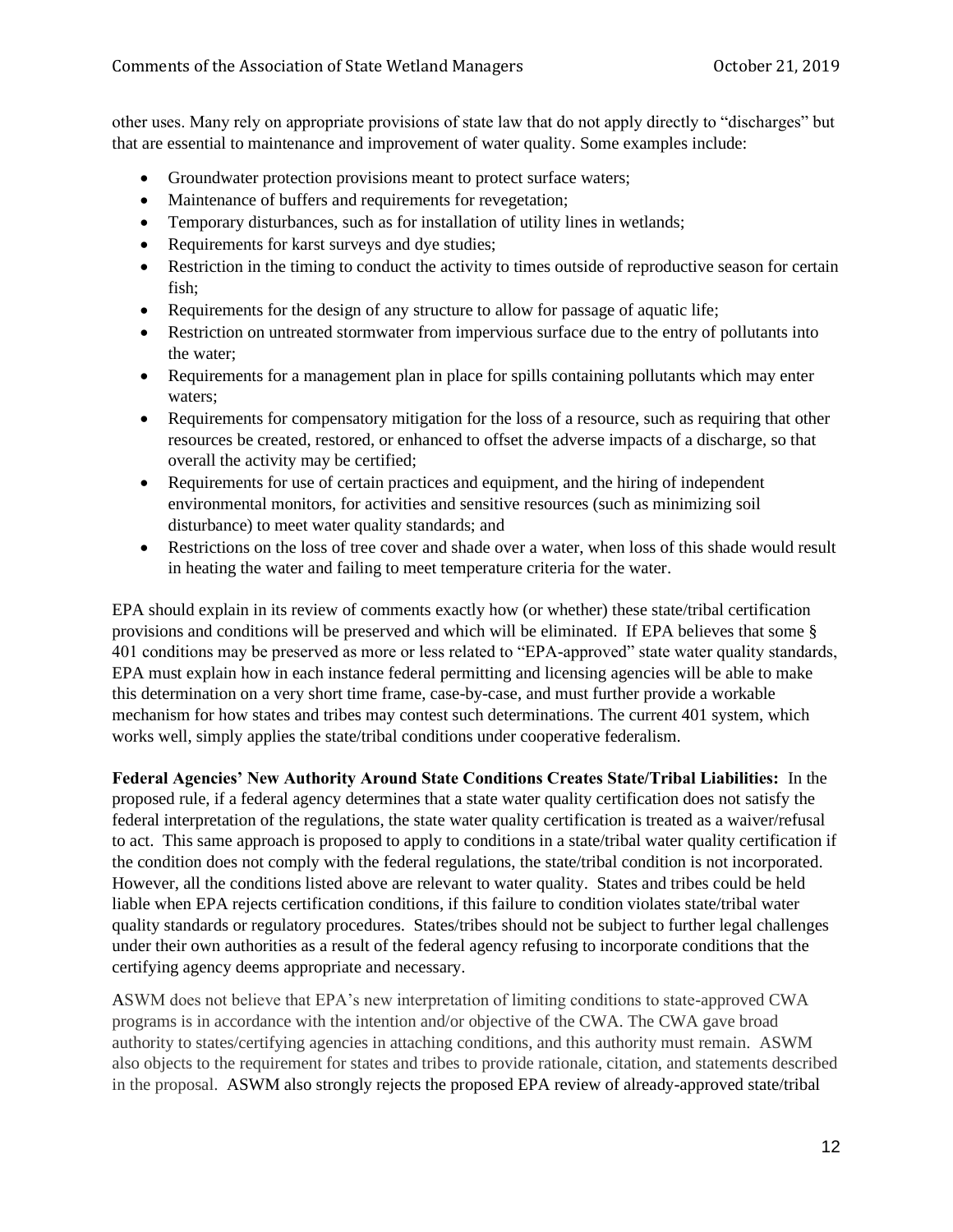conditions to determine if they do not meet the new interpretation of water quality. In addition to a violation of state/tribal rights, it is also a wasteful use of state/tribal time and resources.

**States and Tribal Authorities Do Not Need to Include Specified, Detailed Conditions:** Certifying authorities have broad discretion in adding conditions under the CWA and typically under state authorities. Conditions do not have to be itemized in state regulations or statute. A statement that the agency may impose conditions to accomplish the intent of statute or regulation is adequate. EPA does and should not have authority to require justification. If a condition is deemed inappropriate, the proponent or other person with standing can challenge through an appeal or court process. EPA should not play an oversight role in state and tribal certifications/modifications unless invited to by states/tribes.

These proposed changes to the rule represent a transfer of decision-making authority from state and tribal § 401 agencies to federal permitting and licensing agencies. Such agencies may be ill-equipped to address these issues or may respond to pressures from applicants to exclude state conditions or deem constructive waiver, leading to a possible loss of many ordinary state/tribal certification conditions. This new provision of the proposed rule may also create the unintended consequence of providing new grounds for litigation by permit and license applicants arguing that federal agencies should have disallowed various state conditions as outside the scope of EPA's proposed regulation. It may also lead to more litigation by the certifying agencies against the federal agencies for their determination.

**By Moving The Final Authority For Approving Conditions to Federal Agencies, Challenges Are Moved from State to Federal Courts:** Under the current rule, any legal challenges to conditions placed on permits from states and tribes are under the legal jurisdiction of state courts, where the applicant has to argue its case that the condition is illegal. Under the proposed rule, the onus is put on the state or tribe to defend its conditioning decisions in federal court. A project proponent will have the right to challenge a condition from the certifying agency, challenging why the federal agency allowed the conditioning. This will lead to a shift in the balance of authority and place a new, unnecessary and complex burden on states and tribes who do not have the resources to support a legal defense effort in federal courts.

**States/Tribes Should Retain Authority to Modify Previously Issued Permits:** States or tribes should have full authority, as included in their own certification program authorities, for modifying any certification as long as the license or permit is in effect. EPA and other federal agencies should not have any authority over state conditions, so if a modification is needed it should only be needed from the certifying agency. A list of modifications would include, but not be limited to minor modifications, such as a change in ownership, or major modifications, as in changes in discharge extent, modifications based on monitoring information or compliance issues, or other new information. States/tribes should retain authority to make any of these described modifications whenever the circumstances warrant the changes.

**States and Tribes Must Be Allowed to Assert Enforcement of Their Own Certification Provisions:** The proposed rule prohibits states to assert enforcement of their own certification provisions. In the proposed rule, §121.9 allows enforcement inspection by state "prior to the initial operation", at which point the state makes recommendations for remedial measures. However, then the federal agency is solely responsible for enforcement. Enforcement discretion is only provided to the federal agency, because "only the federal agency can make determination of its importance, priorities and resources." However, to date states and tribes often assert their ability to enforce their own certification provisions. Many states have taken action both under their own authority and § 401 where failures have occurred. ASWM does not agree with this interpretation and consequently, this prohibition should not appear in the regulatory text.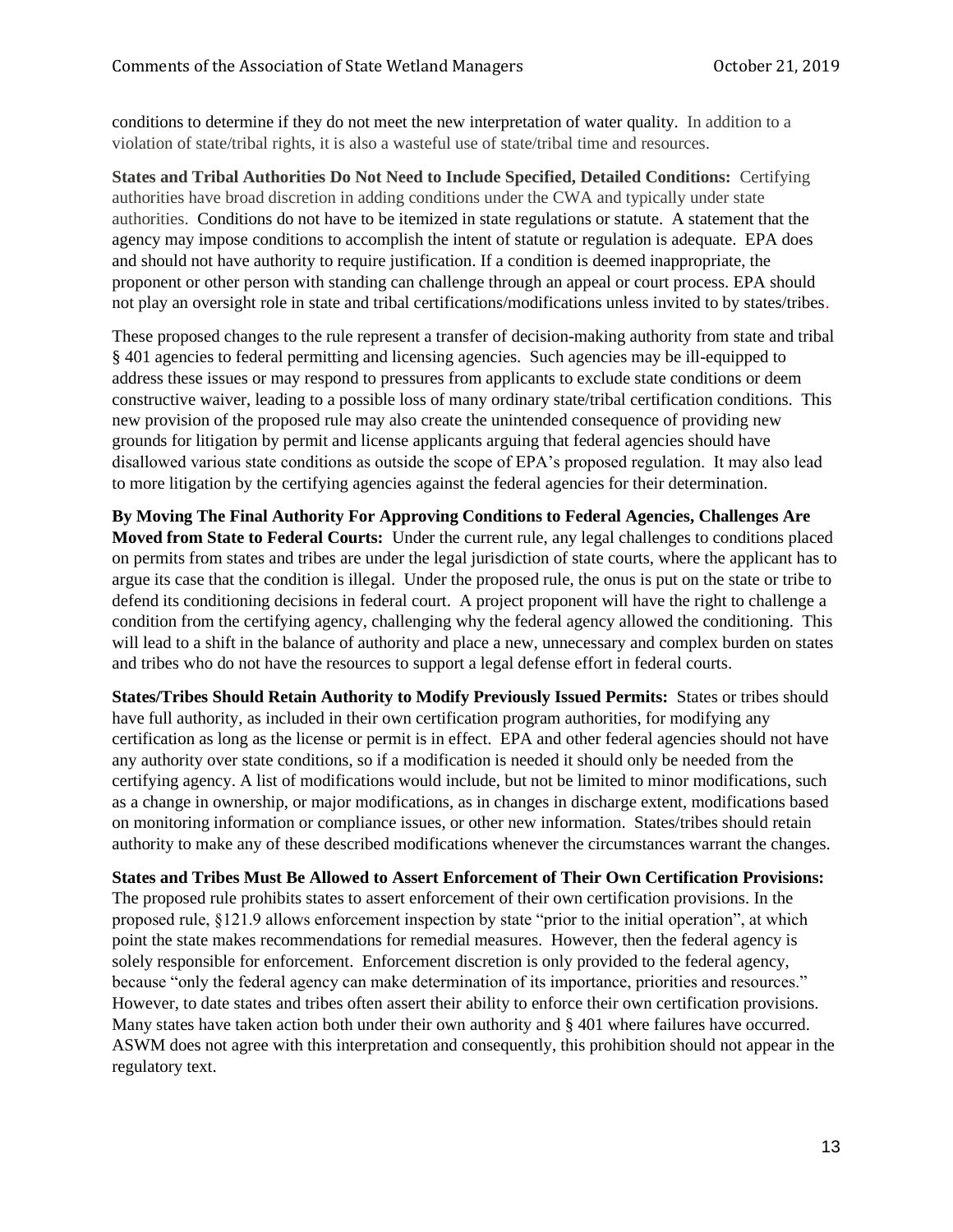## **Application Requirements, Completeness, Timing and Extensions**

**The Proposed Rule's List of Required Information Is Inadequate:** Information required is commensurate with the type and condition of the resource and extent of impacts; however, items 1-7 are essential, and additional information may be required to address water quality and other integrated and appropriate state requirements, including other items not listed below:

- 1. Identity of the project proponent(s) and a point of contact;
- 2. Identification of the proposed project;
- 3. Identification of the applicable federal license or permit;
- 4. Identification of the location and type of any discharge that may result from the proposed project and the location of receiving waters;
- 5. A description of any methods and means proposed to monitor the discharge and the equipment or measures planned to treat or control the discharge;
- 6. Description of all water types on site and areas of direct and projected itemized indirect discharges and impacts (both temporary and permanent);
- 7. Plans showing construction and limits of disturbance of activities shown in relation to waters onsite, property boundaries and construction practices;
- 8. Description of methods of construction (if not constructed) and operating procedures;
- 9. Description of measures to reduce adverse impacts onsite, as well as attempts to overcome constraints to minimizing adverse impacts;
- 10. Alternate locations for projects over a certain amount of impact, if not yet constructed, and a rationale for the recommended site;
- 11. Identification of compensatory mitigation actions to offset certain impacts, so that overall water quality standards are still achieved; and
- 12. Pre-construction monitoring or assessment data of resource condition, if appropriate.

**Lack of Requirements for "Complete Applications":** In the proposed rule, the language includes no information about what an applicant must submit in terms of the quality and breadth of content for assessment. There is nothing to compel the applicant to submit adequate information, rather the incentive to provide less information, so that the state/tribe potentially loses review time needed to make an informed certification decision. In order for a state or tribe to complete a review to determine potential impacts from an activity and, if necessary, condition a permit to minimize those impacts, it obviously must have the information necessary to make that judgment. The proposed rule also neglects to include submission deadlines for materials requested by the state or tribe that it deems to be necessary to compose a "complete application" in order to make an informed permitting decision. This creates an untenable loophole in the rule, allowing a project applicant to merely submit the minimal Certification Request, wait up to one year, and then wait for EPA to judge that the certification has been waived by default because the state or tribe did not make a decision, a decision that would have had to be made on incomplete information based on an incomplete application. ASWM strongly recommends that the clock for state or tribal review of an application not commence until the minimum standard for a complete application has been met as defined by the state/tribe.

**EPA Must Not Limit Requests from States/Tribes for Additional Information***:* EPA requests comments on whether the agency should develop nationally consistent procedures for requesting additional information. The proposed list of what can be included in requests for additional information is inadequate. In particular, there is not information required on the amount, extent and impact of discharge.The nature and scope of information needed is best determined by the states and is commensurate with the scope of the project and its potential impacts. The decision as to what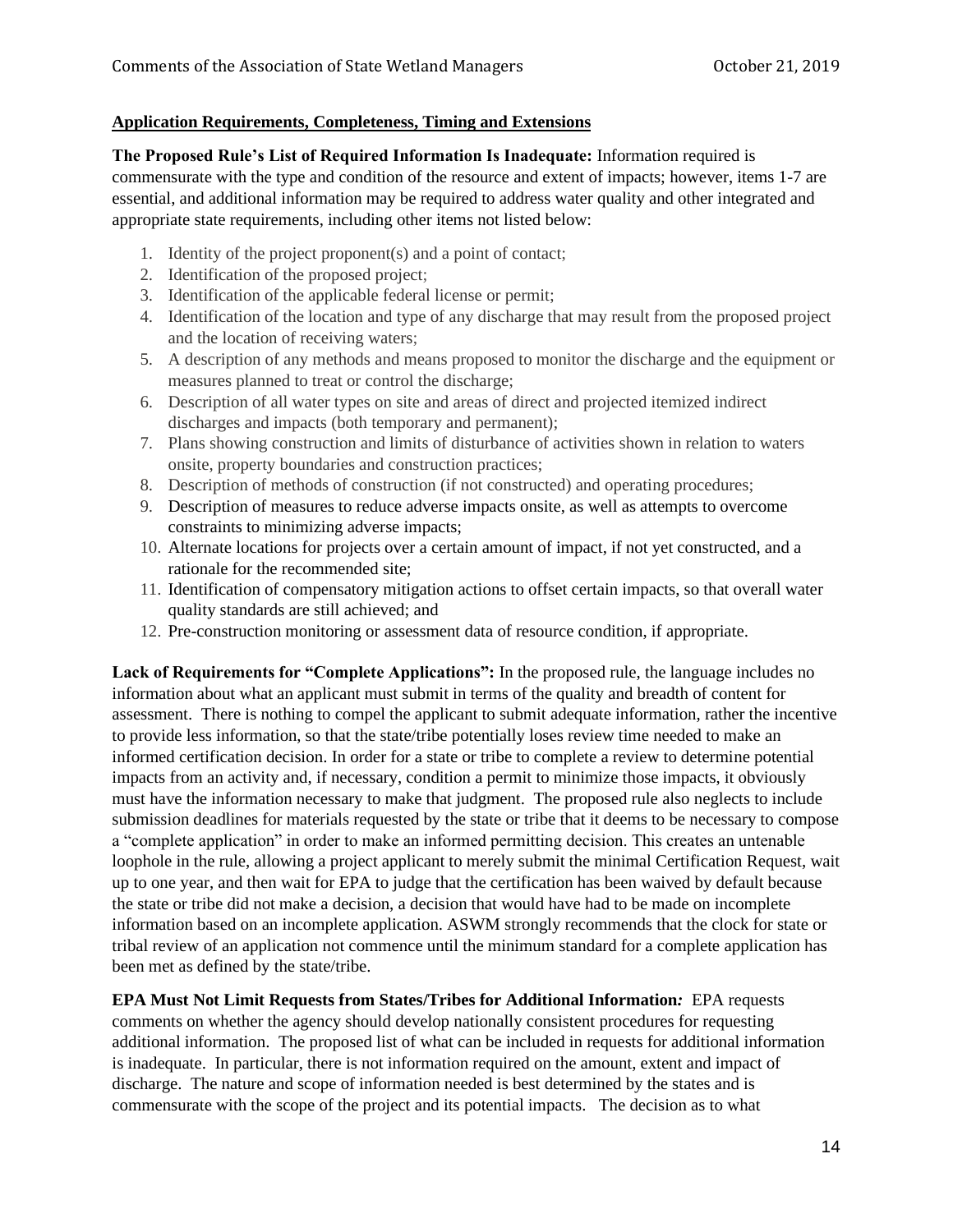information is needed should be provided by the state to the applicant prior to the applicant making a request and a request should not be considered "bona fide" if it is not accompanied by all of the information that a state or tribe has indicated it needs to complete its review. For examples, states and tribes must be allowed to request existing information on resources and their condition, as well as methods of construction and proposed compensatory mitigation, as much as is known.

States and tribes may ask for information required to determine impacts and appropriate avoidance, minimization or mitigation decisions. Examples include project details around limits of physical disturbance, on the aquatic resources located in the water body, avoidance and minimization efforts, mitigation plans, information on impaired waters or waters with an approved TMDL surrounding the project, alternatives assessment, information on maintaining water quality beneficial uses, sediment quality information, water quality monitoring and protection plans, long-term operational plans, wetland delineations and wetland ratings information. For many states the requests for additional information revolve around ensuring that information initially required to be submitted is accurate. Especially for larger, more complex projects, states indicate that most applications have some piece(s) of required information.

At least seven states have specific requirements or guidelines for what must be included to constitute a complete  $§$ 401 application at the state level.<sup>13</sup> Many states have developed their own checklists or guidance documents that enable project proponents to submit a complete application for review. This provides transparency and predictability for applicants. The proposal will force requirements to be adjusted in ways that may lead to incomplete applications and unnecessary delays or denials. These requirements will need to be revised to be in sync with the new rule and may create a statutory conflict between state and federal laws and regulations. However, the majority of states do not have specific requirements for what needs to be in a complete application because they understand that each project is so unique and individual that requirements should be specific to that project. Other states, while not defining "complete application" in statute, provide requirements for specific items through the use of state 401 permitting checklists that are sent to applicants.

For major projects, there should be characterizations for alternate locations of the project, if not yet constructed, and a rationale for the recommended site. Land, water, wetland and human resources within the appropriate area of influence should be characterized by alternatives, if appropriate, with itemized impacts by resource type. This is necessary for agencies to categorize resources according to relevant state requirements. Information requirements are better placed in the body of regulation, rather than trying to regulate wholly by definition. ASWM does not believe that it will be possible to develop a generic national standard form requesting certification, given the diversity of water resources and certifying programs. States and tribes require the ability to retain flexible procedures that comply with § 401, but still allow for context and complexity considerations. ASWM asks that EPA develop a recommended list of information-gathering tasks for states and tribes, rather than developing a set of inflexible nationalized procedures.

**"Reasonable Period of Time" for Permit Review Must Not Be Restricted to Less than One Year***:*  The proposed rule prescribes what is to be included in a certification request and defines the start of the "reasonable period of time" for state decisions to begin when the request is made. However, certification requests submitted according to the proposed rule would lack even the bare minimum information required to begin a defensible review. ASWM strongly objects to EPA defining the content of a request so narrowly. Information on extent of the discharge, methods of construction, post-construction potential

 $13$  Ibid.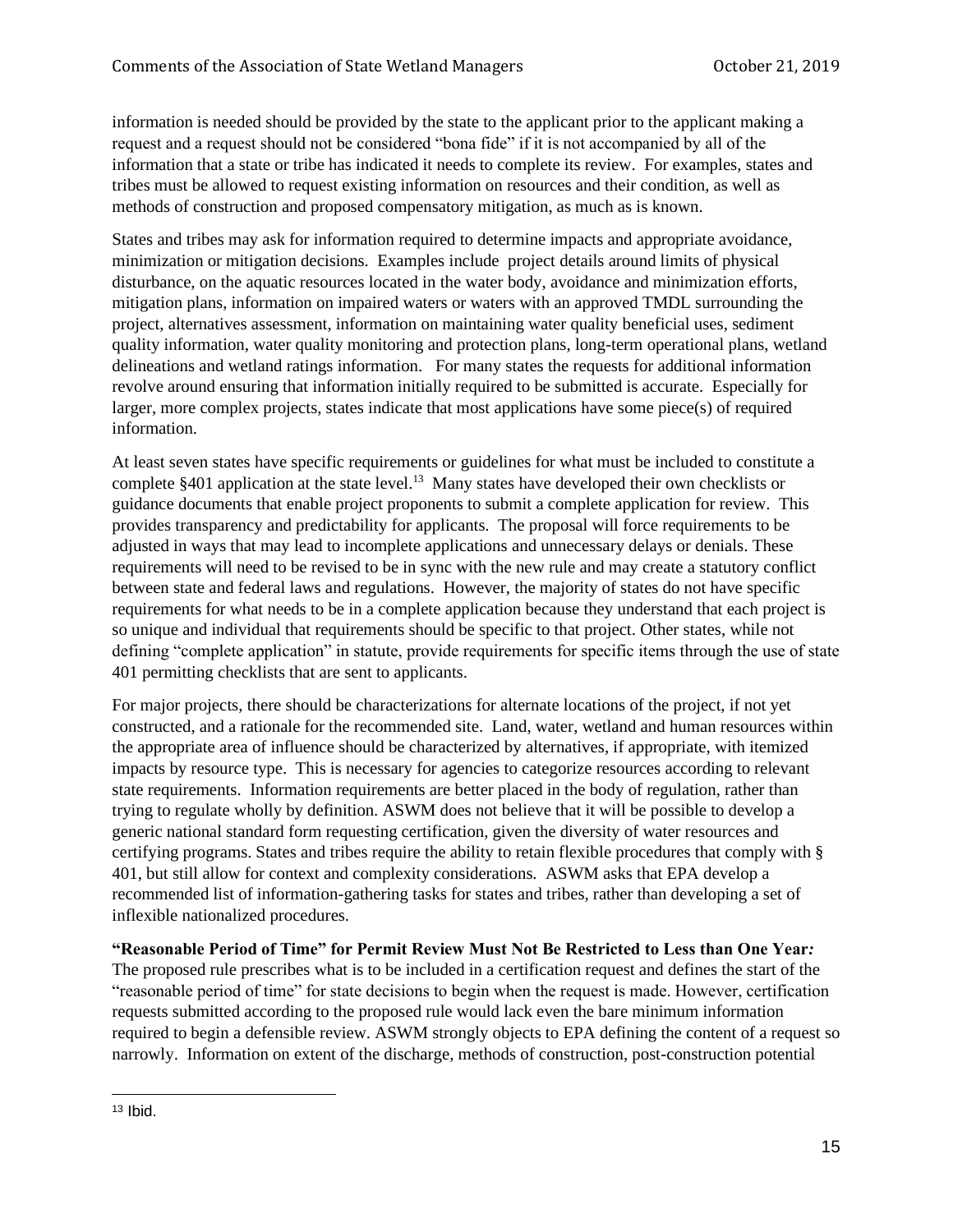discharges, as well as additional information on project location are needed to begin review of a project for water quality-related impacts under what will likely be a prescribed tight timeline.

As mentioned earlier, ASWM believes that additional guidance and revisions to existing EPA regulations may be useful to ensure that a request is complete for a § 401 evaluation and includes all the information, data, and analyses needed by a certifying authority in order for it to determine whether to approve, approve with conditions or deny certification within the prescribed timeframes. However, the timeline for § 401 certification decision should not be considered to be started until the request is considered a bona fide request (i.e., a complete application), which means that it includes all the necessary data, information and analyses as determined by the state or tribe in which the § 401 permit is requested.

The proposed rule also indicates that if the federal permitting agency receives the state/tribal certification decision prior to the end of the reasonable period of time and finds it deficient, the federal permitting agency may offer the state the opportunity to "remedy" the deficiency. Without clearly defined processes and procedures, the federal permitting agency has the discretion to determine what constitutes a fair amount of time for states to "remedy" the deficiency. The lack of time frames for federal review and notification to states/tribes about "deficient" conditions allows federal agencies to delay notification so that states have no time to properly respond within the timeframe, after which the federal agency may reject or declare that the state /tribe has waived certification. This is an unacceptable attempt to prevent states/tribes from protecting the quality of their waters. If EPA has not defined timeframes, then neither should the state. However, if states and tribes are held to new timeframes in the proposed rule, ASWM asks that EPA develop complementary timeframes for federal agencies to facilitate adequate time for state/tribal review as well.

The determination of what is a reasonable timeframe for a § 401 certification decision for a particular type of federal license or permit (not to exceed 1 year) should be arrived at in partnership with states/tribes in the spirit of cooperative federalism. Federal agencies alone should not set the time frame for review and decisions on certification - they should be required to work collaboratively with states and tribes to ensure timeframes are achievable.

ASWM strongly objects to EPA setting timeframes for requesting information and mandating what information could be requested. No Agency authority exists for determining timelines except the overall deadline in the CWA, which is one year. EPA's proposed rule allows federal permitting agencies to prescribe their own "reasonable" periods of time, but EPA should make it clear that in no event should these be shorter than the federal consistency period (6 months) for activities in the coastal zone. Doing so creates serious coordination issues and problems.

ASWM advocates for retaining existing language: "generally considered six months, not to exceed one year" for EPA's determination of time limits. The current rule does not include adequate requirements to provide information to determine if six months is enough time for review. Rather EPA should look at requiring development of a timeline for the project, then add the complexity consideration to determine if six months is enough time and any individual considerations for different projects. ASWM objects to EPA reviewing conditions and demanding remedies as yet another delaying tactic and usurpation of state/tribal authority.

**Prohibiting "Tolling" (Withdraw and Re-submit Requests) Is Unacceptable and Will Lead to Additional State/Tribal Denials:** EPA's proposed rule has the review clock start upon receipt of a certification request. However, this does not equate to the receipt of a complete application by any parties. In fact, many states find that that most applicants do not submit complete and accurate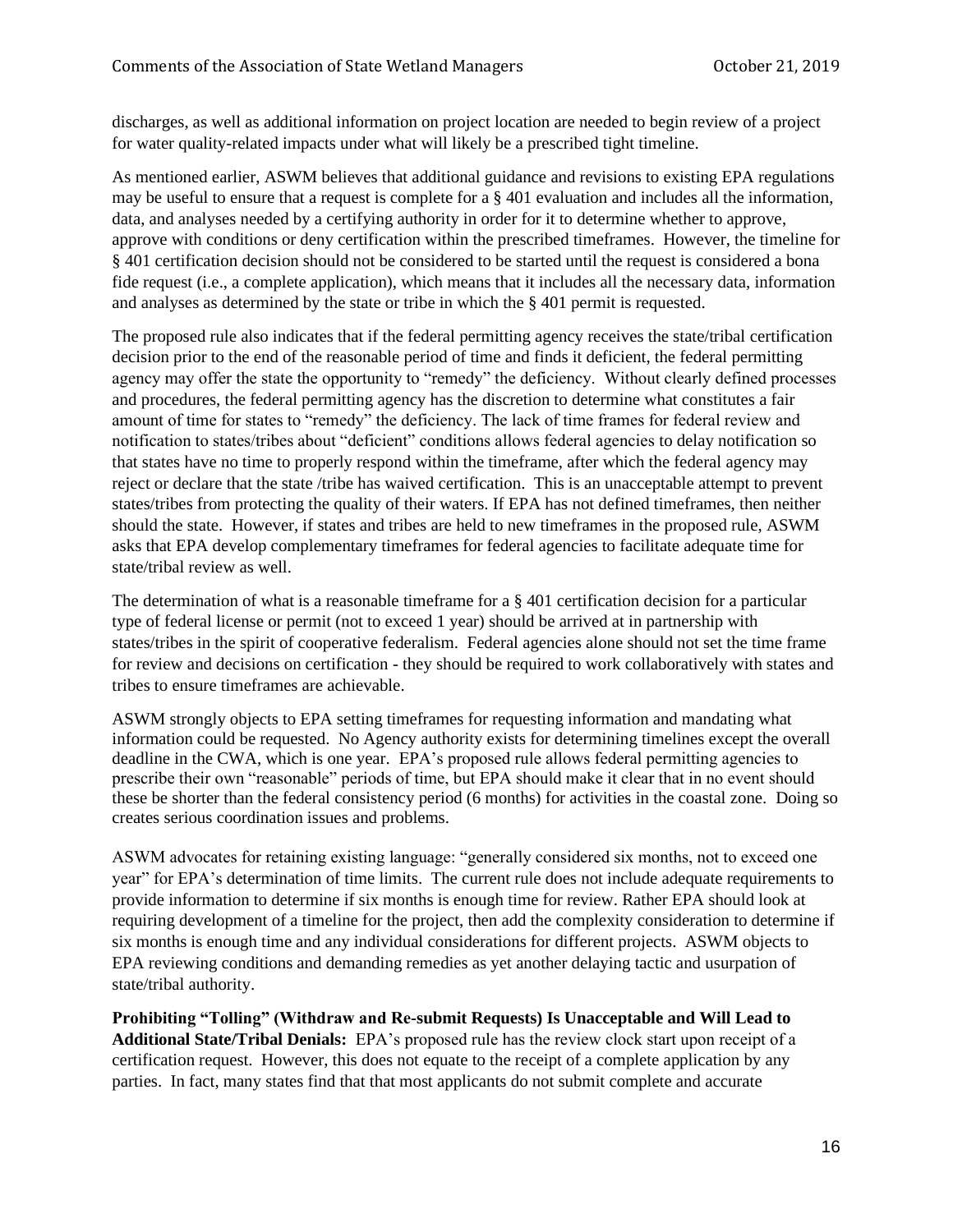applications the first time and require additional information.<sup>14</sup> ASWM argues that the Hoopa Valley case did not decide this issue, which was not before it. While ASWM agrees with EPA that it does not want auto-refiling of permits for decades, the new requirements in the proposed rule will likely lead to a lack of information being submitted in an application that would have allowed for the needed assessment. Inability for the state or tribe to stop the clock (or even request a refiling) for any reason is an unlawful reduction in state authority not supported by the statute.

ASWM suggests EPA revisit the potential circumstances where tolling might be appropriate and for what length of time. ASWM also argues that EPA should allow for requests by applicants who would prefer to withdraw and re-submit rather than have denial due to lack of information to determine if water quality standards are met. States should be able to "request" or require that applications be withdrawn and resubmitted with better or more complete data. The Hoopa Valley (No. 14-1271) case does not prohibit this; it merely prohibits a collusive scheme to evade the one-year deadline. ASWM argues also that the Hoopa Valley case appears to have not decided this definitively.

Additionally, in a related case (No. 19-257), an amicus brief submitted in regard to the Hoopa Valley case submitted by 20 states (California, Connecticut, Delaware, Hawaii, Idaho, Illinois, Indiana, Maine, Massachusetts, Michigan, Minnesota, Mississippi, New Jersey, New Mexico, North Carolina, Rhode Island, South Dakota, Utah, Washington and Wisconsin) argues that the court of appeals' decision "thwarts the CWA's protection of state regulation of water pollution", "misconstrues the plain text of § 401" and "threatens significant environmental harm from unintentional waiver of state authority."<sup>15</sup> The brief goes on to say:

"Applicants choose to withdraw and resubmit applications because they view it as being in their best interest. If the applicant believes a state agency is willfully delaying a project, the applicant always retains the option of not withdrawing its certification request and challenging any denial in court. But that rarely, if ever, occurs. Instead, applicants often prefer withdrawing a request to having it denied, which may delay and jeopardize funding for projects....In contrast, the D.C. Circuit's holding in this case, if allowed to stand, will force States to prematurely deny applications for complex projects in order to avoid being deemed to have waived their Section 401 certification authority."<sup>16</sup>

EPA also should not develop a definition for "fails or refuses to act." Defining "fails or refuses to act" does not include allowances for states/tribes to formally request an extension or additional information from a project proponent. Currently, there is no definition for this, and ASWM asks EPA to continue to leave the term undefined. For all the reasons stated above, ASWM askes EPA to remove this no tolling requirement in § 121.4(f).

**Option for Extensions Should Be Allowed for States and Tribes, as well as EPA:** Extensions are often necessary to address missing information or complexity. The approach in the proposed permit treats states and tribes that are trying to do the same work as EPA unfairly. To honor the cooperative federalism relationship, EPA should also provide this opportunity for states. EPA gives no rationale for treating states and tribes differently than EPA as certifying authorities. Thus, EPA should afford states and tribes the same considerations as EPA as certifying authorities. This same argument, and potential negative impacts to states and tribes, applies to the proposed rule's treatment of EPA as having sole access to presubmittal meetings. If EPA claims that extensions are necessary for obtaining more information and thus

<sup>14</sup> ASWM communications with 14 states in October 2019.

<sup>15</sup> Brief for States of Oregon, et al as Amicus Curiae, No. 19-257, in Hoopa Valley Tribe v. FERC, No. 14- 1271 (D.C. Cir., Jan. 25, 2019), p. ii.

<sup>16</sup> Ibid, p. 11.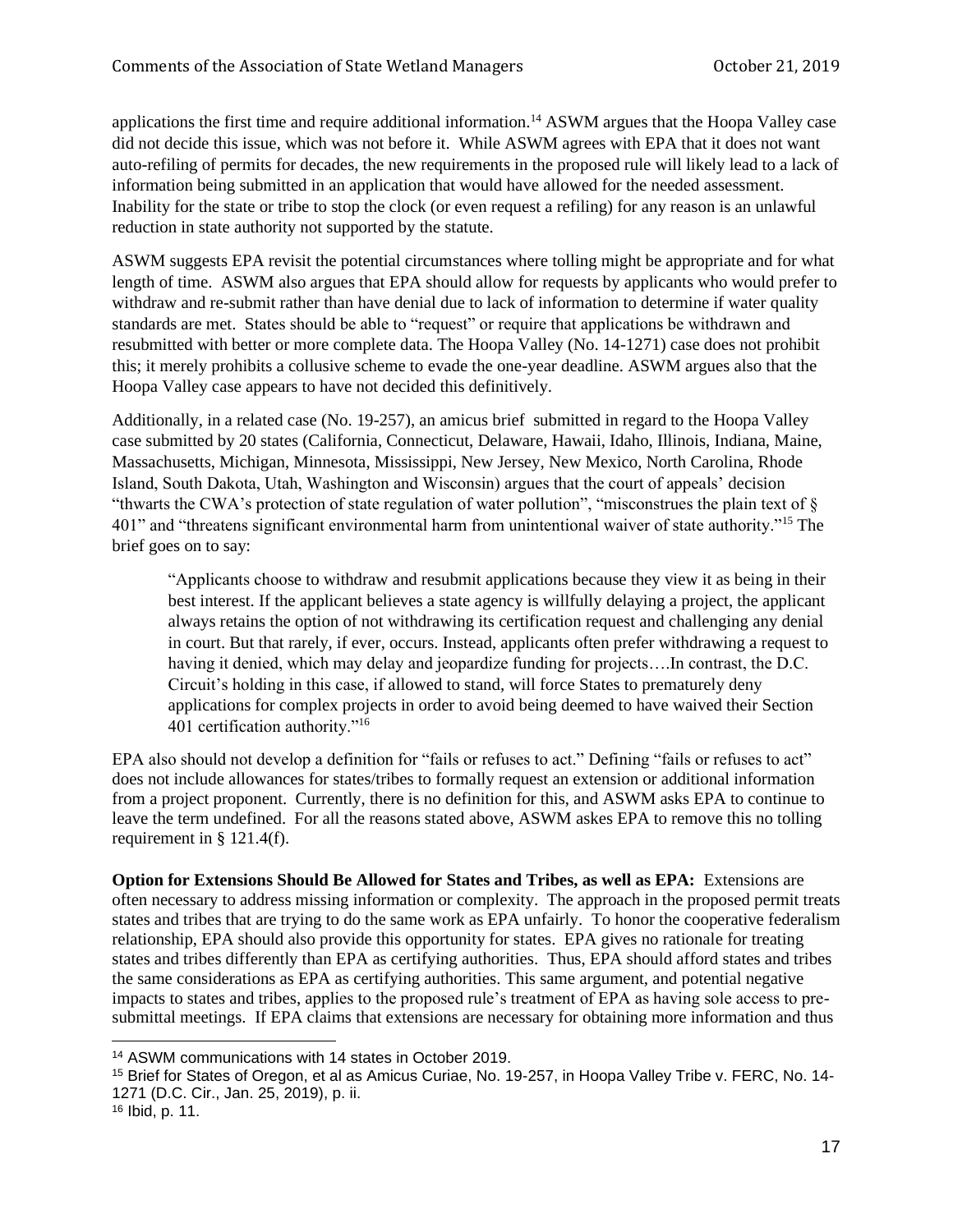gives itself the authority to unilaterally give itself an extension when EPA is the certifying authority, why does EPA claim that such extensions are not necessary for states and tribes for the same purpose?

## **Effects on Downstream States**

**EPA Needs to Include Time in Review Process for Consideration of Downstream Impacts:** As EPA considers timing issues, from an implementation perspective, the rule should take into account that time is needed in the process to be able to include and review potential impacts for downstream states. There are transactional costs that come with this review and incorporation of necessary considerations.

**Proposed Rule Does Not Describe the Criteria and Steps for Determinations:** Regulations should clearly describe the criteria and steps EPA will take in determining whether other jurisdictions may be affected. We also believe that 60 days would often not be an adequate time for determining if another jurisdiction's water quality requirements would be met or not, when adequate information is not provided by the project proponent. The other affected jurisdiction should have an equivalent period of time as the jurisdiction in which the discharge originated, as well as having authority to require additional information.

**Constrained State Authority Increases Risks to Downstream Water Quality:** A particular concern is the potential impact to interstate waters of unregulated upstream waters or wetlands, if those states lack independent state authority over, for example, discharges of fill material into wetlands. If a state lacks independent authority, the sole recourse for reviewing federally permitted activities involving a discharge is through CWA § 401 certification. Severely constraining state authority in the § 401 review process increases the risk that activities in upstream waters and wetlands will threaten water quality in downstream waters.

**EPA Administrator Should Not Have Discretion to Determine Whether a Discharge May Have An Effect in a Neighboring Jurisdiction:** ASWM is also concerned that the proposed rule changes section 401(a)(2) regarding EPA's responsibilities as they pertain to the requirement to notify neighboring states "whenever a discharge may affect, as determined by the Administrator, the quality of the waters of any other State. . . ." EPA proposes by regulation to make this totally discretionary on the part of EPA. EPA's proposed language indicates that "the Administrator *at his or her discretion* may determine that the discharge from the certified project may affect water quality in a neighboring jurisdiction" (emphasis added). ASWM maintains that this is not reflective of the plain reading of the CWA nor is it consistent with the overall purpose of  $\S 401$ , which is to ensure that state requirements for water quality are met including water quality requirements in downstream states.

**EPA Administrator Should Not Make Final Determinations:** Finally, ASWM is concerned about the lack of articulated criteria that would ensure that the EPA Administrator accurately determines whether there may be an effect on water quality in another state. ASWM strongly recommends that additional criteria be provided for how EPA would determine when there may be an impact to another state; that EPA articulate the information that EPA must provide to states; and that EPA develop operating procedures with individual states and tribes to ensure effective implementation of this important provision of the CWA.

# **Economic Analysis**

**Request for a Quantitative Analysis by EPA:** ASWM recognizes that Executive Order 12866 does not require a quantitative cost and benefit analysis for significant regulatory actions. However, ASWM notes that it has been the EPA's practice to conduct a quantitative analysis unless impractical, in which case the EPA conducts a qualitative analysis. ASWM can find no explanation either in the preamble or the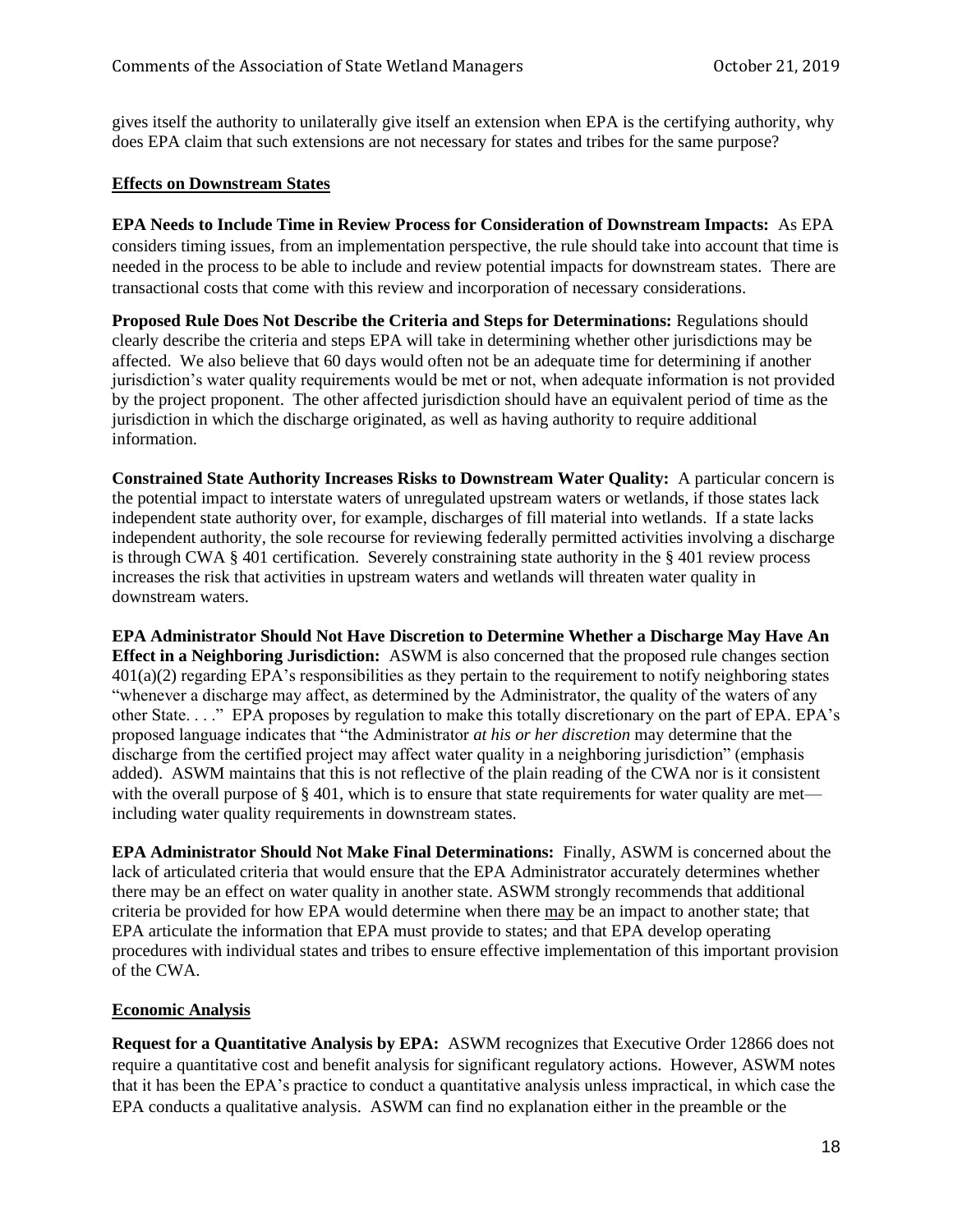economic analysis as to why the EPA decided that it could only conduct a qualitative analysis. ASWM requests that the EPA either provide that justifiable explanation with an opportunity to comment on the justification or conduct a quantitative analysis.

Regarding how a quantitative analysis *could* be conducted, EPA could select a random number of both § 401 certification approvals and denials for each of the federal programs requiring certification (CWA § 402and § 404 permits, Rivers and Harbors Act § 9 and § 10 permits, FERC licenses, and NRC licenses), making sure that the selected number of actions for each program reflects the number of permits or licenses for each program. For example, if EPA chose to evaluate 1% of the certifying actions, then EPA would evaluate 25 CWA § 404 permits, 16 Rivers and Harbor Act § 10 permits, 2 CWA § 402 permits, and 1 permit or license for the remaining programs, based on the numbers EPA provides in Table 3-1 of the economic analysis.

From this subset of certification actions, the EPA could determine the percent of:

- Actions that actually led to legal action;
- Denials that were based on state non-water quality requirements that are inconsistent with the proposed definition of water quality requirements;
- Denials that were based on state water quality requirements (for example, dredge and fill requirements for states without § 404 permit assumption) that are inconsistent with the proposed definition of water quality requirements;
- Denials that were based on incomplete applications or insufficient information, that could have been resolved if the proposed certification request rule had been effective; and
- Actions that exceeded the federal agency's current reasonable period of time.

From analyzing this information, EPA could determine, within bounds of uncertainty, whether the stated costs and benefits were significant or only marginal. At best, the economic analysis now only is based on the best professional judgement of EPA, and it is undocumented as to why EPA considers that judgement to be reasonable.

**EPA's Selection of Case Studies Is Not Representative of Universe of § 401 Actions:** ASWM identifies three deficiencies with the EPA economic analysis:

- a. Insufficient number of case studies. EPA chose to analyze four recent § 401 certification denials. ASWM can find no information in the EPA economic analysis that explains why these four actions are representative of the annual 2,511 individual and 50,159 general CWA § 404 permits, 1,670 individual and 8,607 general Rivers and Harbors Act § 10 permits, 150 individual and 16 general CWA § 402 permits, 30-35 Rivers and Harbors Act § 9 permits, 47 FERC licenses and 3 NRC licenses identified in Table 3-1 of the economic analysis. Without conducting an analysis of more actions, EPA cannot factually claim that its analysis is representative of § 401 actions.
- b. Analyzed only two programs. EPA analyzed only three FERC licenses and one § 404 permit. ASWM can find no information in EPA's economic analysis that explains why these two programs are representative of all five federal permitting and licensing programs listed above in Item a. EPA should have analyzed actions from all five permitting or licensing programs for the economic analysis to be representative of all these programs. Without conducting an analysis of all federal programs, EPA cannot factually claim that its analysis is representative of § 401 actions.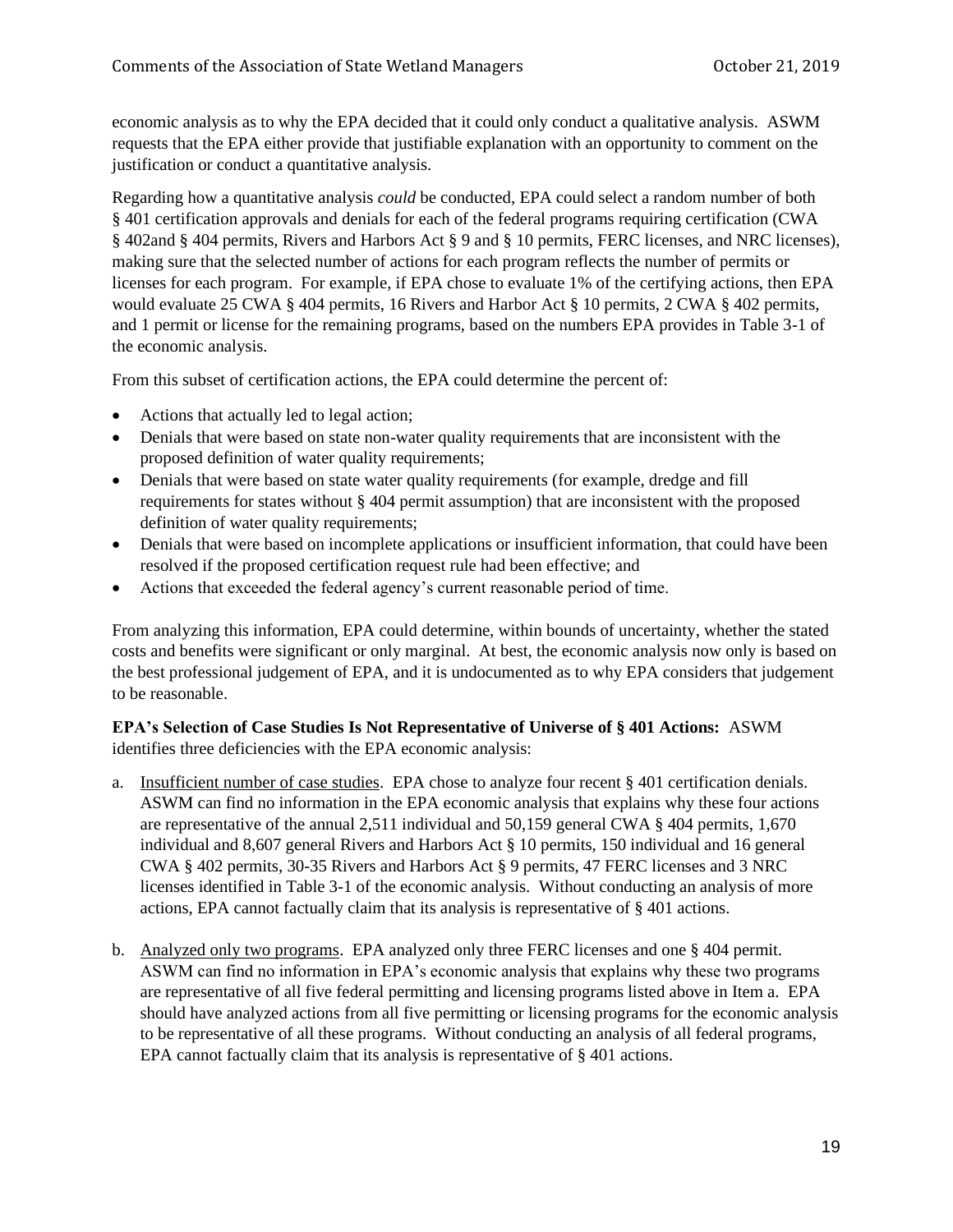c. Analyzed only § 401 denials. EPA analyzed only § 401 certification denials. ASWM recognizes that the implicit purpose of the proposed regulatory language is to reduce the current percentage of certification denials, which is why EPA may have chosen to analyze only denials. However, there are transaction costs for certification approvals, especially with the proposed regulatory language affecting the timing and scope of certifications. EPA failed to consider the costs and benefits resulting from the proposed language on certification approvals. Again, without conducting an analysis of all federal programs, EPA cannot factually claim that its analysis is representative of § 401 actions.

To rectify these deficiencies, EPA could collect information on a representative number of case studies, using the methodology suggested in the previous comment.

**EPA Did Not Evaluate Costs to States for Increased Resources to Comply with Regulation Time:**  Section 5.1.2. of the economic analysis discusses potential impacts resulting from the proposed regulatory language regarding a reasonable period of time for certification decisions. However, this section does not discuss the impact of a rigid designation of reasonable time on state resources. Certainly, the proposed requirements for a certification could reduce the amount of transactional time and thus give a state sufficient time to conduct its certification analysis. However, the newly proposed consequences of considering a certification waived if late will force states to move more resources into certification analysis. A recent example of this is Army Corps RGL 19-02 from August 7, 2019, that specifies a reasonable period of time to be 60 days, unless modified by the District Engineer. When one considers the requirement for public notice (typically 30 days) and the potential need for additional information (limited to 30 days when the EPA is the certifying agency—see  $121.12(a)$ —as a reasonable time for this action), then 60 days as a default time is impossible. States will very likely move resources into their certification office to preclude being forced to waive certification. This impact should be discussed in this section of the economic analysis.

**EPA Did Not Evaluate Costs to States by Excluding Non-EPA-Approved State Water Quality** 

**Requirements:** Section 5.2.2. of the economic analysis discusses the potential impacts of excluding nonwater quality impacts because they are inconsistent with the proposed regulatory language at §121.1(p). However, the proposed regulatory language also excludes water quality impacts if they are not regulated by an EPA-approved state program. State dredge and fill requirements are an example of this. Unless the state has assumed the § 404 permitting program, its dredge and fill requirements are not approvable by EPA. Yet, these state requirements are water quality based and are used to prevent water quality impacts. The potential impacts of the regulatory revision are likely the same for both water quality and non-water quality impacts; however, the number of instances would be greater where a certification denial would be considered waived under the proposed rule. The economic analysis should recognize this. ASWM has earlier commented on its concerns about the proposed narrow definition of water quality requirements. If EPA decides to revise its proposed definition, then EPA also needs to revise its analysis on potential impacts.

**Proposed Revision of Timeline Identifies One Element of a Certification That Is Inconsistent with the Proposed Regulatory Language:** Section 5.1.1 of the economic analysis lays out the seven elements that are proposed to be required in a certification request. Item 3 in the list of required elements specifies identification of the applicable permit or license **and includes a copy of all application materials provided to the federal agency** (emphasis added). The proposed regulatory language at § 122.1(c)(3) does not require that the certification request include the application materials and thus is inconsistent with the economic analysis. ASWM has earlier commented on the importance of the application materials for the certifying agency to make a timely certifying decision. Because EPA conducted the economic analysis with this inconsistency with the regulatory language, EPA's estimated costs and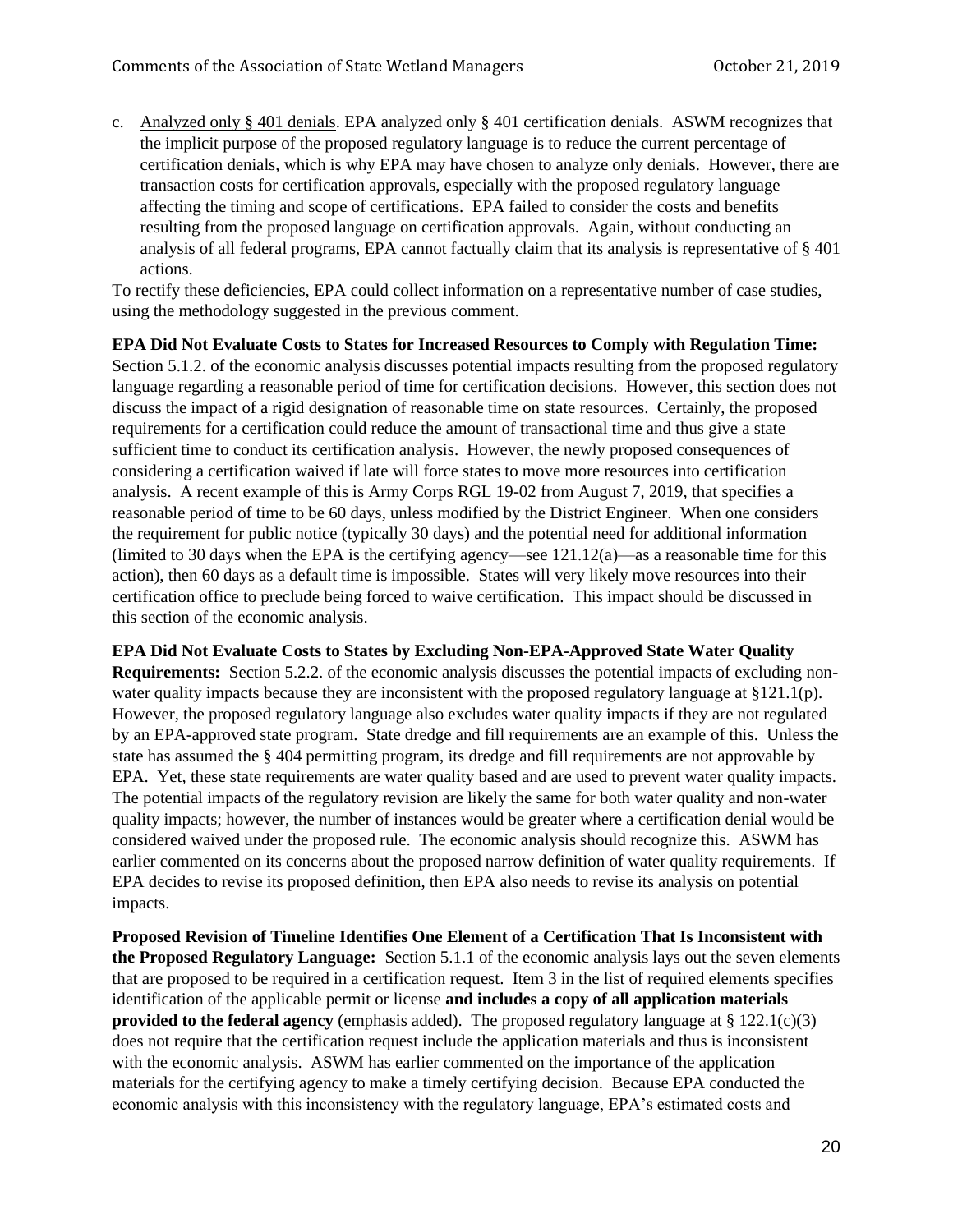benefits may be incorrect. ASWM requests that EPA re-evaluate the economics using the correct regulatory language and provide that analysis for the public to review before closure of the public comment period.

In addition to the above suggested analysis, ASWM asks EPA to review and incorporate economic analysis considerations identified in the joint attorneys' letter submitted to Docket ID No. EPA-HQ-OW-2018-0149 commenting on EPA's Revised Definition of Waters of the United States on April 15, 2019. This "Expert Review of the Economic Analysis for the Proposed Revised Definition of 'Waters of the United States" was prepared by Catherine L. Kling, Ph.D. on behalf of the Office of the New York State Attorney General. The analysis provides valuable insights to EPA about the economic impact of changes to CWA on states and tribes.

## **Technical Implications of the Proposed Rule for State and Tribal Processes**

**State and Tribal Wetland Regulatory Programs Have Been Built Around Authority Given by § 401; Changes Mean Some States Will Be Left Unintentionally Unprotected**: States and tribes rely on the § 401 program to protect water quality within their boundaries, whether solely or as part of an integrated management effort with state/tribal regulatory programs. As already noted on page 2 of this comment letter, states rely on § 401 certification for many critical functions. States and tribes have developed regulatory programs to meet their needs for protecting water quality based on the current rule and the protection it provides. The proposed rule represents a major revision to how states and tribes can be involved in the review process and what conditions they can include. New requirements, language and interpretations in the proposed rule will create many complex and difficult problems for states, which are detailed in the following comments.

**Proposed Rule Largely Ignores Vital Role of States/Tribes as Local Experts:** The CWA positions states and tribes as the experts in regional and contextual decisions, understanding the subtle geographic, ecosystem, geological, biological and other considerations that are specific to their location. Recognition of the importance of this local expertise is a cornerstone of the CWA and cooperative federalism. As described earlier, it is the state/tribal entities that are responsible for annual monitoring and biannual reporting on the condition of the state/tribal waters. This results in a level of state/tribal expertise far exceeding what EPA could achieve if responsible for conducting monitoring and assessment itself.

**Federal Authority to Deny State/Tribal Conditions a Violation of State/Tribal Programs and May Leave State/Tribal Waters Unintentionally Unprotected:** Complications with the elimination of specific conditions in state/tribal use will arise with the proposed rule. If EPA says it means only that the water quality standards of the receiving water must be "EPA-approved," it will create huge conflicts over whether a specific buffer width, or a specific operating condition, or protection of non-WOTUS waters is really needed to meet the water quality standard or not. Under the current regime, the states decide these details; however, under the proposed rule a permitting agency may determine otherwise.

**Legal Process to Establish State Statutory Support for Conditions Creates a Massive and Unnecessary Burden for States and Tribes:** The requirement by EPA in the proposed rule to provide statutory support for any condition added to a state/tribal § 401 certification is a new and major change in the regulatory relationship around § 401 water quality protections. Most states across the country do not have specific statutes authorizing their state agency to condition permits, let alone document legal support for specific conditions. The requirement to provide this legal justification is a violation of state and tribal authority and places a massive and undue burden on states and tribes to work through a long, complicated and uncertain legal process to achieve EPA's required documentation. State and tribal processes that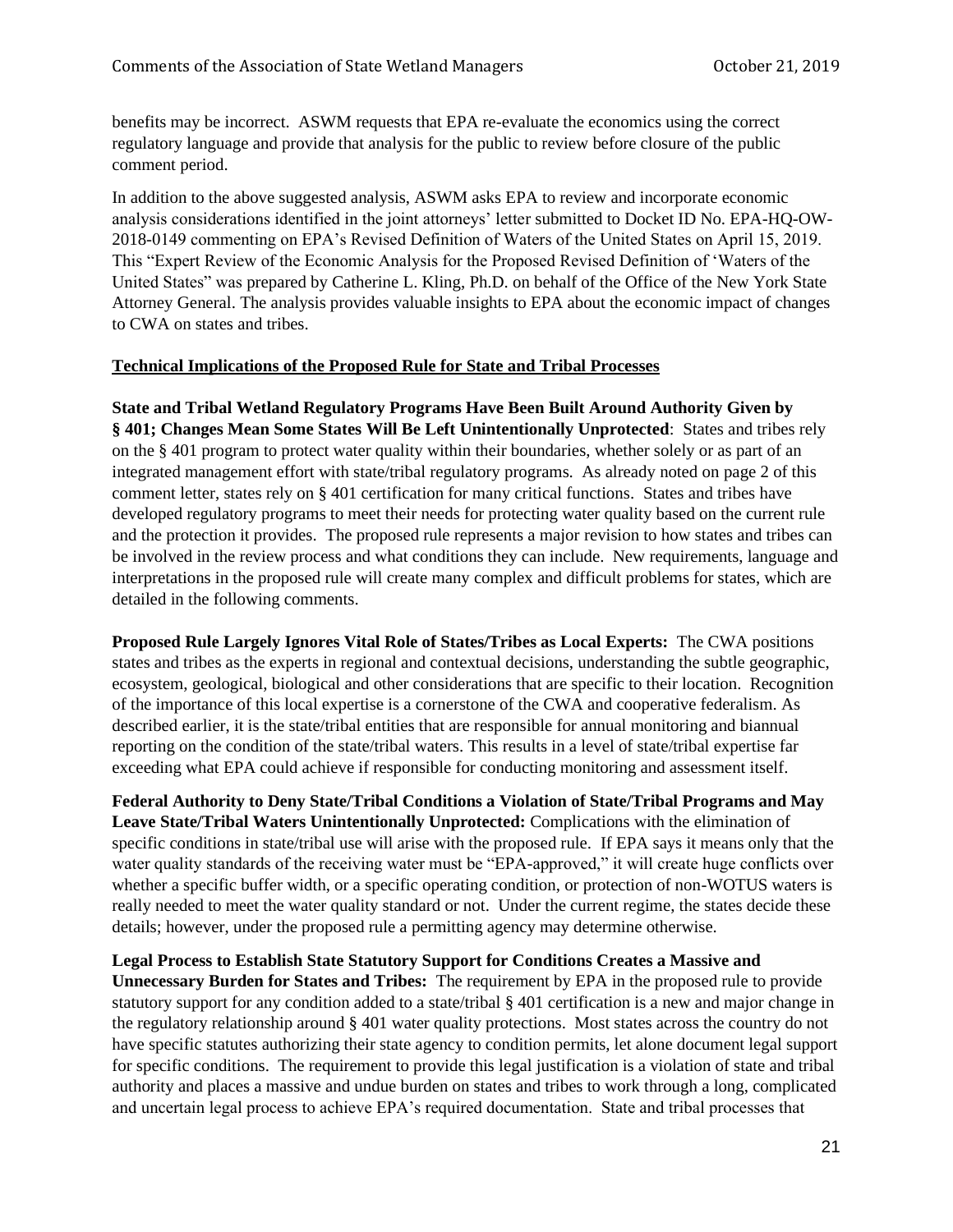move from proposing statute to passing it often take 2-5 years to complete. EPA should not require legal documentation of conditions, especially without funding and technical assistance to help states come into compliance with this new requirement.

**No Phase-In Period Creates Immediate Non-Compliance Issue for States and Tribes:** Understanding that most states and tribes do not have the legal documentation required by the proposed rule, implementation of the proposed requirements will leave many states and tribes in noncompliance and unable to condition permits until they have passed new state law. Without statutory support, the regulated community will have the ability to argue that state conditions are illegal and challenge conditions that are approved in court.

As mentioned earlier in this letter, the proposed rule creates an impossible situation for states and tribes (a catch-22), requiring the use of the new state standards not yet approved by EPA and have the federal permitting authority claim that certification was waived, OR use the old state standards and be subject to lawsuits for making a certification decision based on no longer effective standards.

**Alternative Tools/Mechanisms Can Achieve Same Goal as Statutory-Supported Conditions:** ASWM asks EPA to remove the requirement for legal documentation and instead encourage states and tribes to increase transparency and predictability through the development of phased-in BMPs, with a timeline that allows for stakeholder input, review and the development of sustainable implementation mechanisms (staff, funding and other resources). Alternative tools or mechanisms to ensure that certifications/conditions are lawful as an alternative to state statute include reference to state/tribal BMPs, which would allow flexibility at the same time providing regulatory certainty and transparency for proponents, without the same burden of drafting and passing targeted statutes for specific conditions. There may also be provisions for periodic updates. ASWM recommends that EPA provide adequate funding support to any state/tribe developing additional BMPs and improvements to their certification programs, as well as updates.

**New Definition of Water Quality Requirements Restricts What Should Be in Processing and Review Requirements:** In response to EPA's specific request for feedback on III.D. Proposed Rule, Appropriate Scope for 401 Certification Review on pp. 91-95, ASWM offers the following comments: EPA's new definition of water quality requirements attempts, by definition, to restrict what should be in processing and review regulations. States and tribes may require this information to adequately assess the impacts and/or potential impacts of an activity. As already stated, ASWM asks EPA to maintain the current definition of water quality requirements, which will also remove this restriction on needed information.

**Pre-Application Meetings Should Be Voluntary at the Federal and State Level:** In response to EPA's specific request for feedback on III.G.2. Proposed Rule; Certification by Administrator; Prefiling Meeting Procedure on pp. 126-127, ASWM has been encouraging EPA to promote voluntary preapplication consultation at both the federal and state/tribal level. The prefiling process would be useful for states and tribes (so they can request state/tribal-specific information at that time) but should be reserved for what the certifying agency considers a major project, is otherwise recommended by the certifying agency requested by the project proponent, or potentially affects interstate waters. If mandated, the volume of requests for each action could overwhelm the smaller programs that may be challenged to perform reviews in a timely manner. There may even be difficulties with meeting § 401 deadlines if these meetings are required for all requests. Program staff should agree to meet upon request or set up regular interagency meetings to discuss major projects and invite project proponents to describe their project; however, this should not be a mandatory EPA requirement in the regulation.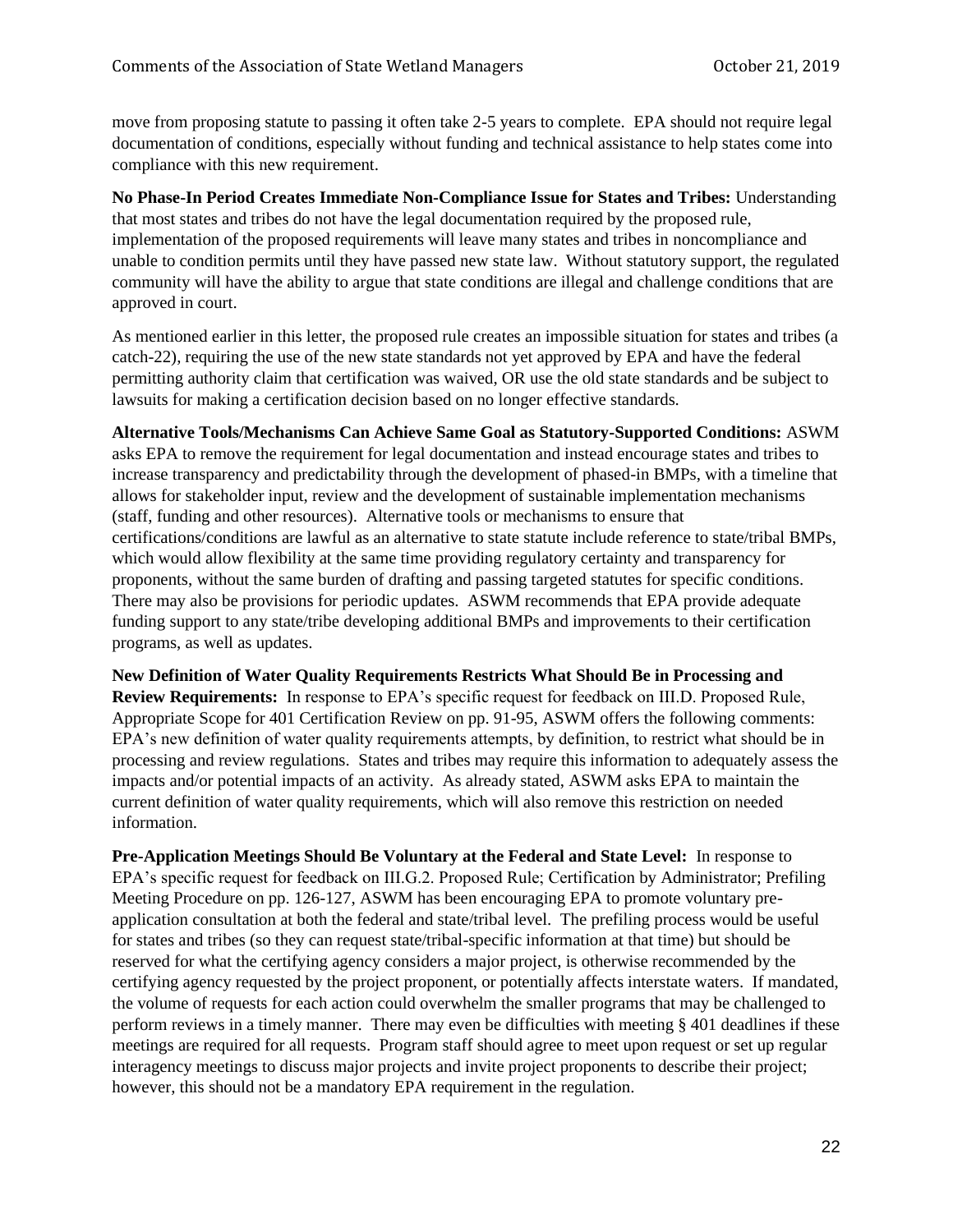**EPA Should Not Develop National Standardized Forms:** In response to the specific request in III.G.3. Proposed Rule; Certification by Administrator; Requests for Additional Information, ASWM provides the following comment: As discussed earlier, the development of standardized forms will further reduce the flexibility of states and tribes. For this reason, ASWM recommends that EPA not develop specific federal forms for the § 401 process. States and tribes know the appropriate things to include for their context and are provided the authority in the CWA to make such decisions. If EPA wants to provide a suggested list of requirements and allow the state/tribe the flexibility to develop forms that meet the § 401 requirements and state/tribal needs, this would be an acceptable alternative.

**Requirements for Statutory Support for State Conditions Represent a Violation of State Authority and a Massive Additional Burden:** Many states do not have statutes crafted in ways that will meet the requirements for legal support for conditions. This new proposal to provide statutory support is not the most efficient way to show justification. Complying with this new requirement will take extensive time to accomplish and presents a major administrative and legal process/burden to states and tribes. In addition, the requirement for statutory support rather than Best Management Practices or the use of best professional judgment removes flexibility required to meet the changing and contextual needs for site review. ASWM argues that there is no authority to restrict or demand justification for conditions outside of the appeals/court process. Even for states/tribes that have clear authority to impose conditions, itemizing and providing rationale each time is onerous and a waste of limited administrative resources.

Another concern is whether a general statement around state/tribal authority to condition permits is adequate. ASWM seeks to better understand how specific a statute needs to be regarding individual conditions. The vast majority of states do not have such statutes, but those that do only have statutes providing general authority to the state/tribal agency to condition permits. ASWM seeks information from EPA about what specific information needs to be in the legal documentation to ensure that states and tribes, if they must develop statutes, do so in a way that meets EPA requirements (§ 121.5e). While ASWM argues that EPA does not have the authority to limit the conditions imposed by a state or tribe, it surely must allow states and tribes to remedy any deficiencies it cites as justification to modify a certification or condition. The process and timeline for notifying states of deficiencies and submission of remedies by states should be clearly outlined prior to any changes taking effect.

**Keep § 401(a) and § 401(d) as One Process:** The rule proposes an alternative regulatory process where § 404(a) and § 404(d) would be conducted one after the other as separate steps of the § 401 certification process. ASWM disagrees with this alternative approach, as it will likely lead to delays and shortages of time for states and tribes to complete their review of permits.

**Requested Feedback on the Extent to Which § 401 Programs Are Funded by States and Tribes:** A range of funding mechanisms are in place to support state and tribal § 401 programs. ASWM's knowledge on funding at this time focuses on state programs. Many state § 401 programs are funded primarily through State Appropriations or General Funds with secondary funding generated through permit fees. For example, South Carolina, Maryland and Florida all reported their § 401 programs are supported through these sources. Other state § 401 programs such as Utah, Vermont and New Jersey are funded solely through application fees.

**Requested Feedback on the Number of FTE Employees Working on § 401 Certification/Review:**

The number of employees working on § 401 certification review varies widely from state to state. While some states report as many as 100 or more full-time equivalent (FTE) employees currently working on § 401 certification review, it is much more common for these programs to operate with a small staff of three to five employees, such as Minnesota with a current FTE of 3.75 working on § 401 review. Some states' programs operate with less than 1 FTE, such as Vermont and Arizona.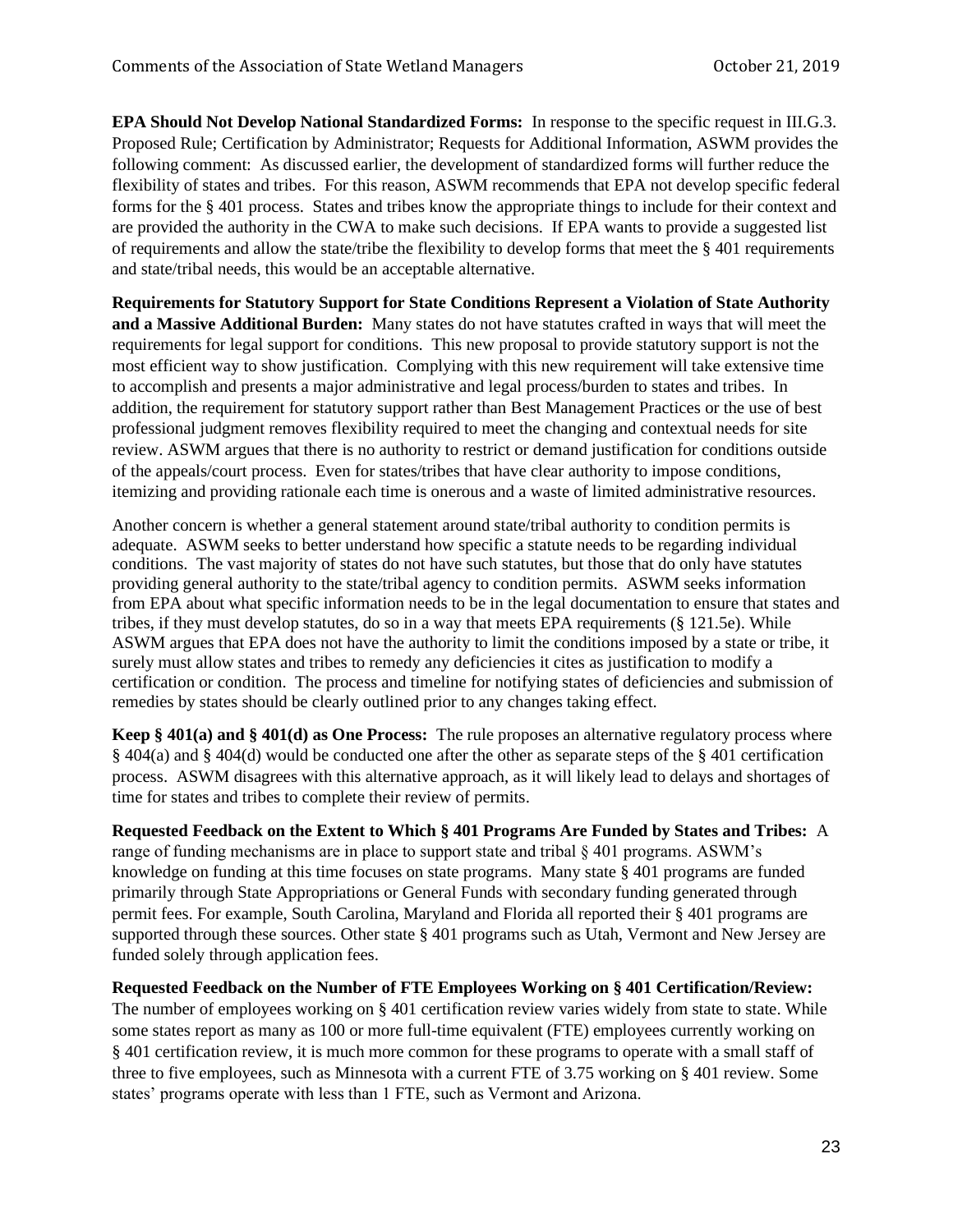**Requested Feedback on Challenges for State and Tribal Program from Proposed Rule:** The Federal Register for the proposed rule requests specific information about the challenges the proposed rule would create for states and tribes. While this information is identified throughout the letter, ASWM has compiled a specific list to respond directly to this specific request for comment:

Restrictions on permit review timeframes represent a significant barrier to many states' ability to adequately review and appropriately condition § 401 applications. Without a clear definition of what a complete application contains, many states indicated that additional staff time would be required to follow-up with applicants to collect the necessary information for review. States also noted that their regulations often go above and beyond the federal regulations. Identifying these variances would also require additional staff time and adjusting state regulations would be a long and difficult process often requiring approval from state legislators. States and tribes will need additional financial assistance to comply with the changes required in the proposed rule and time to develop and approve statutes to support conditions. While the list of challenges states and tribes will face in implementing the proposed rule is extensive, some specific challenges identified by states $17$  include:

- State and federal regulations in conflict
- Reduced state/tribal authority
- Additional work by staff to justify and cite conditions
- Higher number of denials
- Lack of time for review
- Reduced time to consult/coordinate with tribal governments
- Increased staff time
	- o due to increased denials
	- o for applicant follow up regarding additional information
- Increased state costs
- Increased applicant costs due to delays in certification
- Insufficient time to properly notify public in accordance with state regulations
- Barriers to state for reviewing project as a whole
- Barriers to state in conditioning FERC Licenses regarding water quality
- Requirement for applicant to submit very different applications for state wetlands and § 401

Finally, while ASWM addresses concerns around the lack of federal consistency review for the proposed rule with the CZMA, from a state/tribal implementation perspective, the proposed rule undermines the effectiveness of state CMPs in achieving CWA goals and applying federal consistency to protect coastal resources and avoid or minimize coastal use conflicts. In some states, section 401 reviews and conditions are often intertwined with federal consistency reviews and conditions. EPA failed to address how the proposed § 401 rule impacts this nexus in state operations and activities. EPA's proposed rule allows federal permitting agencies prescribe their own "reasonable" periods of time, but in no event should these be shorter than the federal consistency period (6 months) for activities in the coastal zone. Doing so creates serious coordination issues and problems. Proposed provisions that limit the scope of § 401 certification and conditions to "EPA-approved CWA regulatory program provisions" significantly weaken state CMP implementation. Conditions are routinely coordinated between § 401 permitting and federal consistency. The proposed § 401 rule would take many common § 401 conditions off the table. This would mean that the CMP would have to pick them up and make sure they are included in federal

<sup>17</sup> Information collected through ASWM communications with 14 states in October 2019.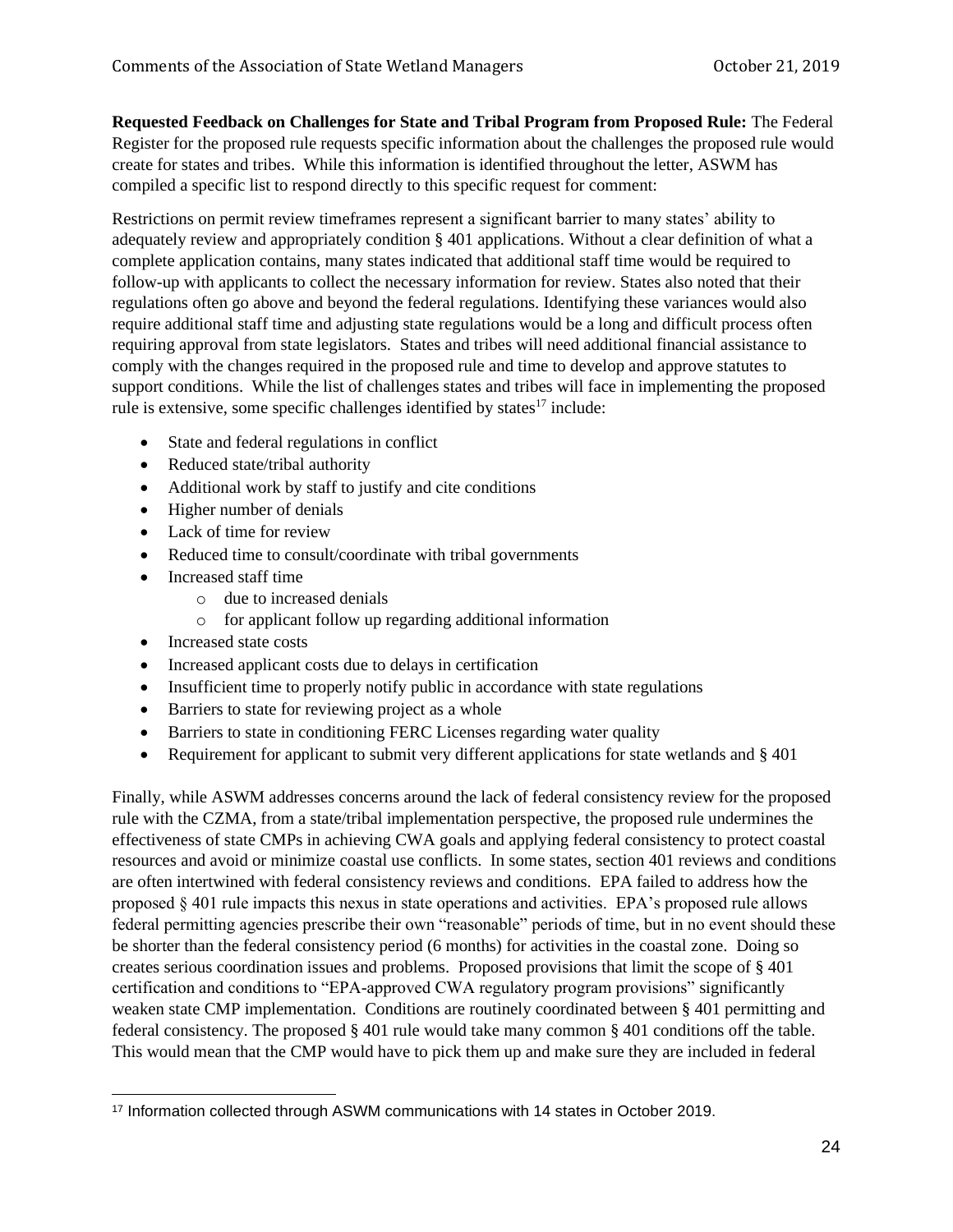consistency conditions. This could require a lot of additional work and coordination issues not evaluated by EPA in its proposal neither in its federalism review nor its "economic analysis. The proposed rule is also unclear about what EPA means by "State-approved CWA program." As this term plays an integral role in the proposed rule, ASWM asks for clarification on this term.

# **Conclusion**

While this letter focuses on comments regarding this specific proposed rule, the proposal sets a concerning precedent of reducing state authority in cooperative federalism-based regulatory relationships. Cooperative federalism serves as the cornerstone for most of the nation's environmental policies. Other non-environmental policies also rely on strong state/tribal roles. ASWM requests EPA to reconsider this proposed rule for many reasons, including the problematic move away from cooperative federalism and the precedent it sets for other rules and regulations that are critical to governance and the protection of public goods.

With its novel interpretation of the law and inconsistencies with Supreme Court precedent, the proposed rule will likely be stayed upon promulgation. This creates tremendous confusion for states and tribes who will be unclear about what and how to implement Section 401. If the rule is not stayed, there will be new challenges filling the gaps in state statute to support conditions that may leave resources poorly protected with negative impacts to valuable aquatic resources. In the end, this proposed rule pushes the law further than it currently allows and will create confusion, delays and a potential increase in the number of denials, an unintended consequence counter to the direction of Executive Order 13868.

The cumulative proposed revisions to the § 401 rule fail to achieve the objectives of the Clean Water Act and will worsen water quality and harm all users of waters. ASWM asks EPA to also explore whether this erosion of state authority will increase costs to relevant industries and jurisdictions, such as commercial/industrial users of water, treatment and drinking water plants and the public.

In summary, ASWM opposes the proposed changes to the rule as unwarranted, unproductive, and contrary to the text and intent of the CWA. If EPA proceeds with this rulemaking, numerous sections should be deleted or completely revised and re-proposed.

These include, but are not limited to the following:

- Delete or revise proposed § 121.3 "Scope of certification" to eliminate restrictions on state/tribal protections.
- Revise § 121.1(f) "Condition" to remove the phrase "that is within the scope of certification."
- Delete or revise  $\S 121.1(p)$  "Water quality requirements." At a minimum, delete the words "EPA-approved" and "Clean Water Act regulatory" from the definition.
- Delete  $\S 121.1(h)$  "Fail or refuse to act." Alternatively, eliminate the word "constructively" and the phrase "within the scope of certification and."
- Delete § 121.4 (f)—state/tribe should be able to request a withdrawal and restart.
- Revise § 121.6 "Effect of denial of certification." Delete from § 121.6(b) the words: "a Federal agency determines that" and the words "and  $\S8121.3$  and  $121.5(e)$ ." The corrected version would properly read: "Where a certifying authority's denial satisfies the requirements of Clean Water Act section 401, the Federal agency must..." Delete  $\S$  121.6(c).
- Delete/completely revise  $\S 121.8$  "Incorporation of conditions." (The entire section is full of instances where federal agencies are making decisions about validity or invalidity of conditions.)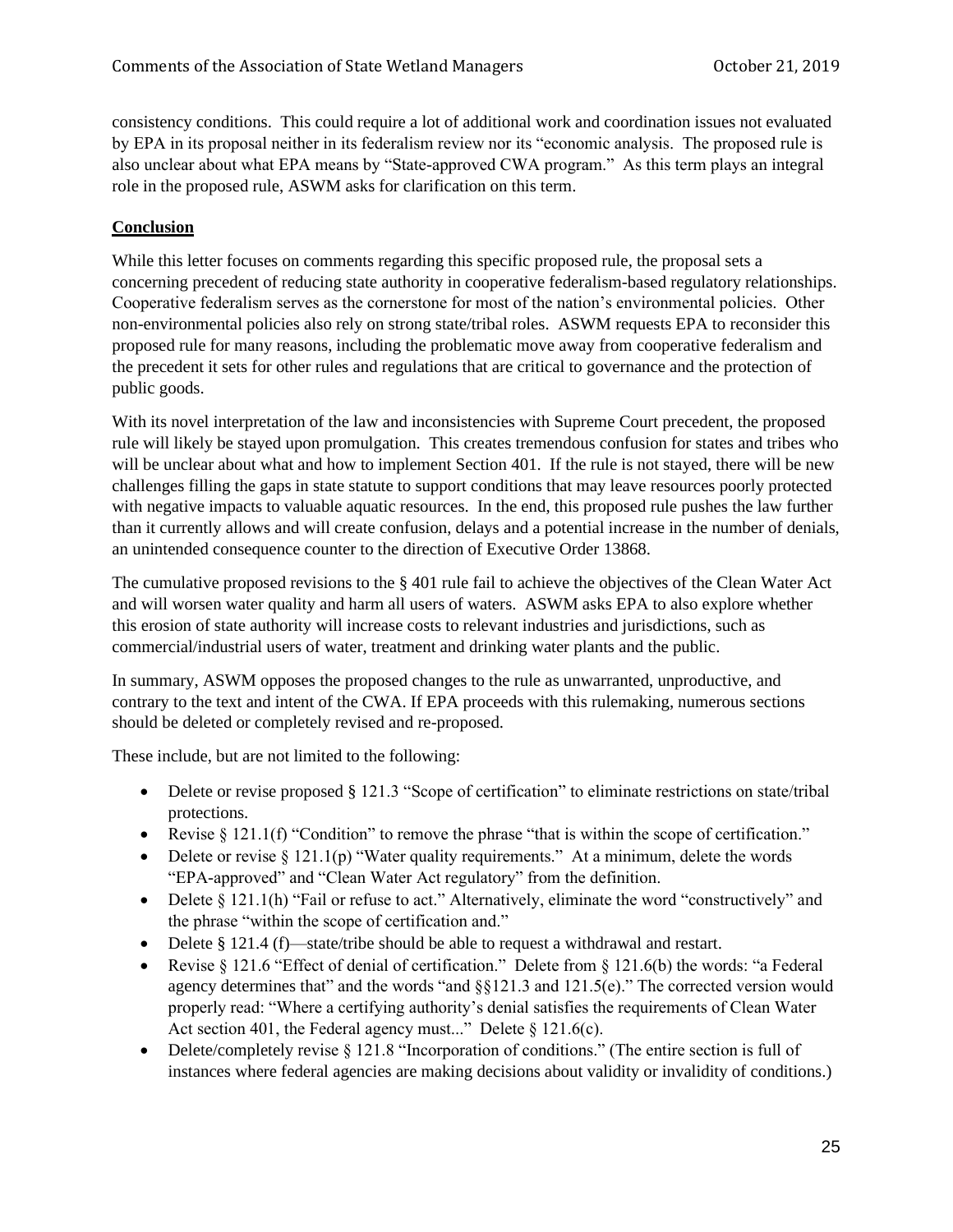The proposed rule is the latest in a series of efforts to weaken federal provisions for protecting and restoring waters, to the extent that even state authority is deemed undesirable. These efforts include multiple policy and regulatory changes, with the most impactful to wetlands and waterways being the reduction in federal jurisdictional waters in the proposed WOTUS rule and a significant revision to the Army Corps of Engineers' Mitigation Rule. The changes proposed in the § 401 certification process, when combined with these other federal changes, present a significant and problematic reduction in state/tribal authority and protection of the Nation's waters.

EPA's proposed rule should not be promulgated as it needs significant revision to maintain state/tribal authority and represents a move away from (not towards) cooperative federalism**.** For these reasons, ASWM requests that EPA withdraw the proposal and re-propose the rule based on the comments shared within this letter. The rule, as proposed, should not go forward to final implementation.

ASWM appreciates the opportunity to comment on EPA's  $\S 401$  certification rulemaking. While these comments have been prepared by ASWM with input from the ASWM Board of Directors, they do not necessarily represent the individual views of all states and tribes; we therefore encourage your full consideration of the comments of individual states and tribes and other state associations. Please do not hesitate to contact me should you wish to discuss these comments.

Sincerely,

Moule J. Sa

Marla J. Stelk Executive Director

Cc: ASWM Board of Directors, EPA HQ Office of Water, EPA HQ Office of Intergovernmental Relations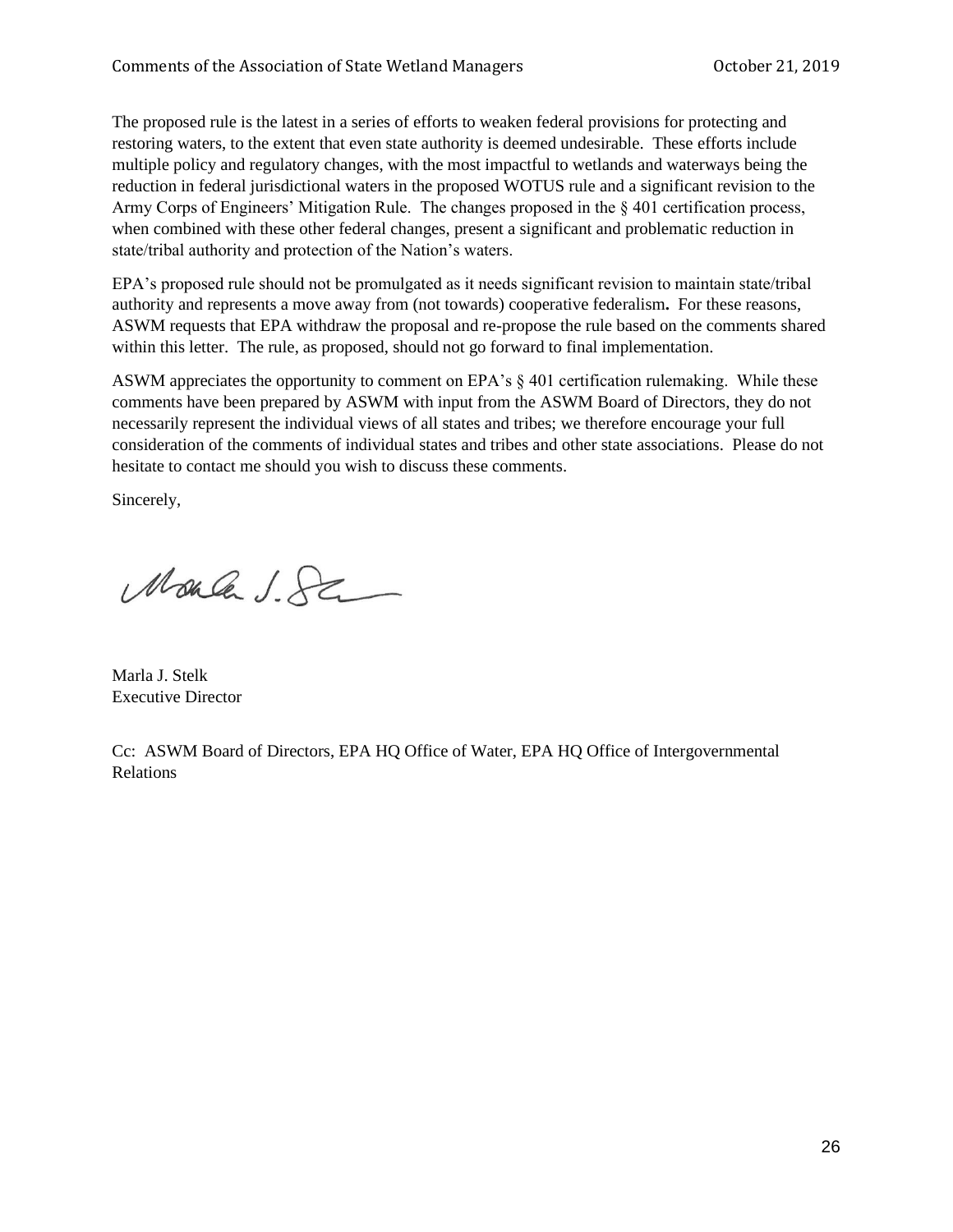| Number o<br>Question<br><b>Subparts</b> | <b>Iment Requested</b>                                                                                                                                                                                                                                                                                                                                                                                                                                                                                                                                                                                                                                                                       | <b>Additional Context</b>                                                                                                                                                                                                                                                                                                                                                                                                     | Federal<br><b>Registe</b><br>Page<br>Numbe | Pre-Publication<br>Page Number | <b>Rule Section</b>                                                                                              | <b>Where in Rule</b> | rovides Discussion of<br><b>Alternatives</b> | <b>Specifically Requires Additional Lega</b><br><b>Analysi</b>                                                                                                                                                                                                                                                                                                                                                            | <b>Defines Terms</b>                       | <b>Requires a Subr</b> | <b>Initial Response</b> | <b>Final Response</b> | Comments | Relevant References |
|-----------------------------------------|----------------------------------------------------------------------------------------------------------------------------------------------------------------------------------------------------------------------------------------------------------------------------------------------------------------------------------------------------------------------------------------------------------------------------------------------------------------------------------------------------------------------------------------------------------------------------------------------------------------------------------------------------------------------------------------------|-------------------------------------------------------------------------------------------------------------------------------------------------------------------------------------------------------------------------------------------------------------------------------------------------------------------------------------------------------------------------------------------------------------------------------|--------------------------------------------|--------------------------------|------------------------------------------------------------------------------------------------------------------|----------------------|----------------------------------------------|---------------------------------------------------------------------------------------------------------------------------------------------------------------------------------------------------------------------------------------------------------------------------------------------------------------------------------------------------------------------------------------------------------------------------|--------------------------------------------|------------------------|-------------------------|-----------------------|----------|---------------------|
|                                         | "The Agency requests comment on whether it should rescind its June 7, 2019<br>guidance upon completion of this rulemaking or whether separate guidance<br>would be helpful on implementation of the provisions that are finalized in this<br>1 proposal."                                                                                                                                                                                                                                                                                                                                                                                                                                    |                                                                                                                                                                                                                                                                                                                                                                                                                               | 44083                                      | 15                             | D. Guidance Document Background                                                                                  |                      |                                              |                                                                                                                                                                                                                                                                                                                                                                                                                           |                                            |                        |                         |                       |          |                     |
|                                         | The EPA solicits comments from state and tribal governments, and the public at<br>large regarding the need for, and potential benefits of, a consistent, national and<br>state regulatory approach to section 401 and how the EPA may best promote<br>1 such consistency."                                                                                                                                                                                                                                                                                                                                                                                                                   |                                                                                                                                                                                                                                                                                                                                                                                                                               | 44084                                      | 16                             | . Effect on Existing<br>Federal, State and<br><b>Tribal Regulations</b>                                          | Background           |                                              |                                                                                                                                                                                                                                                                                                                                                                                                                           |                                            |                        |                         |                       |          |                     |
|                                         | "[W]hether its proposed regulations appropriately balance the scope of state<br>authority under section 401 with Congress' goal of facilitating commerce on<br>interstate navigable waters, and whether they define the scope in a manner that<br>would limit the potential for states to withhold or condition certifications such<br>2 that it would place undue burdens on interstate commerce."                                                                                                                                                                                                                                                                                          |                                                                                                                                                                                                                                                                                                                                                                                                                               | 44087                                      | 28                             | F. Legal Background                                                                                              | Background           |                                              | egal analysis of 1) whether EPA's<br>posed regulations appropriately<br>alance the scope of state authority<br>ider section 401 with Congress'<br>al of facilitating commerce on<br>erstate navigable waters and 2)<br>ether the proposal defines the<br>cope in a manner that would limit<br>he notential for states to withhold of<br>dition certifications such that it<br>uld place undue burdens on<br>state commero |                                            |                        |                         |                       |          |                     |
|                                         | "[W]hether the proposed approach appropriately captures<br>the scope of authority for granting, conditioning, denying, and waiving a section<br>1401 certification *                                                                                                                                                                                                                                                                                                                                                                                                                                                                                                                         |                                                                                                                                                                                                                                                                                                                                                                                                                               | 44094                                      | 54                             | 6.a. Legal Construct for<br>Proposed Rule: Scope<br>of Certification                                             | Background           |                                              | hether the proposed approach<br>priately captures<br>e scope of authority for granting,<br>litioning, denying, and waiving a<br>ion 401 certification                                                                                                                                                                                                                                                                     |                                            |                        |                         |                       |          |                     |
|                                         | "When states or tribes enact CWA regulatory provisions as part of a state or tribal<br>program, including those designed to implement the section 402 and 404 permit<br>programs and those that are more stringent than federal requirements, those<br>provisions require EPA approval before they become effective for CWA purposes.<br>Because the EPA interprets "appropriate requirements" to mean the regulatory<br>provisions of the CWA, it follows that those would necessarily be EPA-approved<br>provisions. // Whether this interpretation is a reasonable and appropriate<br>1 reading of the statute and related legal authorities."                                            |                                                                                                                                                                                                                                                                                                                                                                                                                               | 44095                                      | 59)                            | 6.a.i. Legal Construct<br>for Proposed Rule;<br>59 (context 57- Scope of Certification;<br>Water Quality         | Background           |                                              | tional Legal Consideration                                                                                                                                                                                                                                                                                                                                                                                                |                                            |                        |                         |                       |          |                     |
|                                         | EPA seeks public comment on the following proposed interpretation: "While §<br>401(d) permits a State to place conditions on a certification to ensure compliance<br>of the 'applicant'[,] those conditions must still be related to discharges." PUD No.<br>1, 511 U.S. at 726-27 (Thomas, J., dissenting). The EPA proposes to conclude that Congress "used the term 'discharge' to frame<br>this interpretation is a reasonable and appropriate reading of the statute and<br>1 related legal authorities"                                                                                                                                                                                | the scope of the certification requirement<br>inder the Act."                                                                                                                                                                                                                                                                                                                                                                 | 44097                                      | 64                             | 6.a.ii. Legal Construct<br>for Proposed Rule:<br>Scope of Certification<br>Activity v. Discharge                 | Background           |                                              | eview of whether this interpreta<br>s a reasonable and appropriate<br>ading of the statute and related<br>al authorities                                                                                                                                                                                                                                                                                                  |                                            |                        |                         |                       |          |                     |
|                                         | Comment on EPA's proposed interpretation of the CWA and the prevailing case<br>1 law as discussed above in section II.F.1 and II.F.4 in this preamble.                                                                                                                                                                                                                                                                                                                                                                                                                                                                                                                                       | "The Agency solicits comment on its proposed<br>terpretation of the CWA and the prevailing<br>case law as discussed above in section II.F.1<br>and II.F.4 in this preamble.                                                                                                                                                                                                                                                   | 44097                                      | 66                             | 6.a.ii. Legal Construct<br>for Proposed Rule;<br>Scope of Certification;<br>Activity v. Discharge                | Background           |                                              | lew of listed prevailing case law                                                                                                                                                                                                                                                                                                                                                                                         |                                            |                        |                         |                       |          |                     |
|                                         | "The Agency solicits comment on an alternate interpretation of the text of<br>section 401(d) suggested by language in the PUD No. 1 majority opinion."<br>Alternate interpretation of the text that would allow imposition of effluent<br>limitations and other similar conditions that address the water auglity-related<br>effects of "the activity as a whole," and not just "the discharge," provided such<br>effluent limitations and other conditions are based on "water quality<br>requirements" as defined in this proposal.                                                                                                                                                        | "EPA is also seeking comment on an<br>alternate interpretation of the text that<br>would allow imposition of effluent<br>limitations and other similar conditions<br>that addess the water quality-related<br>effects of 'the activity as a whole,' and<br>not just 'the discharge,' provided such<br>effluent limitations and other conditions are<br>based on 'water quality requirements' as<br>defined in this proposal." | 44097                                      | 66-67                          | 6.a.ii. Legal Construct<br>for Proposed Rule:<br>Scope of Certification;<br>Activity v. Discharge                | Background           | Alternative                                  | view of alternate interpretation o<br>e text of section 401(d) suggested<br>/ language in the PUD No. 1                                                                                                                                                                                                                                                                                                                   |                                            |                        |                         |                       |          |                     |
|                                         | nment on this revised interpretation of the CWA and associated case law<br>discussed in this section: "EPA proposes to conclude that section 401 is a<br>regulatory provision that creates federally enforceable requirements and its<br>application must therefore be limited to point source discharges to waters of the limited to point source discharges to waters<br>United States. This proposed interpretation is consistent with the text and<br>structure of the CWA as well as the principal purpose of this rulemaking, i.e., to<br>ensure that the EPA's regulations (including those defining a section 401<br>1 certification's scope) are consistent with the current CWA. " | "[T]he EPA is proposing to interpret section<br>401 differently than the Sunreme Court did in<br>Pud No. 1" because court relied on its own<br>reasonable interpretation. // "The EPA<br>proposes that section 401 [must be]<br>of the United States." // "The Agency solicits<br>comment on this revised interpretation of<br>the CWA and associated case law<br>discussed in this section."                                 | 44099                                      | 71                             | 6.a.iii. Legal Construct<br>for Proposed Rule:<br>Scope of Certification:<br>Discharges from Water:<br>of the US | Background           |                                              | nment on revised interpretation<br>of the CWA and associated case law<br>ussed in this section                                                                                                                                                                                                                                                                                                                            |                                            |                        |                         |                       |          |                     |
|                                         | nment on this plain language interpretation of the statute: "[T]he EPA<br>proposes to conclude that a certifying authority must act on a section 401<br>certification within a reasonable period of time, which shall not exceed one year<br>and that there is no tolling provision to stop the clock at any time. The Agency<br>1 requests comment on this plain language interpretation of the statute.                                                                                                                                                                                                                                                                                    |                                                                                                                                                                                                                                                                                                                                                                                                                               | 44099                                      | 72                             | 6.b. Legal Construct for<br>roposed Rule;<br>Timeline for Sec 401<br><b>Certification Analysis</b>               | Background           |                                              | ment on the plain language<br>erpretation of the statute                                                                                                                                                                                                                                                                                                                                                                  |                                            |                        |                         |                       |          |                     |
|                                         | The Agency requests comment on all aspects of this effort to modernize and<br>clarify its section 401 regulations, including any specific suggestions on how any<br>of the proposed definitions or other requirements might be modified to<br>1 implement Congress' intent in enacting section 401."                                                                                                                                                                                                                                                                                                                                                                                         |                                                                                                                                                                                                                                                                                                                                                                                                                               | 44099                                      | 74                             | III. Proposed Rule                                                                                               | Proposed Rule        |                                              | Additional Legal Consideration                                                                                                                                                                                                                                                                                                                                                                                            | Seeks suggestions to<br>modify definitions |                        |                         |                       |          |                     |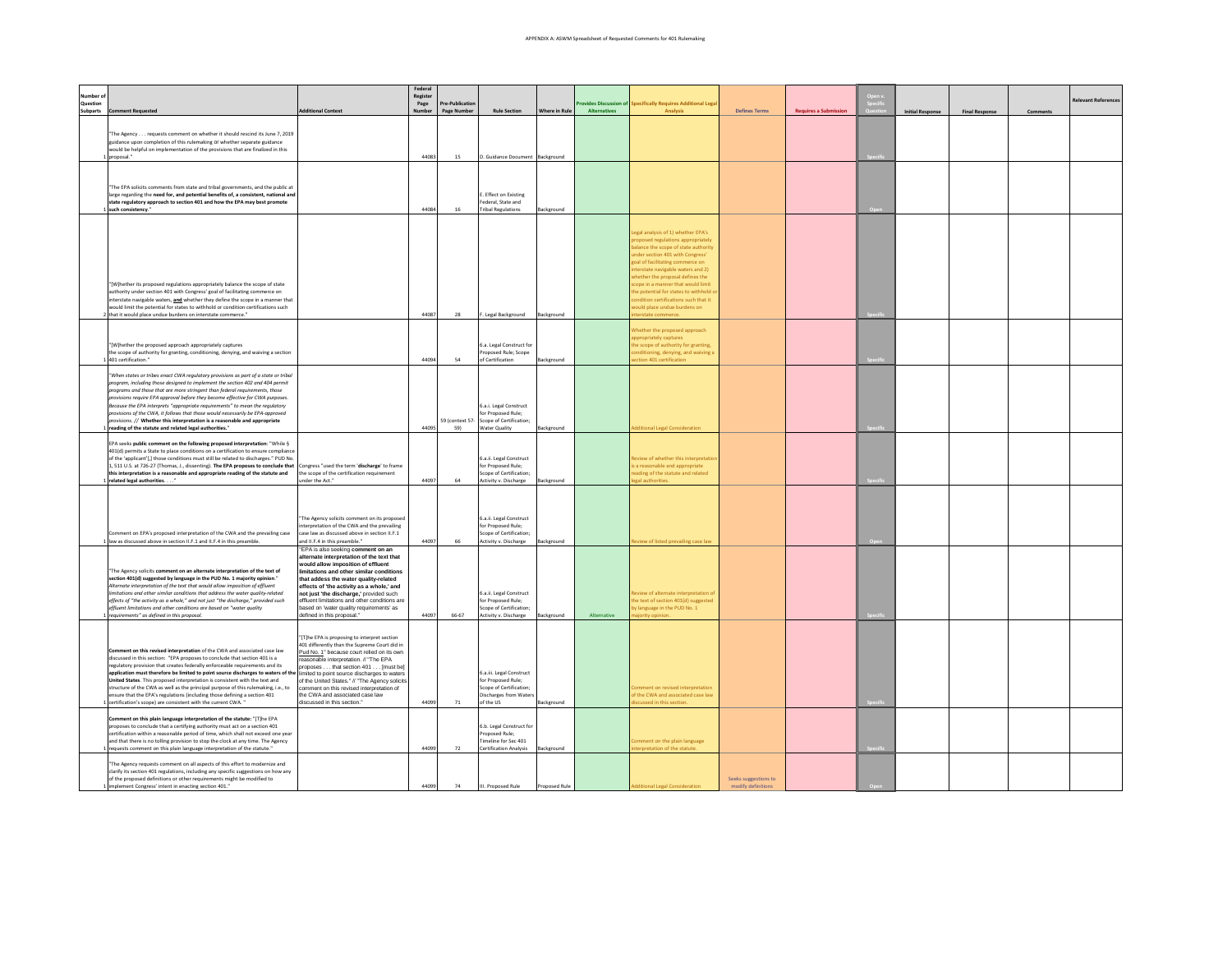| Question<br><b>Subparts</b> | nment Requester                                                                                                                                                                                                                                                                                                                                                                                                                                                                                                                                                                                                                                                                                                                                                                                                                                                                                                                                                                                                                                                                                                                                                                                                                                                                                                                                                                                                                                                                                                                                                                                                                                 | <b>Additional Context</b>                                                                                                                                                                                                                                                                                                                                                                                                                                                                                                                                                                                                                                                                                                                                                                                                | Registe<br>Page | re-Publicatio<br>Page Number | <b>Rule Section</b>                                                                | Where in Rule | Alternatives | ecifically Requires Additional Lega<br><b>Analysis</b>                                                                                                             | <b>Defines Terms</b>                                                                                                                                                                                                                                   | <b>Requires a Submission</b>                                                                                                                                                                                   | <b>Initial Response</b><br><b>Final Response</b> | Comments | Relevant References |
|-----------------------------|-------------------------------------------------------------------------------------------------------------------------------------------------------------------------------------------------------------------------------------------------------------------------------------------------------------------------------------------------------------------------------------------------------------------------------------------------------------------------------------------------------------------------------------------------------------------------------------------------------------------------------------------------------------------------------------------------------------------------------------------------------------------------------------------------------------------------------------------------------------------------------------------------------------------------------------------------------------------------------------------------------------------------------------------------------------------------------------------------------------------------------------------------------------------------------------------------------------------------------------------------------------------------------------------------------------------------------------------------------------------------------------------------------------------------------------------------------------------------------------------------------------------------------------------------------------------------------------------------------------------------------------------------|--------------------------------------------------------------------------------------------------------------------------------------------------------------------------------------------------------------------------------------------------------------------------------------------------------------------------------------------------------------------------------------------------------------------------------------------------------------------------------------------------------------------------------------------------------------------------------------------------------------------------------------------------------------------------------------------------------------------------------------------------------------------------------------------------------------------------|-----------------|------------------------------|------------------------------------------------------------------------------------|---------------|--------------|--------------------------------------------------------------------------------------------------------------------------------------------------------------------|--------------------------------------------------------------------------------------------------------------------------------------------------------------------------------------------------------------------------------------------------------|----------------------------------------------------------------------------------------------------------------------------------------------------------------------------------------------------------------|--------------------------------------------------|----------|---------------------|
|                             | "The EPA solicits comment on whether the Agency should include additional<br>procedures in its final regulations to ensure that the public is appropriately<br>informed of proposed federally licensed or permitted projects, potential<br>discharges, and related water quality effects. At a minimum, such procedures<br>could include public notice and hearing opportunities, but they could also include<br>mechanisms to ensure that the certifying authority is in a position to<br>appropriately inform the public, as required by section 401(a)(1). Such<br>mechanisms could focus on how and when the certifying authority is notified of<br>potential certification requests and what information may be necessary for the<br>certifying authority to act on a request."                                                                                                                                                                                                                                                                                                                                                                                                                                                                                                                                                                                                                                                                                                                                                                                                                                                            |                                                                                                                                                                                                                                                                                                                                                                                                                                                                                                                                                                                                                                                                                                                                                                                                                          | 44099<br>44100  | 74                           | Proposed Rule                                                                      | roposed Rule  |              |                                                                                                                                                                    | suggestions for addition<br>procedures in its final<br>egulations to ensure tha<br>he public is appropriately<br>informed of proposed<br>federally licensed or<br>permitted projects,<br>potential discharges, and<br>related water quality<br>effects |                                                                                                                                                                                                                |                                                  |          |                     |
|                             | "Agency also solicits comment on whether it would be appropriate or necessary<br>to require certifying authorities to submit their section 401 procedures and<br>regulations to the EPA for informational purposes."                                                                                                                                                                                                                                                                                                                                                                                                                                                                                                                                                                                                                                                                                                                                                                                                                                                                                                                                                                                                                                                                                                                                                                                                                                                                                                                                                                                                                            |                                                                                                                                                                                                                                                                                                                                                                                                                                                                                                                                                                                                                                                                                                                                                                                                                          | 44100           | 75                           | II. Proposed Rule                                                                  | roposed Rule  |              |                                                                                                                                                                    | Any legal insights into<br>requirements for<br>submission                                                                                                                                                                                              |                                                                                                                                                                                                                |                                                  |          |                     |
|                             | "The EPA requests certifying authorities and project proponents to submit<br>comment on prior experiences with undertaking the certification process and<br>later determining that the proposed federally licensed or permitted project would<br>not result in an actual discharge."                                                                                                                                                                                                                                                                                                                                                                                                                                                                                                                                                                                                                                                                                                                                                                                                                                                                                                                                                                                                                                                                                                                                                                                                                                                                                                                                                            |                                                                                                                                                                                                                                                                                                                                                                                                                                                                                                                                                                                                                                                                                                                                                                                                                          | 44100           | 76                           | II A Pronosed Rule:<br>When Section 401<br>ertification is Required                | roposed Rule  |              |                                                                                                                                                                    |                                                                                                                                                                                                                                                        | Comment on prior<br>eriences with undertaki<br>the certification process an<br>later determining that the<br>proposed federally licensed<br>or permitted project would<br>not result in an actual<br>discharge |                                                  |          |                     |
|                             | The EPA also requests comment on whether there are specific procedures that<br>could be helpful in determining whether a proposed federally licensed or<br>permitted project will result in an actual discharge."                                                                                                                                                                                                                                                                                                                                                                                                                                                                                                                                                                                                                                                                                                                                                                                                                                                                                                                                                                                                                                                                                                                                                                                                                                                                                                                                                                                                                               |                                                                                                                                                                                                                                                                                                                                                                                                                                                                                                                                                                                                                                                                                                                                                                                                                          | 44100           | 76                           | II.A. Proposed Rule:<br>When Section 401<br>ertification is Require                | oposed Rule   |              |                                                                                                                                                                    |                                                                                                                                                                                                                                                        | <b>Suggestions for specific</b><br>procedures that would be<br>helpful in determining<br>ether a proposed federal<br>censed or permitted projet<br>will result in an actual<br>discharge                       |                                                  |          |                     |
|                             | [T]he EPA requests comment on how project proponents may establish for<br>regulatory purposes that there is no potential discharge and therefore no<br>requirement to pursue a section 401 certification."                                                                                                                                                                                                                                                                                                                                                                                                                                                                                                                                                                                                                                                                                                                                                                                                                                                                                                                                                                                                                                                                                                                                                                                                                                                                                                                                                                                                                                      |                                                                                                                                                                                                                                                                                                                                                                                                                                                                                                                                                                                                                                                                                                                                                                                                                          | 44100           | 76                           | II A Pronosed Rule:<br>When Section 401<br>ertification is Required                | roposed Rule  |              |                                                                                                                                                                    |                                                                                                                                                                                                                                                        |                                                                                                                                                                                                                |                                                  |          |                     |
|                             | Requests comment identifying other federal licenses or permits that may trigger<br>the section 401 certification requirement. "The most common examples of<br>licenses or permits that may be subject to section 401 certification are CWA section<br>402 NPDES permits in states where the EPA administers the permitting program,<br>CWA section 404 permits for the discharge of dredged or fill material, RHA sections<br>9 and 10 permits issued by the Corps, and hydropower and interstate natural gas<br>sipeline licenses issued by FERC." // "The Agency is not proposing to further<br>efine this list but requests comment identifying other federal licenses or<br>permits that may trigger the section 401 certification requirement."                                                                                                                                                                                                                                                                                                                                                                                                                                                                                                                                                                                                                                                                                                                                                                                                                                                                                            | Unlike other CWA regulatory programs<br>The EPA proposes that section 401 be<br>triggered by an unqualified discharge, rather<br>than by a discharge of pollutants." // "The<br>[Supreme Court in S.D. Warren Co.]<br>concluded that Congress intended (the term<br>discharge] to be broader than the term<br>discharge of pollutants that is used in other<br>rovisions of the Act, like section 402." // "EPA<br>proposes that to trigger section 401 a<br>discharge must be from a point source." //<br>"The CWA does not list specific federal license<br>and permits that are subject to section 401<br>certification requirements, instead providing<br>that section 401 applies when any activity that<br>requires a federal license or permit may result<br>in a discharge into waters of the United<br>States." | 44100<br>44101  | 78                           | I.A. Proposed Rule;<br>When Section 401<br>Certification is Required Proposed Rule |               |              |                                                                                                                                                                    |                                                                                                                                                                                                                                                        | dentify relevant specific<br>federal licenses or permit                                                                                                                                                        |                                                  |          |                     |
|                             | lequest for Certification : "If the State, interstate agency, or Administrator, as<br>the case may be, fails or refuses to act on a request for certification, within a<br>easonable period of time (which shall not exceed one year) after receipt of<br>such request, the certification requirements of this subsection shall be waived<br>with respect to such Federal application."                                                                                                                                                                                                                                                                                                                                                                                                                                                                                                                                                                                                                                                                                                                                                                                                                                                                                                                                                                                                                                                                                                                                                                                                                                                         | <b>Defines: Request for Certification</b>                                                                                                                                                                                                                                                                                                                                                                                                                                                                                                                                                                                                                                                                                                                                                                                | 44101           | 79                           | I.B. Proposed Rule;<br>When Section 401<br><b>Certification</b><br>Request/Receipt | Proposed Rule |              |                                                                                                                                                                    | Definition of Request fo<br>Certification                                                                                                                                                                                                              |                                                                                                                                                                                                                |                                                  |          |                     |
|                             | Whether this list of documents and information (see below) is appropriately<br>inclusive, and whether it is specific enough to inform project proponents of the<br>submittal requirements, and whether it is clear enough to avoid subjective<br>determinations by a certifying authority of whether submittal requirements have<br>been satisfied. "The EPA acknowledges that not all proposed projects may be<br>subject to monitoring or treatment for a discharge (e.g., section 404 dredge or fill<br>permits rarely allow for a treatment option). Certification request means a<br>written, signed, and dated communication from a project proponent to the<br>appropriate certifying authority that: 1. identifies the project proponent(s) and a<br>point of contact; 2. identifies the proposed project; 3. identifies the applicable<br>ederal license or permit; 4. identifies the location and type of any discharge that<br>may result from the proposed project and the location of receiving waters; 5.<br>ncludes a description of any methods and means proposed to monitor the<br>discharge and the equipment or measures planned to treat or control the<br>lischarge; 6. includes a list of all other federal, interstate, tribal, state, territorial,<br>or local agency authorizations required for the proposed project, including all<br>pprovals or denials already received; and 7. contains the following statement:<br>The project proponent hereby requests that the certifying authority review and<br>take action on this CWA section 401 certification request within the applicable<br>reasonable timeframe." | "[T]he EPA is proposing to define "certification<br>equest" and "receipt." // "The EPA is<br>proposing that the statutory timeline for<br>certification review starts upon receipt by the<br>certifying authority of a 'certification request,'<br>rather than the receipt of a 'complete<br>application' or 'complete request' as<br>etermined by the certifying authority.                                                                                                                                                                                                                                                                                                                                                                                                                                             | 44101           | 81                           | II.B. Proposed Rule;<br>When Section 401<br>ertification<br>equest/Receip          | oposed Rule   |              | ether this list of documents and<br>mation is clear enough to avoid<br>ctive determinations by a<br>rtifying authority of whether<br>mittal requirements have been |                                                                                                                                                                                                                                                        |                                                                                                                                                                                                                |                                                  |          |                     |
|                             | Whether the fourth and fifth items proposed to be required<br>in a certification request are sufficiently broad to capture all potential federal<br>licenses or permits.                                                                                                                                                                                                                                                                                                                                                                                                                                                                                                                                                                                                                                                                                                                                                                                                                                                                                                                                                                                                                                                                                                                                                                                                                                                                                                                                                                                                                                                                        | "[N]ot all proposed projects may be subject to<br>onitoring or treatment of discharge (e.g.,<br>section 404 dredge or fill permits rarely allow<br>for a treatment option)." // 4. identifies the<br>location and type of any discharge that may<br>result from the proposed project and the<br>location of receiving waters; 5. includes a<br>description of any methods and means<br>proposed to monitor the discharge and the<br>equipment or measures planned to treat or<br>control the discharge:                                                                                                                                                                                                                                                                                                                  | 44101           | 82                           | <b>II R. Pronosed Rule</b><br>When Section 401<br>Certification<br>Request/Receipt | Proposed Rule |              | ssible review of whether 4th and<br>th items are sufficiently broad to<br>pture all potential licenses and                                                         |                                                                                                                                                                                                                                                        |                                                                                                                                                                                                                |                                                  |          |                     |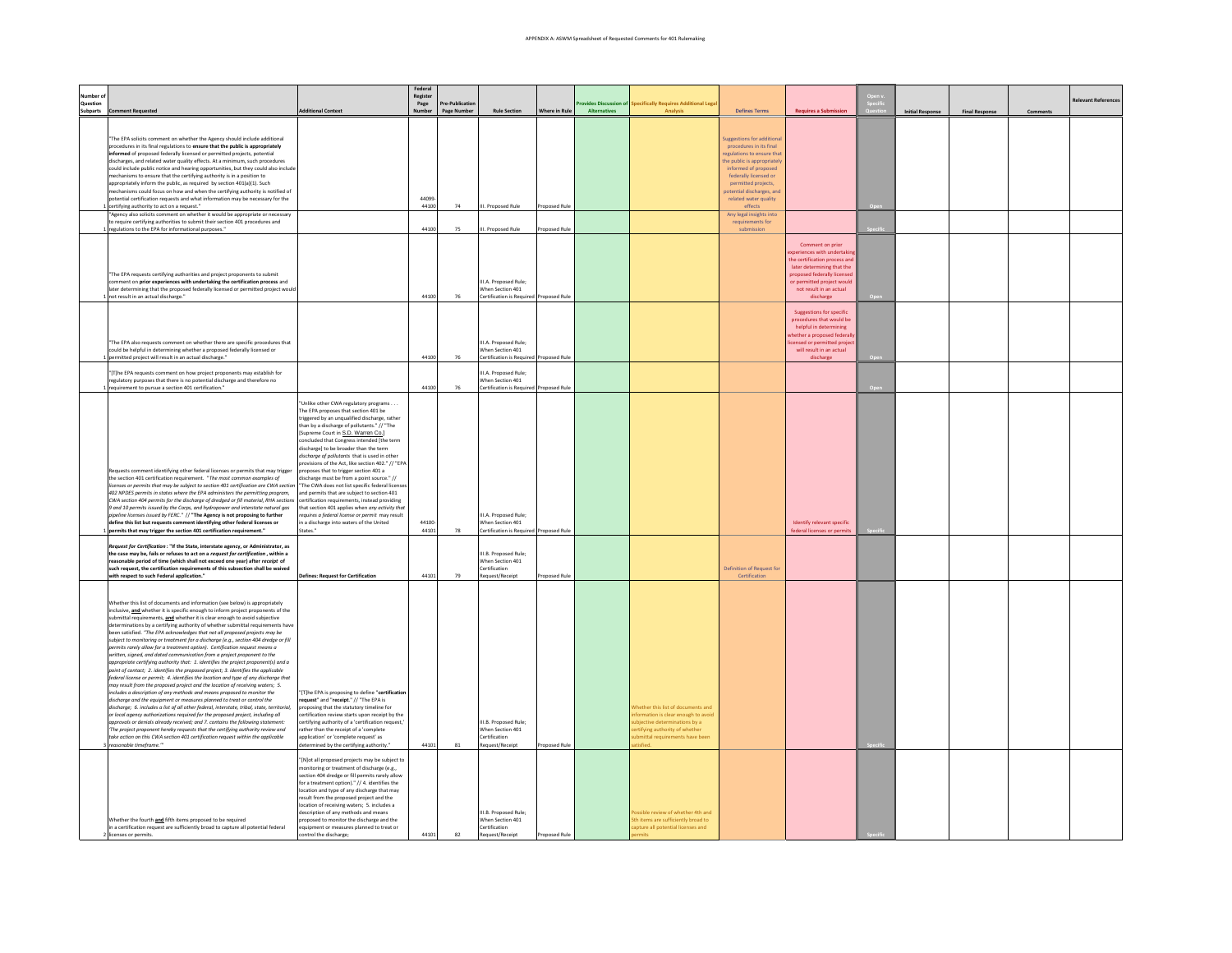| Number o<br>Question<br>Subparts | ment Requester                                                                                                                                                                                                                                                                                                                                                                                                                                                                                                                                                                                                                                                                                                                                                                                                                                                                                                                                                                                                                                                                                                                                                                                                                               | litional Context                                                                                                                                                                                                                                                                                                                                         | Federal<br>Register<br>Page | Pre-Publicatio<br>Page Number | <b>Rule Section</b>                                                           | Where in Rule | ovides Discussion of<br>Alternatives  | becifically Requires Additional Lega                                                                                  | <b>Defines Terms</b>                                                                            | ires a Sul                                        | <b>Initial Respons</b> | <b>Final Response</b> | Comments | evant Reference |
|----------------------------------|----------------------------------------------------------------------------------------------------------------------------------------------------------------------------------------------------------------------------------------------------------------------------------------------------------------------------------------------------------------------------------------------------------------------------------------------------------------------------------------------------------------------------------------------------------------------------------------------------------------------------------------------------------------------------------------------------------------------------------------------------------------------------------------------------------------------------------------------------------------------------------------------------------------------------------------------------------------------------------------------------------------------------------------------------------------------------------------------------------------------------------------------------------------------------------------------------------------------------------------------|----------------------------------------------------------------------------------------------------------------------------------------------------------------------------------------------------------------------------------------------------------------------------------------------------------------------------------------------------------|-----------------------------|-------------------------------|-------------------------------------------------------------------------------|---------------|---------------------------------------|-----------------------------------------------------------------------------------------------------------------------|-------------------------------------------------------------------------------------------------|---------------------------------------------------|------------------------|-----------------------|----------|-----------------|
|                                  | Whether it should include "any applicable fees" in the definition of certification<br>anuart                                                                                                                                                                                                                                                                                                                                                                                                                                                                                                                                                                                                                                                                                                                                                                                                                                                                                                                                                                                                                                                                                                                                                 |                                                                                                                                                                                                                                                                                                                                                          | 44101<br>4410               | 82                            | III.B. Proposed Rule<br>When Section 401<br>Certification<br>Request/Receipt  | nosed Rule    |                                       | alysis of what is necessary to<br>lude in definition of "certification                                                |                                                                                                 |                                                   |                        |                       |          |                 |
|                                  | Pre-proposal recommendations to the EPA also requested that the Agency require<br>project proponents to include existing documentation or reports showing prior<br>ontamination at the proposed federally licensed or permitted project site." // "Th<br>EPA solicits comment on whether this would be an appropriate requirement for<br>all certification requests, or whether this information is best requested on a case<br>by-case basis by the certifying authority [and] whether such documentation or<br>reports would be appropriate if the permit or license is being reissued or<br>amended, or only for initial license or permit processes."                                                                                                                                                                                                                                                                                                                                                                                                                                                                                                                                                                                    |                                                                                                                                                                                                                                                                                                                                                          | 4410                        | 82                            | II.B. Proposed Rule;<br>When Section 401<br>Certification<br>Request/Receipt  | Proposed Rule |                                       |                                                                                                                       |                                                                                                 |                                                   |                        |                       |          |                 |
|                                  | The EPA also solicits comment on whether the Agency should generate a<br>standard form that all project proponents can use to submit certification<br>requests. A standard form could help project proponents provide all necessary<br>nformation and help certifying authorities quickly identify all components of the<br>certification request. If the EPA promulgated a standard form, it could include all<br>seven items included in the proposed definition of certification request. This<br>proposal requires a project proponent to identify the location of a discharge in<br>the certification request. To meet this requirement, the EPA recommends that<br>the project proponent provide locational information about the extent of the<br>project footprint and discharge locations, as shown on design drawings and<br>Lolans."                                                                                                                                                                                                                                                                                                                                                                                              | ormats identified in rule include 1) ArcGIS File<br>eodatabase with accompanying Feature<br>lasses 2) ArcGIS Shapefile 3) DXF or DWG<br>(CAD files) projected to WGS 84 Decimal<br>Degrees 4) KMZ/KML (Google Earth)                                                                                                                                     | 44102                       | 83                            | II.B. Proposed Rule<br>When Section 401<br>Certification<br>Request/Receipt   | Proposed Rule |                                       |                                                                                                                       |                                                                                                 |                                                   |                        |                       |          |                 |
|                                  | "[C]onsider identifying discharge locations on readable maps." // "The EPA<br>solicits comment on whether the location of all potential discharges from<br>proposed federally licensed or permitted projects can be identified with such<br>specificity or if other methods may be more appropriate for different types of<br>activities."                                                                                                                                                                                                                                                                                                                                                                                                                                                                                                                                                                                                                                                                                                                                                                                                                                                                                                   |                                                                                                                                                                                                                                                                                                                                                          | 44102                       | 83                            |                                                                               |               |                                       |                                                                                                                       |                                                                                                 |                                                   |                        |                       |          |                 |
|                                  | "IWIhether federal agencies should be subject to the same 'certification reques<br>mittal requirements as proposed, or if they require different considerations<br>and procedures than section 401 certification requests by other non-federal<br>agency project proponents."                                                                                                                                                                                                                                                                                                                                                                                                                                                                                                                                                                                                                                                                                                                                                                                                                                                                                                                                                                | Certified Mail & Electronic Submission (Proof<br>of Receipt)                                                                                                                                                                                                                                                                                             | 44102                       | 84                            | III.B. Proposed Rule:<br>When Section 401<br>Certification<br>Request/Receipt | Proposed Rule |                                       | lew of required submittal                                                                                             |                                                                                                 | <b>Identify different</b><br>considera            |                        |                       |          |                 |
|                                  | "The Agency requests comments on an alternative approach for federal agencies<br>that issue general federal license or permits whereby 'certification request for a<br>general permit or license ' would mean a written, signed, and dated<br>ommunication from a Federal agency to the appropriate certifying authority<br>that: (1) identifies the Federal agency and a point of contact: (2) identifies the<br>proposed categories of activities to be authorized by general permit for which<br>general certification is requested; (3) includes the proposed general permit; (4)<br>stimates the number of discharges expected to be authorized by the proposed<br>general permit or license each year; (5) includes a general description of the<br>nethods and means used or proposed to monitor the discharge and the<br>equipment or measures employed or planned for the treatment or control of the<br>discharge: (6) identifies the reasonable period of time for the certification<br>request: and (7) contains the following statement: 'The federal agency hereby<br>requests that the certifying authority review and take action on this CWA 401<br>certification request within the applicable reasonable period of time." |                                                                                                                                                                                                                                                                                                                                                          | 44102                       | 84-85                         | III.B. Proposed Rule:<br>When Section 401<br>Certification<br>Request/Receipt | Proposed Rule | Comments on<br>alternative approach   | this legally adequate                                                                                                 |                                                                                                 |                                                   |                        |                       |          |                 |
|                                  | Whether these new definitions will provide sufficient clarity and regulatory<br>certainty or if additional procedures or requirements may be necessary, and if so,<br>what those procedures or requirements might be."                                                                                                                                                                                                                                                                                                                                                                                                                                                                                                                                                                                                                                                                                                                                                                                                                                                                                                                                                                                                                       | The EPA intends that the term "certification<br>request" means only written requests for<br>ertification." // "The EPA is proposing to<br>efine the term "receipt" as follows: Receipt<br>neans the date that a certification request is<br>locumented as received by a certifying<br>authority in accordance with applicable<br>submission procedures." | 44102                       | 85                            | III R. Pronosed Rules<br>When Section 401<br>Certification<br>Request/Receipt | Proposed Rule |                                       |                                                                                                                       |                                                                                                 | Identify additional<br>procedures, if appropriate |                        |                       |          |                 |
|                                  | Receipt: Receipt means the date that a certification request is documented as<br>received by a certifying authority in accordance with applicable submission<br>rocedures.                                                                                                                                                                                                                                                                                                                                                                                                                                                                                                                                                                                                                                                                                                                                                                                                                                                                                                                                                                                                                                                                   | Defines: Receipt                                                                                                                                                                                                                                                                                                                                         | 44102                       | 85                            | III.B. Proposed Rule:<br>When Section 401<br>Certification<br>Request/Receipt | Proposed Rule |                                       |                                                                                                                       | <b>Definition of Receipt</b>                                                                    |                                                   |                        |                       |          |                 |
|                                  | "[A] certifying authority may take four potential actions pursuant to its section<br>401 authority: it may grant certification, grant with conditions, deny, or waive its<br>opportunity to provide certification." // "Where section 401 certification has<br>been waived-expressly or implicitly-the federal agency may issue the license o<br>bermit. Id. This proposal is consistent with the Agency's longstanding<br>nterpretation of what actions may be taken in response to a certification<br>request." // "The EPA solicits comment on this interpretation and continued<br>approach in this proposed rule."                                                                                                                                                                                                                                                                                                                                                                                                                                                                                                                                                                                                                      |                                                                                                                                                                                                                                                                                                                                                          | 44103                       | 86-87                         | III.C. Proposed Rule:<br><b>Certification Actions</b>                         | roposed Rule  |                                       | egal analysis of whether this<br>erpretation of what actions may<br>e taken in response to a<br>cation request is app |                                                                                                 |                                                   |                        |                       |          |                 |
|                                  | Proposed Scope: "The scope of a Clean Water Act section 401 certification is<br>mited to assuring that a discharge from a Federally licensed or permitted<br>activity will comply with water quality requirements."                                                                                                                                                                                                                                                                                                                                                                                                                                                                                                                                                                                                                                                                                                                                                                                                                                                                                                                                                                                                                          | ed Scope                                                                                                                                                                                                                                                                                                                                                 | 44104                       | 89-90                         | III D. Pronosed Rule:<br>Appropriate Scope for<br>401 Certification<br>Review | oposed Rule   |                                       | egal analysis on whether proposed<br>ope is reasonable interpretation o                                               |                                                                                                 |                                                   |                        |                       |          |                 |
|                                  | Discharge: Discharge for purposes of this part means a discharge from a point<br>source into navigable waters.                                                                                                                                                                                                                                                                                                                                                                                                                                                                                                                                                                                                                                                                                                                                                                                                                                                                                                                                                                                                                                                                                                                               | efines: Discharge                                                                                                                                                                                                                                                                                                                                        | 44104                       | 91                            | III.D. Proposed Rule;<br>Appropriate Scope for<br>401 Certification<br>leview | Proposed Rule |                                       |                                                                                                                       | Definition of Discharge                                                                         |                                                   |                        |                       |          |                 |
|                                  | [W]hether this definition is necessary, whether it provides appropriate<br>larification, or whether the EPA's proposed regulations would be sufficiently<br>clear without including this new definition."// Whether an alternate definition of<br>"DISCHARGE" may provide greater clarity and regulatory certainty                                                                                                                                                                                                                                                                                                                                                                                                                                                                                                                                                                                                                                                                                                                                                                                                                                                                                                                           | Discharge for purposes of this part means<br>discharge from a point source into navigable<br>waters."                                                                                                                                                                                                                                                    | 4410                        | 91                            | III.D. Proposed Rule;<br>Appropriate Scope for<br>401 Certification<br>Review | roposed Rule  | Seeks input on<br>alternate definitio | gal analysis of changes to the ter<br>charge" / Legal analysis of<br>-use of newly defined<br>charge" ten             | Whether alt def of<br>discharge preferable / I:<br>this new definition<br>appropriate, necessar |                                                   |                        |                       |          |                 |
|                                  | Water Quality Requirements: "Water quality requirements means applicable<br>provisions of 301, 302, 303, 306, and 307 of the Clean Water Act and EPA-<br>approved state or tribal Clean Water Act regulatory program provisions.                                                                                                                                                                                                                                                                                                                                                                                                                                                                                                                                                                                                                                                                                                                                                                                                                                                                                                                                                                                                             | Defines: Water Quality Requirements                                                                                                                                                                                                                                                                                                                      | 44104                       | 91                            | III.D. Proposed Rule;<br>Appropriate Scope for<br>401 Certification<br>Review | Proposed Rule |                                       |                                                                                                                       | efined term water quality<br>requirement                                                        |                                                   |                        |                       |          |                 |
|                                  | Whether additional specificity should be added to the proposed definition<br>(WATER QULAITY REQUIREMENTS), for example that the term does not include<br>non-water quality related state or local laws                                                                                                                                                                                                                                                                                                                                                                                                                                                                                                                                                                                                                                                                                                                                                                                                                                                                                                                                                                                                                                       | [W]hether the proposed definition [of 'water<br>uality requirements'l is clear and specific<br>nough to provide regulatory certainty for<br>certifying authorities and project proponents<br>. [or] whether additional specificity should be<br>added to the proposed definition."                                                                       | 44104                       | 92                            | III.D. Proposed Rule;<br>Appropriate Scope for<br>401 Certification<br>Review | Proposed Rule |                                       | egal analysis around necessary<br>ificity for the definition of "wate                                                 | <b>Considers adding</b><br>definitional specificity                                             | Submit ideas around<br>additional specificity     |                        |                       |          |                 |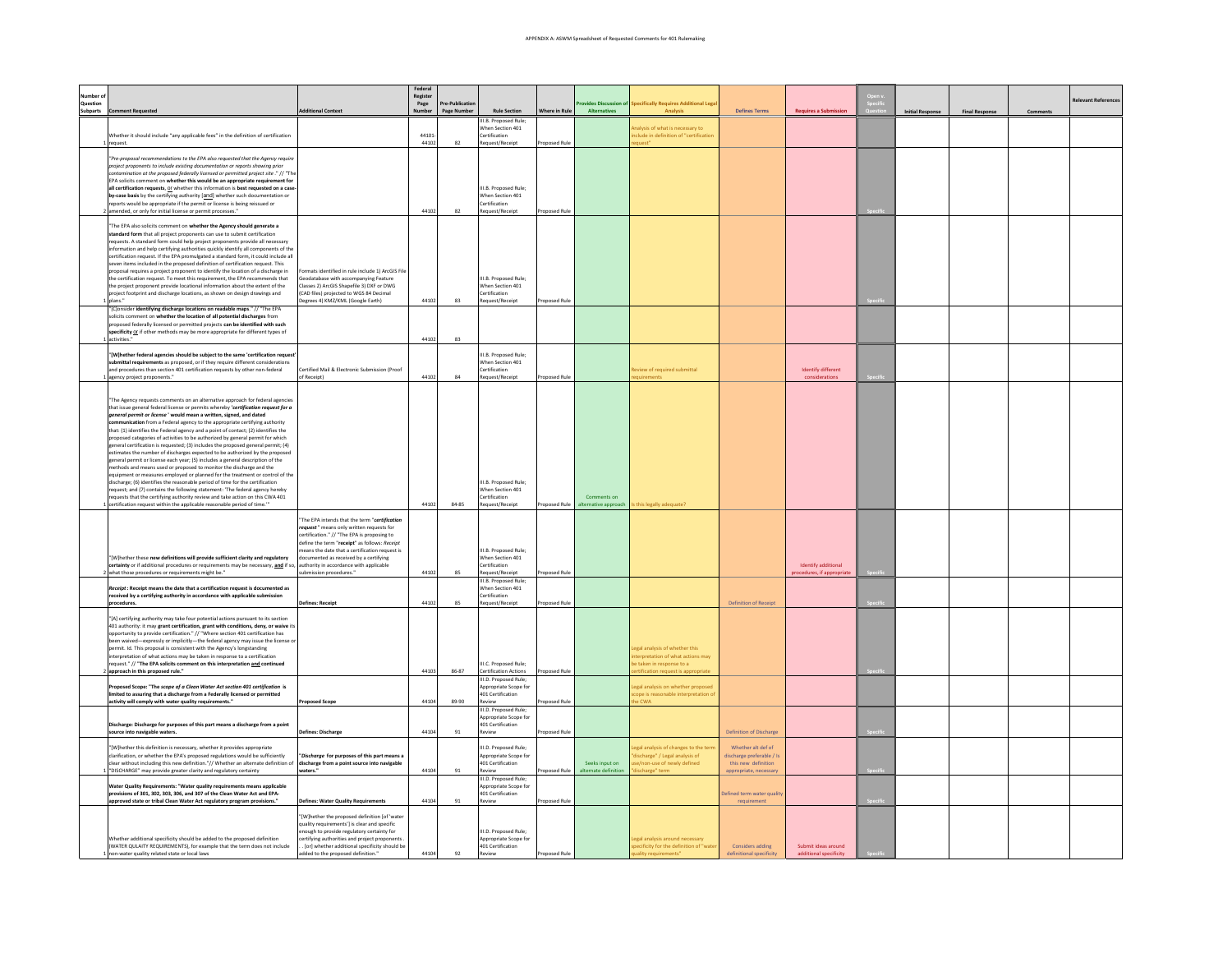| Vumber<br>Question<br><b>Subparts</b> | ment Requested                                                                                                                                                                                                                                                                                                                                                                                                                                                                                                       | ditional Context                                                                                                                                                                                                                                                                                                                                                                                                                                                                                                                                                                                   | Federal<br>Register<br>Page<br>Numbe | re-Publicatio<br>Page Numbe | <b>Rule Section</b>                                                                          | Where in Rule                | <b>ovides Discussion o</b><br>Alternatives                                  | becifically Requires Additional Lega                                                                | <b>Defines Terms</b>                            | <b>Requires a Sub</b>                                                                                    | <b>Initial Respons</b> | <b>Final Response</b> | Comment                                                                                                                                                                                                                                            | <b>elevant References</b> |
|---------------------------------------|----------------------------------------------------------------------------------------------------------------------------------------------------------------------------------------------------------------------------------------------------------------------------------------------------------------------------------------------------------------------------------------------------------------------------------------------------------------------------------------------------------------------|----------------------------------------------------------------------------------------------------------------------------------------------------------------------------------------------------------------------------------------------------------------------------------------------------------------------------------------------------------------------------------------------------------------------------------------------------------------------------------------------------------------------------------------------------------------------------------------------------|--------------------------------------|-----------------------------|----------------------------------------------------------------------------------------------|------------------------------|-----------------------------------------------------------------------------|-----------------------------------------------------------------------------------------------------|-------------------------------------------------|----------------------------------------------------------------------------------------------------------|------------------------|-----------------------|----------------------------------------------------------------------------------------------------------------------------------------------------------------------------------------------------------------------------------------------------|---------------------------|
|                                       | n an alternate approach, the EPA may consider defining the term "appropriat<br>requirement of State law" to provide additional clarity concerning the scope of<br>section 401. Under this alternate approach, the EPA solicits comment on whether<br>that term should be defined similar to or more broadly or narrowly than 'EPA-<br>approved state or tribal Clean Water Act regulatory program provisions' as<br>proposed in this rulemaking."                                                                    | OR "[Should the EPA] consider defining the<br>term 'appropriate requirement of State law' to<br>provide additional clarity concerning the scope<br>of section 401."                                                                                                                                                                                                                                                                                                                                                                                                                                | 44104                                | 92-93                       | III.D. Proposed Rule:<br>Appropriate Scope for<br>401 Certification<br>Review                | roposed Rule                 | ovides an alternativ                                                        | egal analysis of broad/narrow<br>nition of the term "appropriate<br>ent of state law                | Determine broadness/<br>narrowness of definitio |                                                                                                          |                        |                       |                                                                                                                                                                                                                                                    |                           |
|                                       | [C]omment on other examples of certification conditions that may<br>have been unrelated to water quality."                                                                                                                                                                                                                                                                                                                                                                                                           | '[S]ome certifications have included condition<br>that may be unrelated to water quality,<br>including requirements for biking and hiking<br>trails to be constructed, one-time and<br>recurring payments to state agencies for<br>improvements and public access for fishing<br>and other activities." (pg. 94)                                                                                                                                                                                                                                                                                   | 44105                                | 95                          | III.D. Proposed Rule<br>Appropriate Scope for<br>401 Certification<br>Review                 | nosed Rule                   |                                                                             |                                                                                                     |                                                 | rovide other examples of<br>certification conditions<br>unrelated to WQ                                  |                        |                       |                                                                                                                                                                                                                                                    |                           |
|                                       | Condition: Condition means a specific requirement included in a certification<br>that is within the scope of certification.                                                                                                                                                                                                                                                                                                                                                                                          | <b>Defines: Condition</b>                                                                                                                                                                                                                                                                                                                                                                                                                                                                                                                                                                          | 44105                                | 95                          | III.D. Proposed Rule<br>Appropriate Scope for<br>401 Certification                           | nosed Rule                   |                                                                             |                                                                                                     | <b>Defined term Condition</b>                   |                                                                                                          |                        |                       |                                                                                                                                                                                                                                                    |                           |
|                                       | The Agency solicits comment on the proposed information needed to support<br>each condition, particularly on the utility of such information for the certification<br>process."                                                                                                                                                                                                                                                                                                                                      | appropriately tailored to the scope and<br>authorized by law, this proposal would requir<br>the following information be provided for each<br>condition included in a certification: 1. A<br>statement explaining why the condition is<br>necessary to assure that the discharge from<br>the proposed project will comply with water<br>quality requirements; 2. A citation to federal,<br>state, or tribal law that authorizes the<br>ondition; and 3. A statement of whether an<br>to what extent a less stringent condition could<br>satisfy applicable water quality requirements.<br>(pg. 96) | 44105<br>44106                       | 97                          | III.D. Proposed Rule<br>Appropriate Scope for<br>401 Certification<br>Review                 | oposed Rule                  |                                                                             | lay need legal review to deter<br>ements are adequate                                               |                                                 |                                                                                                          |                        |                       | "Overall, the EPA<br>believes that the benefit<br>of providing this<br>nformation will<br>significantly outweigh<br>any additional<br>administrative burden<br>that certifying authoritie<br>may incur because of<br>these new requirement<br>0.97 |                           |
|                                       |                                                                                                                                                                                                                                                                                                                                                                                                                                                                                                                      |                                                                                                                                                                                                                                                                                                                                                                                                                                                                                                                                                                                                    |                                      |                             | III D. Pronosed Rule:<br>Annropriate Scope for<br>401 Certification                          |                              | Asks for review of                                                          | May need legal review to understar                                                                  |                                                 | May be desirable to identif                                                                              |                        |                       |                                                                                                                                                                                                                                                    |                           |
|                                       | "The Agency also requests comment on these alternate approaches."<br>'[W]hether the proposed requirements for conditions need to be further refined<br>to allow federal agencies other than the EPA to appropriately determine<br>compliance. Although this review function may be new to some federal agencies, it<br>is consistent with the EPA's own longstanding practice under its NPDES regulations<br>nplementing section 401 that allow the EPA to make such determinations under<br>certain circumstances." | Information needed to support each condition                                                                                                                                                                                                                                                                                                                                                                                                                                                                                                                                                       | 44106<br>44106                       | 97<br>98                    | Review<br>III.D. Proposed Rule;<br>Appropriate Scope for<br>401 Certification<br>Review      | roposed Rule<br>roposed Rule | alternatives                                                                | hat is needed<br>ation from above) May nee<br>gal review to determine if<br>irements need refineme  |                                                 | other requirements                                                                                       |                        |                       |                                                                                                                                                                                                                                                    |                           |
|                                       | [W]hether the regulatory text should clarify that deficient conditions do not                                                                                                                                                                                                                                                                                                                                                                                                                                        | "This proposal would also provide federal<br>agencies an opportunity to allow a certifying<br>authority to remedy a condition that the<br>federal agency determines exceeds or conflict<br>with the scope of section 401 authority under<br>certain circumstances. If a federal agency<br>determines that a condition does not satisfy<br>the proposed requirements this proposal<br>vould allow the federal agency to notify the<br>certifying authority and provide an<br>pportunity to remedy." // "A federal agency<br>vould not be required to provide this<br>oportunity."                   | 44106                                | 99)                         | III.D. Proposed Rule<br>Appropriate Scope for<br>100 (context on 401 Certification<br>Review | roposed Rule                 |                                                                             | hal legal question, not poser<br>draft rule: Does the state have<br>e rights in this area?          |                                                 |                                                                                                          |                        |                       |                                                                                                                                                                                                                                                    |                           |
|                                       | invalidate the entire certification or the remaining conditions."<br>[W]hether the proposed opportunity to remedy deficient conditions<br>would be helpful and an appropriate use of federal agency resources, [and]<br>whether it should be mandatory for federal agencies to provide this opportunity<br>and whether it is within the scope of EPA authority to establish through<br>regulation."                                                                                                                  |                                                                                                                                                                                                                                                                                                                                                                                                                                                                                                                                                                                                    | 44106                                | 100                         | III.D. Proposed Rule<br>Appropriate Scope for<br>401 Certification<br>Review                 | oposed Rul                   | Identify whether it<br>hould be mandatory<br>to provide this<br>opportunity | it in the scope of EPA authority?<br>buld it be mandatory to provide                                |                                                 |                                                                                                          |                        |                       |                                                                                                                                                                                                                                                    |                           |
|                                       | "The EPA also solicits comment on an alternative approach where certifying<br>suthorities would not have the opportunity to remedy deficient conditions, ever<br>if the reasonable period of time has not expired."                                                                                                                                                                                                                                                                                                  |                                                                                                                                                                                                                                                                                                                                                                                                                                                                                                                                                                                                    | 44106<br>44107                       | 100                         | III.D. Proposed Rule;<br>Appropriate Scope for<br>401 Certification<br>Review                | onosed Rule                  | Shares an alternativ                                                        | lay need legal analysis on whether<br>ates/tribes have rights to remedy i                           |                                                 |                                                                                                          |                        |                       |                                                                                                                                                                                                                                                    |                           |
|                                       | [W]hether the proposed approach appropriately captures the<br>scope of authority for granting, conditioning, denying, and waiving a section 401<br>certification."                                                                                                                                                                                                                                                                                                                                                   |                                                                                                                                                                                                                                                                                                                                                                                                                                                                                                                                                                                                    | 44107                                | 101                         | III.D. Proposed Rule<br>Appropriate Scope for<br>401 Certification<br>Review                 | nosed Rule                   |                                                                             | hether proposed approach<br>res scope of autho                                                      |                                                 |                                                                                                          |                        |                       |                                                                                                                                                                                                                                                    |                           |
|                                       | "[T]he extent to which project proponents have received non-water<br>quality related conditions in certifications."                                                                                                                                                                                                                                                                                                                                                                                                  |                                                                                                                                                                                                                                                                                                                                                                                                                                                                                                                                                                                                    | 44107                                | 101                         | III.D. Proposed Rule:<br>Appropriate Scope for<br>401 Certification<br>Review                | roposed Rule                 |                                                                             |                                                                                                     |                                                 | Extent to which project<br>proponents have received<br>non-WQ conditions in<br>certifications            |                        |                       |                                                                                                                                                                                                                                                    |                           |
|                                       | "[W]hether this proposal regarding the scope of certification and conditions is an<br>appropriate and useful way to ensure that federal licenses will not contain non-<br>water quality related certification decisions and conditions, or if there are other<br>nore useful and appropriate tools or mechanisms the EPA should consider to<br>ddress these concerns."                                                                                                                                               | In particular, the EPA solicits comment on<br>what it means for a certification or its<br>onditions to be 'related to water quality' and<br>how direct that relationship to water quality<br>must be to properly define a certification or<br>condition as within the appropriate scope of<br>section 401."                                                                                                                                                                                                                                                                                        | 44107                                | $101 - 102$                 | III.D. Proposed Rule;<br>Appropriate Scope for<br>401 Certification<br>Review                | ed Rul                       |                                                                             | tial legal analysis of approp                                                                       |                                                 | Share more useful tools/<br>nechanisms to ensure no<br>ontain non-WQ co                                  |                        |                       |                                                                                                                                                                                                                                                    |                           |
|                                       | That it means for a certification or its conditions to be 'related to water qualit<br>nd how direct that relationship to water quality must be to properly define a<br>tification or condition as within the appropriate scope of section 401.                                                                                                                                                                                                                                                                       | (see directly above)                                                                                                                                                                                                                                                                                                                                                                                                                                                                                                                                                                               | 44107                                | 102                         | III.D. Proposed Rule<br>Appropriate Scope for<br>401 Certification<br>Review                 | nosed Rul                    |                                                                             | gal analysis of what it means for a<br>rtification or its conditions to be<br>ated to water quality |                                                 | Provide input on what it<br>eans for a certification or<br>conditions to be "related to<br>water quality |                        |                       |                                                                                                                                                                                                                                                    |                           |
|                                       | The EPA solicits comment on its interpretation of the phrase 'any other<br>appropriate requirements of State law' as limited to requirements in EPA-<br>approved state and tribal CWA regulatory programs."                                                                                                                                                                                                                                                                                                          |                                                                                                                                                                                                                                                                                                                                                                                                                                                                                                                                                                                                    | 44107                                | 102                         | III.D. Proposed Rule<br>Appropriate Scope for<br>401 Certification<br>Review                 | roposed Rule                 |                                                                             | gal interpretation of phrase "any<br>her appropriate requirements of                                |                                                 |                                                                                                          |                        |                       |                                                                                                                                                                                                                                                    |                           |
|                                       | In particular, the EPA solicits comment on whether EPA should interpret that<br>phrase more broadly to include any requirement of State law, any water quality-<br>related requirement of State law (regardless of whether it is part of an EPA-<br>approved program), or any different universe of state or tribal requirements<br>(reflecting, or not, CWA sections or programs) that might be broader or narrower<br>in scope than this proposal."                                                                |                                                                                                                                                                                                                                                                                                                                                                                                                                                                                                                                                                                                    | 44107                                | 102                         | III.D. Proposed Rule:<br>Appropriate Scope for<br>401 Certification<br>Review                | oposed Rule                  | Whether should<br>erpret more broadly                                       | Legal analysis of whether should<br>mret more broadh                                                | nterpretation of a phrase                       | Possible alternative                                                                                     |                        |                       |                                                                                                                                                                                                                                                    |                           |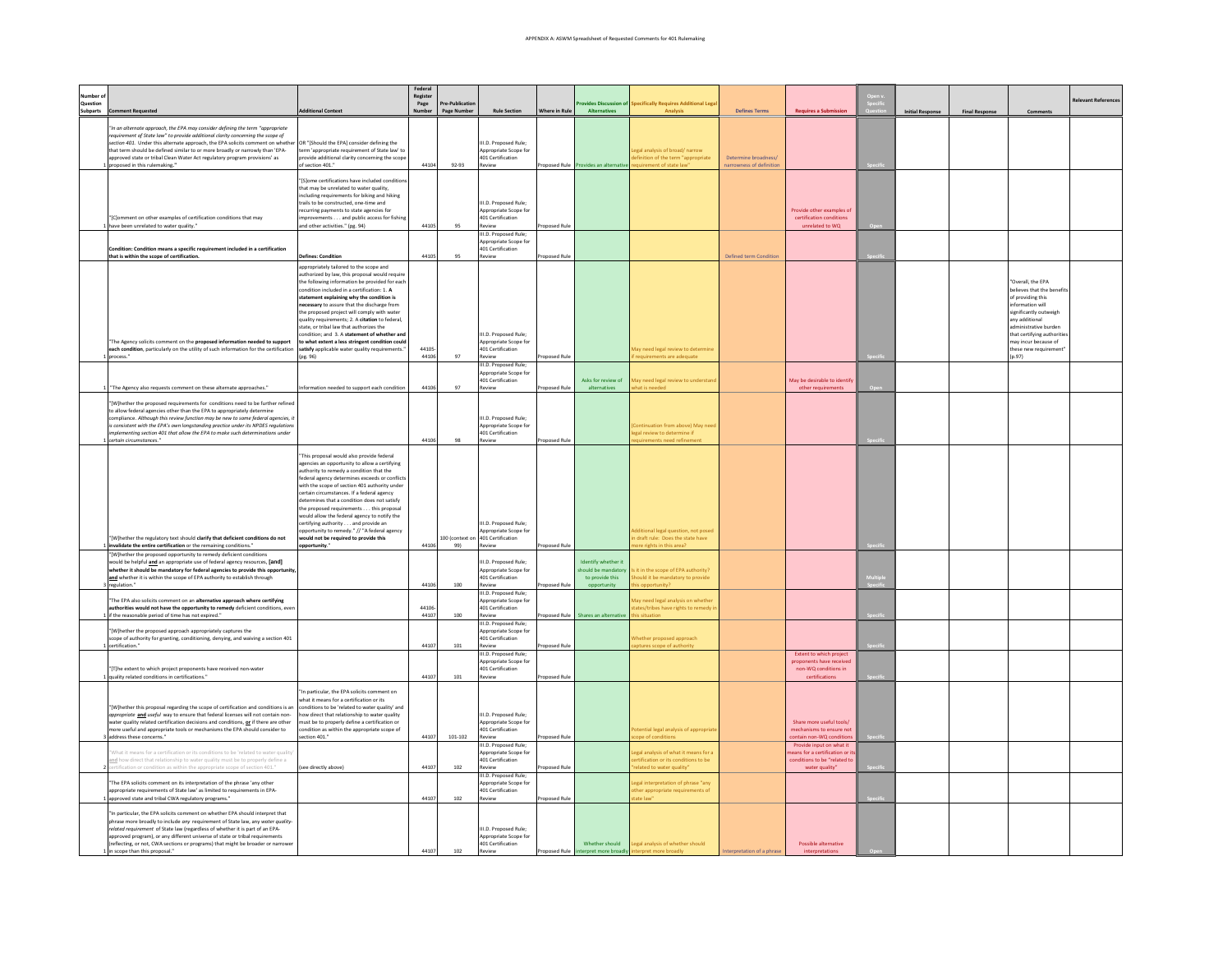|                             |                                                                                                                                                                                                                                                                                                                                                                                                                                                                                                                                                                       |                                                                                                                                                                                                                                                                                                                                                                                                                                                                                                                                                                                                                                                                                                                                                                                                                                                                                                                            | Federal<br>Registe |                                     |                                                                                                                               |               |                                                                                                                      |                                                                                          |                         |                                                                                                                                                                                                                                                                           |                      |                    | elevant Reference |
|-----------------------------|-----------------------------------------------------------------------------------------------------------------------------------------------------------------------------------------------------------------------------------------------------------------------------------------------------------------------------------------------------------------------------------------------------------------------------------------------------------------------------------------------------------------------------------------------------------------------|----------------------------------------------------------------------------------------------------------------------------------------------------------------------------------------------------------------------------------------------------------------------------------------------------------------------------------------------------------------------------------------------------------------------------------------------------------------------------------------------------------------------------------------------------------------------------------------------------------------------------------------------------------------------------------------------------------------------------------------------------------------------------------------------------------------------------------------------------------------------------------------------------------------------------|--------------------|-------------------------------------|-------------------------------------------------------------------------------------------------------------------------------|---------------|----------------------------------------------------------------------------------------------------------------------|------------------------------------------------------------------------------------------|-------------------------|---------------------------------------------------------------------------------------------------------------------------------------------------------------------------------------------------------------------------------------------------------------------------|----------------------|--------------------|-------------------|
| Question<br><b>Subparts</b> | nt Regi                                                                                                                                                                                                                                                                                                                                                                                                                                                                                                                                                               | al Contex                                                                                                                                                                                                                                                                                                                                                                                                                                                                                                                                                                                                                                                                                                                                                                                                                                                                                                                  | Page               | Pre-Publicatio<br><b>Page Numbe</b> | <b>Rule Section</b>                                                                                                           | Where in Rule | wides Discussion<br><b>Alternatives</b>                                                                              | pecifically Requires Additional Lega                                                     | <b>Defines Terms</b>    | ires a Sub                                                                                                                                                                                                                                                                | <b>Initial Respo</b> | <b>Final Respo</b> |                   |
|                             | The EPA also solicits comment on its interpretation of sections 401(a) and 401(d<br>as limiting the scope of state and tribal section 401 review and conditions to<br>impacts from potential 'discharges,' or whether the state or tribe may also<br>consider a different and broader universe of impacts, such as impacts from the<br>licensed project or activity as a whole, or some other universe of potential<br>2 impacts to water quality."                                                                                                                   |                                                                                                                                                                                                                                                                                                                                                                                                                                                                                                                                                                                                                                                                                                                                                                                                                                                                                                                            | 44107              | 102                                 | III.D. Proposed Rule;<br>Appropriate Scope for<br>401 Certification<br>leview                                                 | nosed Rule    | Whether should<br>rpret more broad!                                                                                  | egal analysis of whether should<br>erpret more broadly                                   | Interpretation of scope | Possible alternative<br>interpretat                                                                                                                                                                                                                                       |                      |                    |                   |
|                             | "[W]hether this proposal will facilitate enforcement of certification conditions by<br>federal agencies, or whether there are other approaches the Agency should<br>consider beyond requiring a citation to state, tribal, or federal law or explaining<br>2 the reason for a condition."                                                                                                                                                                                                                                                                             |                                                                                                                                                                                                                                                                                                                                                                                                                                                                                                                                                                                                                                                                                                                                                                                                                                                                                                                            | 44107              | 102                                 | III.D. Proposed Rule:<br>Appropriate Scope fo<br>401 Certification<br>Review                                                  | roposed Rule  | Seeking possible<br>alternatives                                                                                     | ew of enforcer<br>ent approach                                                           |                         | Possible alternative<br>approaches                                                                                                                                                                                                                                        |                      |                    |                   |
|                             | Whether, given the explicit limitations on conditions in this proposal, it may still<br>be necessary or appropriate to expressly preclude these or other types of<br>conditions that may create regulatory uncertainty. Pre-proposal<br>recommendations identified concerns with certain types of conditions that have<br>reated regulatory uncertainty for project proponents, including conditions that<br>extend the effective date of a certification out beyond the reasonable period of<br>1 time and conditions that authorize certifications to be re-opened. |                                                                                                                                                                                                                                                                                                                                                                                                                                                                                                                                                                                                                                                                                                                                                                                                                                                                                                                            |                    | 103                                 | III.D. Proposed Rule<br>Appropriate Scope for<br>401 Certification<br>Review                                                  | Proposed Rule |                                                                                                                      | gality of precluding specific type                                                       |                         | May want to make<br>ggestions around "or oth<br>types of conditions'                                                                                                                                                                                                      |                      |                    |                   |
|                             | The EPA is also soliciting comment on an alternate approach that it is<br>onsidering taking whereby the Agency would interpret CWA sections 401(a) and<br>1 401(d) as providing two different scopes for action on a certification request."<br>"[W]hether establishing two different scopes for action under section 401 would                                                                                                                                                                                                                                       | "Specifically, section 401(a) could be read to<br>uthorize review of a section 401 certification<br>only on the basis of determining whether the<br>discharge would comply with the enumerated<br>sections of the CWA; and section 401(d) could<br>be read to authorize consideration of 'any<br>other appropriate requirement of State law'<br>only for purposes of establishing conditions<br>once the certifying authority has determined<br>to grant certification. Under this alternate<br>oproach, a certification request could be<br>denied only if the certifying authority cannot<br>certify that the discharge will comply with<br>applicable provisions of CWA sections 301,<br>302, 303, 306 and 307. This proposal would<br>also define the term 'any other appropriate<br>equirement of State law' to mean EPA-<br>approved state or tribal CWA regulatory<br>program provisions (e.g., state water quality | 44107              | 103                                 | III.D. Proposed Rule;<br>Appropriate Scope for<br>401 Certification<br>eview<br>III.D. Proposed Rule:<br>ppropriate Scope for | roposed Rule  | posal of Alternat<br>Approach<br>Clarity/ Confusion                                                                  | iew of viability of two differen<br>pes for action on a certificat                       |                         |                                                                                                                                                                                                                                                                           |                      |                    |                   |
|                             | clarify the certification process or if it could cause further confusion or potential<br>1 delays in processing certification requests."                                                                                                                                                                                                                                                                                                                                                                                                                              |                                                                                                                                                                                                                                                                                                                                                                                                                                                                                                                                                                                                                                                                                                                                                                                                                                                                                                                            | 44107              | 103                                 | 401 Certification<br>Review                                                                                                   | Pronosed Rule | from Alternative<br>Approach                                                                                         | view of viability of two different<br>opes for action on a certificat                    |                         |                                                                                                                                                                                                                                                                           |                      |                    |                   |
|                             | "IWIhether there is any legal basis to allow a federal agency to extend the<br>1 reasonable period of time beyond one year from receipt."                                                                                                                                                                                                                                                                                                                                                                                                                             | "The Agency expects this clarification will<br>educe delays and help ensure that section 401<br>certification requests are processed within the<br>asonable period of time established by the<br>federal agency, and at most, within one year<br>rom receipt of the request. The Agency<br>inderstands that in cases where the certifying<br>authority and project proponent are working<br>collaboratively and in good faith, it may be<br>desirable to allow the certification process to<br>xtend beyond the reasonable period of time<br>and beyond the one-year statutory deadline.                                                                                                                                                                                                                                                                                                                                   | 44108              | 106                                 | III.E. Proposed Rule;<br>Timeframe for<br><b>Certification Analysis</b><br>and Decisions                                      | roposed Rule  |                                                                                                                      | hether there is legal basis for<br>nsion bevond one vear                                 |                         |                                                                                                                                                                                                                                                                           |                      |                    |                   |
|                             | "[W]hether the pre-filing meeting process would be helpful for other certifying<br>authorities, [and] whether it is an appropriate mechanism to promote and<br>encourage early coordination between project proponents and certifying<br>authorities, and if there are other options that may also be appropriate from a<br>3 regulatory perspective."                                                                                                                                                                                                                | "FPA also solicits comment on whether the<br>Agency has the authority to propose similar<br>equirements on state and tribal certifying<br>uthorities through this rulemaking."                                                                                                                                                                                                                                                                                                                                                                                                                                                                                                                                                                                                                                                                                                                                             | 44108              | 106                                 | III E. Pronosed Rule:<br>Timeframe for<br>Certification Analysis<br>Ind Decisions                                             | posed Rule    |                                                                                                                      |                                                                                          |                         | Requests input on "other<br>options" that may also be<br>appropriate                                                                                                                                                                                                      |                      |                    |                   |
|                             | Whether the Agency has the authority to propose similar requirements on state<br>and tribal certifying authorities through this rulemaking. The Agency glso heard<br>concerns from certifying authorities on staffing challenges, agency priorities, and<br>the need for additional federal funding to support timely action on certification<br>requests.                                                                                                                                                                                                            |                                                                                                                                                                                                                                                                                                                                                                                                                                                                                                                                                                                                                                                                                                                                                                                                                                                                                                                            | 44108              | 106-107                             | III.E. Proposed Rule:<br>Timeframe for<br>ertification Analysis<br>and Decisions                                              | roposed Rule  |                                                                                                                      | egal review of whether the agency<br>as legal authority to impose<br>nts on states/ trib |                         |                                                                                                                                                                                                                                                                           |                      |                    |                   |
|                             | "[T]he Agency solicits comment from certifying authorities on the extent to which certifying authorities on staffing challenges,<br>section 401 programs are funded by states and tribes and the number of full or<br>part time employees that are assigned to evaluate and take action on certification federal funding to support timely action on<br>2 requests."                                                                                                                                                                                                  | The Agency also heard concerns from<br>agency priorities, and the need for additiona<br>certification requests."                                                                                                                                                                                                                                                                                                                                                                                                                                                                                                                                                                                                                                                                                                                                                                                                           | 44108              | $106 - 107$                         | III E. Proposed Rule:<br>Timeframe for<br><b>Certification Analysis</b><br>and Decisions                                      | roposed Rule  |                                                                                                                      |                                                                                          |                         | <b>Requests documentation</b><br>from states and tribes on<br>the extent to which sectio<br>401 programs are funded by<br>states and tribes" and<br>'number of full or part time<br>mployees that are assigne<br>to evaluate and take action<br>on certification requests |                      |                    |                   |
|                             | "The Agency solicits comment on the responsibilities of federal agencies, ways to agencies, certifying authorities, and project<br>facilitate technical and procedural information sharing among federal agencies,<br>project proponents, and certifying authorities, and ways to provide technical and<br>procedural assistance to project proponents and certifying authorities."                                                                                                                                                                                   | "EPA recognizes that federal agencies are<br>niquely positioned to promote pre-<br>spolication coordination among federal<br>proponents to harmonize project planning<br>activities and promote timely action on<br>certification requests."                                                                                                                                                                                                                                                                                                                                                                                                                                                                                                                                                                                                                                                                               | 44108              | 107                                 | II.E. Proposed Rule;<br>Timeframe for<br><b>Certification Analysis</b><br>Ind Decisions                                       | oposed Rule   |                                                                                                                      |                                                                                          |                         |                                                                                                                                                                                                                                                                           |                      |                    |                   |
|                             | "[W]hether these factors are appropriate and whether there are other factors<br>that a federal agency should consider when establishing the reasonable period of discharge: and 3. The potential need for<br>time (e.g., permit type within a federal agency, certifying authority resources and additional study or evaluation of water quality<br>capacity to review)."                                                                                                                                                                                             | In setting the reasonable period of time for a<br>certification-either on a project-by-project<br>basis or categorically through a<br>ulemaking-the EPA proposes to require<br>federal agencies to consider: 1. The complexity<br>of the proposed project; 2. The potential for an<br>effects from the discharge."                                                                                                                                                                                                                                                                                                                                                                                                                                                                                                                                                                                                         | 44109              | 108                                 | III.E. Proposed Rule:<br>Timeframe for<br><b>Certification Analysis</b><br>and Decisions                                      | ed Rule       | nolies there could b<br>Iternative factors tha<br>should be addressed<br>(reviewers should)<br>onsider if there are) | egal review of what factors are<br>propriate and if others should be                     |                         | Submission of additional<br>factors that should be<br>insidered when establishi<br>he reasonable period of tin<br>for review                                                                                                                                              |                      |                    |                   |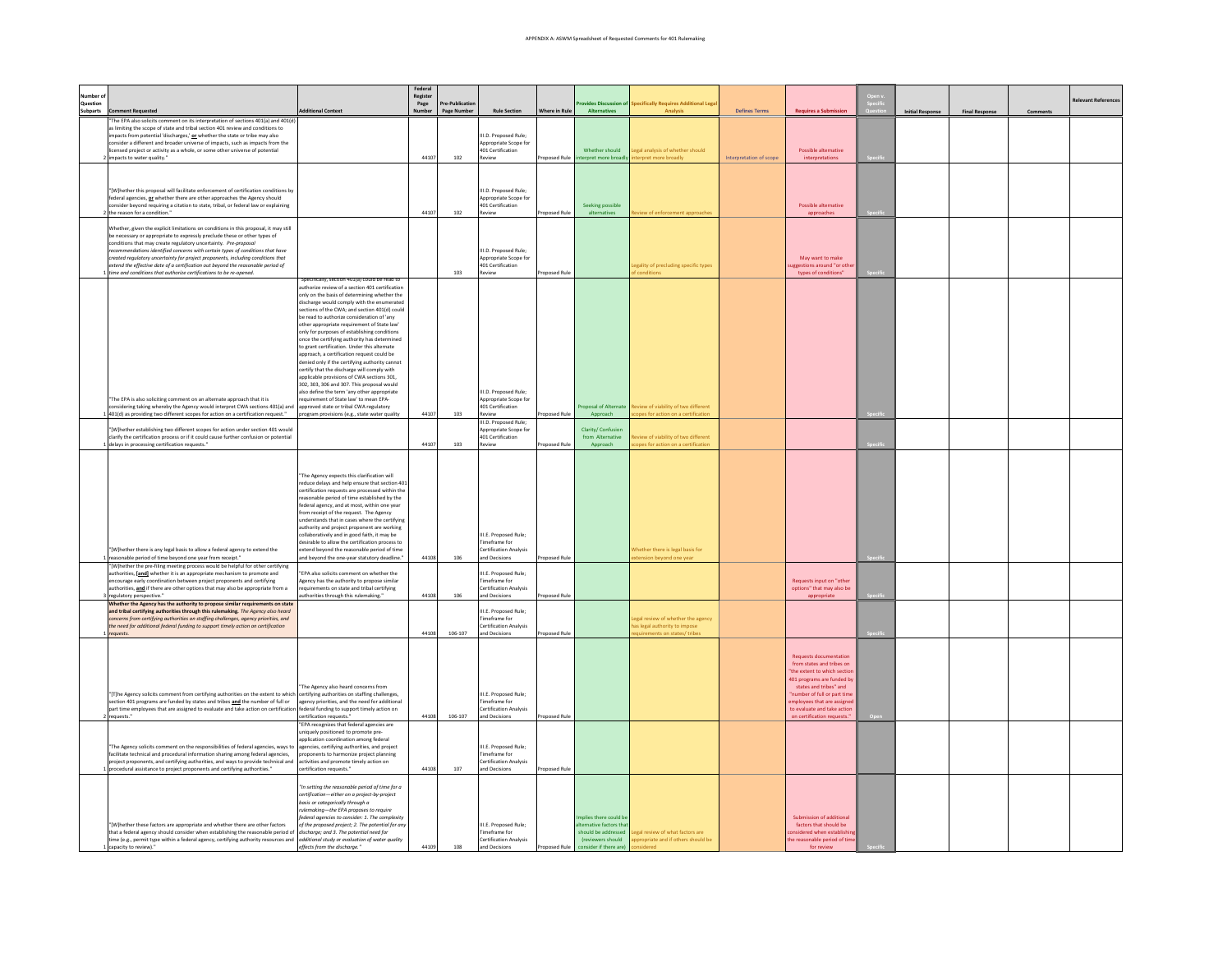| Number                             |                                                                                                                                                                                                                                                                                                                                                                       |                                                                                                                                                                                                                                                                                                                                                                                                                                                                      | Federal<br>Registe |                               |                                                                                          |                      |                                                                                               |                                                                                                |                                                                                                                                                                                         |                                                                                                                                                               |                     |                    | elevant References |
|------------------------------------|-----------------------------------------------------------------------------------------------------------------------------------------------------------------------------------------------------------------------------------------------------------------------------------------------------------------------------------------------------------------------|----------------------------------------------------------------------------------------------------------------------------------------------------------------------------------------------------------------------------------------------------------------------------------------------------------------------------------------------------------------------------------------------------------------------------------------------------------------------|--------------------|-------------------------------|------------------------------------------------------------------------------------------|----------------------|-----------------------------------------------------------------------------------------------|------------------------------------------------------------------------------------------------|-----------------------------------------------------------------------------------------------------------------------------------------------------------------------------------------|---------------------------------------------------------------------------------------------------------------------------------------------------------------|---------------------|--------------------|--------------------|
| <b>Question</b><br><b>Subparts</b> | mment Requested                                                                                                                                                                                                                                                                                                                                                       | dditional Context                                                                                                                                                                                                                                                                                                                                                                                                                                                    | Page<br>Numbe      | Pre-Publicatio<br>Page Number | <b>Rule Section</b>                                                                      | <b>Where in Rule</b> | vides Discussion<br>Alternatives                                                              | pecifically Requires Additional Lega                                                           | <b>Defines Terms</b>                                                                                                                                                                    | <b>Requires a Submis</b>                                                                                                                                      | <b>Initial Resp</b> | <b>Final Respe</b> |                    |
|                                    |                                                                                                                                                                                                                                                                                                                                                                       | "For example, the EPA could establish that<br>section 401 certifications for CWA section 404<br>permits that disturb a certain acreage<br>reshold must be completed in a prescribed<br>period of time." // Example Provided:<br>"[I]nterstate pipelines that will cross a certain                                                                                                                                                                                    |                    |                               | III.E. Proposed Rule;<br>Timeframe for                                                   |                      |                                                                                               | egal discussion about the need<br>r/legality of creating categorical                           |                                                                                                                                                                                         | May want to consider<br>providing input on specific<br>categories for use in                                                                                  |                     |                    |                    |
|                                    | [W]hether the Agency should establish reasonable periods of                                                                                                                                                                                                                                                                                                           | umber of states or transport a certain volume<br>of material"                                                                                                                                                                                                                                                                                                                                                                                                        | 44109              | 108                           | <b>Certification Analysis</b><br>and Decisions                                           | posed Rule           |                                                                                               | sis for establishing reasonable                                                                |                                                                                                                                                                                         | establishing reasonable<br>eriods of time for review                                                                                                          |                     |                    |                    |
|                                    | me for different federal permit types on a categorical basis in its final rule."<br>[C]omment on an alternate approach whereby the EPA would retain the                                                                                                                                                                                                               |                                                                                                                                                                                                                                                                                                                                                                                                                                                                      |                    |                               | III.E. Proposed Rule                                                                     |                      | roposes altern                                                                                |                                                                                                |                                                                                                                                                                                         |                                                                                                                                                               |                     |                    |                    |
|                                    | anguage in its existing certification regulations that specifies a reasonable period<br>of time 'shall generally be considered to be 6 months, but in any event shall not<br>exceed 1 year.' 40 CFR 121.16(b)."                                                                                                                                                       |                                                                                                                                                                                                                                                                                                                                                                                                                                                                      | 44109              | 109                           | Timeframe for<br>Certification Analysis<br>and Decisions                                 | onosed Rule          | of retaining language<br>specifying rea<br>period of time                                     | egal discussion about reasonabl<br>ind of time                                                 | <b>Discusses the language</b><br>around defining<br>asonable period of tim                                                                                                              |                                                                                                                                                               |                     |                    |                    |
|                                    | "[W]hether six months is an appropriate general rule, [and] if a longer or<br>horter period of time would be more appropriate as a general rule, and whether<br>having such a general rule is appropriate."                                                                                                                                                           | 'Such alternate approach would retain the<br>federal agencies ability to determine the<br>reasonable period of time."                                                                                                                                                                                                                                                                                                                                                | 44109              | $109\,$                       | III.E. Proposed Rule;<br>Timeframe for<br><b>Certification Analysis</b><br>and Decisions | roposed Rule         | eeks feedback on t<br>ppropriate-ness of<br>three options (6<br>months, longer or<br>shorter) | egal discussion about<br>ppropriateness" of period of time                                     | Relates to definition of<br>easonable period of time                                                                                                                                    |                                                                                                                                                               |                     |                    |                    |
|                                    | "[W]hether the proposed process is the most efficient way to provide clarity and<br>ransparency, or if there are other procedural or administrative mechanisms that<br>may be more effective [or] whether this alternate approach would provide<br>greater efficiency and transparency in the certification process, or if there are<br>oncerns with this approach.   |                                                                                                                                                                                                                                                                                                                                                                                                                                                                      | 44109              | 110                           | III.E. Proposed Rule;<br>Timeframe for<br><b>Certification Analysis</b><br>and Decisions | oposed Rule          | Seeks alternate<br>proaches that could<br>increase efficiently<br>and transparency            | ssible legal discussion about use o<br>ferent procedural or administrati                       |                                                                                                                                                                                         | eks input on whether the<br>are other procedural or<br>administrative mechanisn<br>that are more efficient wat<br>to provide clarity and<br>transpare         |                     |                    |                    |
|                                    | "[W]hether, if a federal agency promulgates reasonable periods of time<br>categorically based on project type, the notification process in this proposal                                                                                                                                                                                                              |                                                                                                                                                                                                                                                                                                                                                                                                                                                                      |                    |                               | III.E. Proposed Rule:<br>Timeframe for<br><b>Certification Analysis</b>                  |                      |                                                                                               | egal review of whether notification                                                            |                                                                                                                                                                                         |                                                                                                                                                               |                     |                    |                    |
|                                    | would still be necessary."<br>"[W]hether FERC's hydropower regulations, or other existing federal regulations,                                                                                                                                                                                                                                                        |                                                                                                                                                                                                                                                                                                                                                                                                                                                                      | 44109              | 110                           | and Decisions<br>III.E. Proposed Rule;                                                   | onosed Rule          |                                                                                               |                                                                                                |                                                                                                                                                                                         |                                                                                                                                                               |                     |                    |                    |
|                                    | rovide clear enough procedure and transparency that the additional notice to<br>the certifying authority proposed in this rule would be redundant, unnecessary,<br>or a waste of resources."                                                                                                                                                                          |                                                                                                                                                                                                                                                                                                                                                                                                                                                                      | 44109              | 111                           | Timeframe for<br><b>Certification Analysis</b><br>and Decisions                          | oposed Rule          |                                                                                               | hether notification process is                                                                 |                                                                                                                                                                                         |                                                                                                                                                               |                     |                    |                    |
|                                    | "Fail or refuse to act means the certifying authority actually or constructively<br>fails or refuses to grant or deny certification, or waive the certification<br>requirement, within the scope of certification and within the reasonable period<br>of time." (pg. 112)                                                                                             | "[R]equirement to obtain certification is<br>waived when a certifying authority 'fails or<br>refuses to act' on a request for certification.<br>within a reasonable period of time (which<br>shall not excees one year), 33 U.S.C.<br>1341(a)(1)" (pg. 111) // "A certifying authority<br>actually fails or refuses to grant certification<br>en it states its intention unambiguo<br>writing or takes no action within the<br>reasonable period of time." (pg. 111) | 44109<br>44110     | 112                           | III.E. Proposed Rule:<br>Timeframe for<br><b>Certification Analysis</b><br>and Decisions | roposed Rule         |                                                                                               |                                                                                                | Defines Failure/ Refusal to<br>Act                                                                                                                                                      |                                                                                                                                                               |                     |                    |                    |
|                                    | "Alternatively, the Agency seeks comment on an approach that would not define<br>'fails or refuses to act' as a seperate term." // [T]he Agency solicits comment on<br>other tools or mechanisms to encourage certifying authorities to act timely and<br>vithin the scope of certification, consistent with the text of the CWA as defined<br>in this proposal."     |                                                                                                                                                                                                                                                                                                                                                                                                                                                                      | 44110              | 114                           | III.E. Proposed Rule;<br>Timeframe for<br>Certification Analysis<br>and Decisions        | Proposed Rule        | Seeks input on<br>alternative tools of<br>mechanism:                                          |                                                                                                | hould there be a separat<br>term and definition re:<br>Failure/ Refusal to Act                                                                                                          | Seeks submission of<br>prmation on other tools o<br>mechanisms to encourage<br>certifying authorities to act<br>imely and within the scope<br>of certificatio |                     |                    |                    |
|                                    | "[W]hether the opportunity to remedy deficient certifications or conditions<br>would be helpful and appropriate, or if it could create additional delays in the<br>federal licensing or permitting process."                                                                                                                                                          |                                                                                                                                                                                                                                                                                                                                                                                                                                                                      | 44110              | 114                           | III.E. Proposed Rule:<br>Timeframe for<br>Certification Analysis<br>and Decisions        | connsed Rule         |                                                                                               | hether states must be provided th<br>portunity to remedy deficient<br>ons or condit            | Check whether the tem<br>"deficient" has formally<br>been defined anywhere<br>(likely intended to mear<br>consistent with the CWA<br>as defined in this proposal<br>Does it need to be? |                                                                                                                                                               |                     |                    |                    |
|                                    | "The EPA also solicits comment on an alternative approach where certifying<br>authorities would not have the opportunity to remedy deficient denials, even if<br>the reasonable period of time has not expired."                                                                                                                                                      |                                                                                                                                                                                                                                                                                                                                                                                                                                                                      | 44110              | 114                           | III.E. Proposed Rule;<br>Timeframe for<br><b>Certification Analysis</b><br>and Decisions | roposed Rule         | <b>Mternative</b> appro<br>where cert auth not<br>tiven opportunity to<br>remedy              | egal review of whether cert auth<br>ust be given opportunity to rem                            | How is "opportunity to<br>remedy" defined?                                                                                                                                              |                                                                                                                                                               |                     |                    |                    |
|                                    | "The Agency also solicits comment on whether there are other mechanisms that<br>may also promote timely and appropriate action on certification requests."                                                                                                                                                                                                            |                                                                                                                                                                                                                                                                                                                                                                                                                                                                      | 44110              | 114                           | III.E. Proposed Rule:<br>Timeframe for<br><b>Certification Analysis</b><br>and Decisions | conosed Rule         | Seeking other<br>mechanisms that<br>womote timely and<br>appropriate action                   | otential need to review legality of<br>ing other proposed mechan                               |                                                                                                                                                                                         | Seeks submission of other<br>mechanisms that promote<br>ely and appropriate action                                                                            |                     |                    |                    |
|                                    | "[W]hether this opportunity to remedy a deficient denial would be helpful and ar<br>appropriate use of federal agency resources, [and] whether it should be<br>mandatory for federal agencies to provide this opportunity, and whether it is<br>within the scope of Agency authority to establish through regulation."                                                |                                                                                                                                                                                                                                                                                                                                                                                                                                                                      | 44111              | 117                           | III E. Pronosed Rule:<br>Contents and Effect of a<br>Certification                       | <b>Proposed Rule</b> |                                                                                               | s it within the scope of authority for<br>d agency to provide opportunity to<br>ert deficiency |                                                                                                                                                                                         |                                                                                                                                                               |                     |                    |                    |
|                                    | "[W]hether the proposed approach appropriately captures the scope of authority<br>or granting, conditioning, waiving, and denying a section 401 certification, and<br>whether the proposed approach also effectively addresses those circumstances<br>where certification is sought for general permits issued by the federal agencies<br>(e.g., 33 U.S.C. 1344(e)).' |                                                                                                                                                                                                                                                                                                                                                                                                                                                                      | 44412              | 120-121                       | III F. Pronosed Rule:<br>Contents and Effect of a<br>Certification                       | Proposed Rule        |                                                                                               | hether approach appropriately<br>tures the scope of authority                                  |                                                                                                                                                                                         |                                                                                                                                                               |                     |                    |                    |
|                                    | Whether additional information on the TAS process for section 401<br>certifications would be helpful and how the Agency could best communicate that<br>information to the public.                                                                                                                                                                                     | '[T]here are two scenarios where the FPA acts<br>as the certifying authority: (1) on behalf of<br>federally recognized Indian tribes that have<br>not received TAS for section 401, and (2) on<br>lands of exclusive federal iurisdiction, such as<br>Denali National Park."                                                                                                                                                                                         | 44112              | 121                           | III.G. Proposed Rule:<br>Certification by<br>Administrator                               | roposed Rule         |                                                                                               |                                                                                                |                                                                                                                                                                                         | How the agency can best<br>communicate this<br>information to the publi                                                                                       |                     |                    |                    |
|                                    |                                                                                                                                                                                                                                                                                                                                                                       |                                                                                                                                                                                                                                                                                                                                                                                                                                                                      |                    |                               | III.G. Proposed Rule:                                                                    |                      |                                                                                               |                                                                                                |                                                                                                                                                                                         |                                                                                                                                                               |                     |                    |                    |
|                                    | The Agency solicits comment on its interpretation of the EPA's advisory<br>role under Section 401 and the utility of maintaining such a role for the EPA."                                                                                                                                                                                                            |                                                                                                                                                                                                                                                                                                                                                                                                                                                                      | 44112              | 122                           | Certification by<br>Administrator                                                        | Proposed Rule        |                                                                                               | wered under other question                                                                     |                                                                                                                                                                                         |                                                                                                                                                               |                     |                    |                    |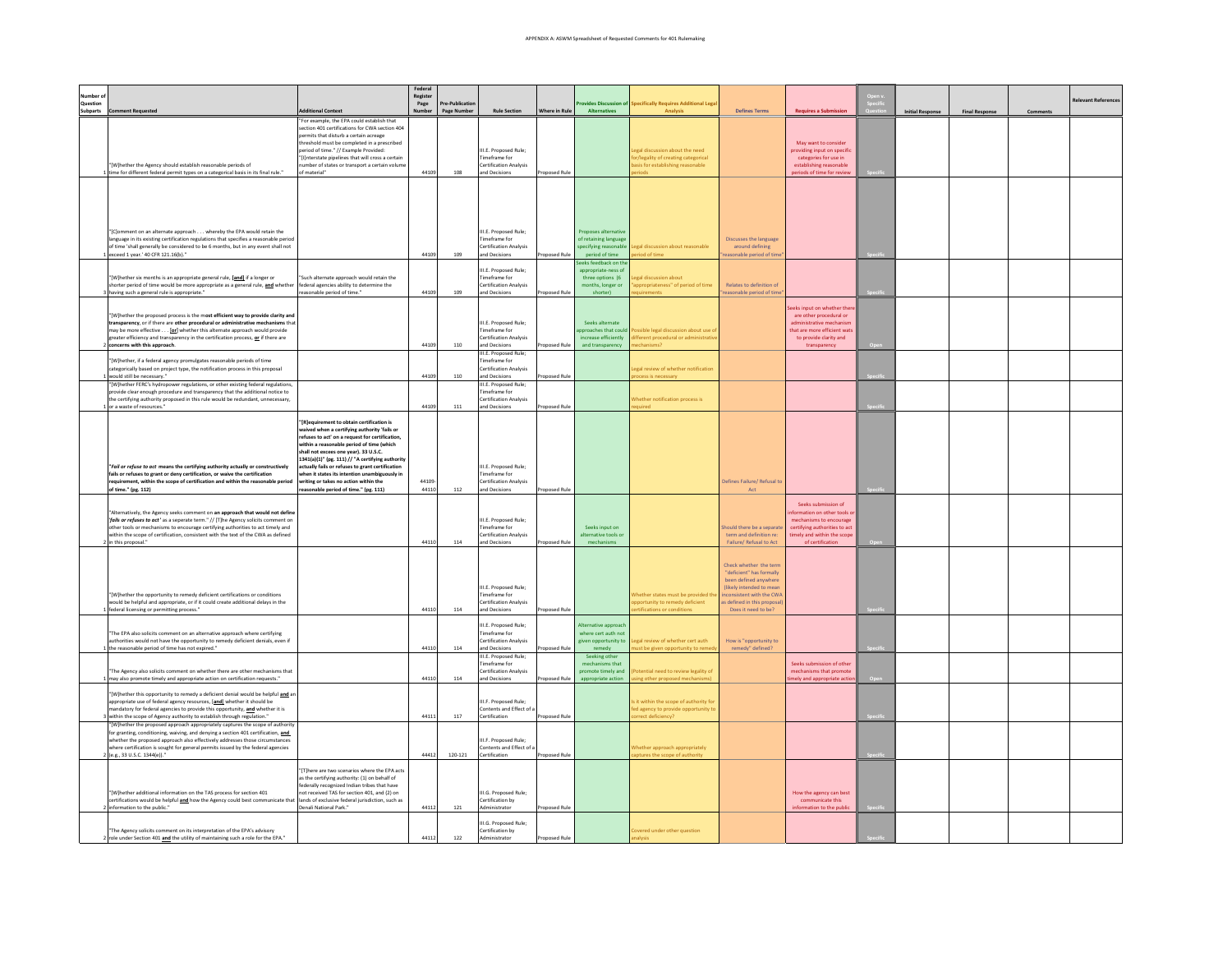|                      |                                                                                                                                                                                                                                                                                                                                                       |                                                                                                                                                                                                                                                                                                                                                                                                                                                                                                                      | Federal<br>Register |                               |                                                                                                                            |               |                                                                                 |                                                                                                                                                                                                                                            |                                                                           |                                                                                                                                         |                        |                      |         | televant Reference: |
|----------------------|-------------------------------------------------------------------------------------------------------------------------------------------------------------------------------------------------------------------------------------------------------------------------------------------------------------------------------------------------------|----------------------------------------------------------------------------------------------------------------------------------------------------------------------------------------------------------------------------------------------------------------------------------------------------------------------------------------------------------------------------------------------------------------------------------------------------------------------------------------------------------------------|---------------------|-------------------------------|----------------------------------------------------------------------------------------------------------------------------|---------------|---------------------------------------------------------------------------------|--------------------------------------------------------------------------------------------------------------------------------------------------------------------------------------------------------------------------------------------|---------------------------------------------------------------------------|-----------------------------------------------------------------------------------------------------------------------------------------|------------------------|----------------------|---------|---------------------|
| Question<br>Subparts | ment Requested                                                                                                                                                                                                                                                                                                                                        | dditional Context                                                                                                                                                                                                                                                                                                                                                                                                                                                                                                    | Page<br>Jumbe       | Pre-Publicatio<br>Page Number | <b>Rule Section</b><br>II.G.1. Proposed Rule;                                                                              | Where in Rule | vides Discuss<br><b>Alternatives</b>                                            | ecifically Requires Additional Lega                                                                                                                                                                                                        | <b>Defines Terms</b>                                                      | Requires a Subn                                                                                                                         | <b>Initial Respons</b> | <b>Final Respons</b> | Commant |                     |
|                      | "[W]hether providing public notice within 20 days of receipt is appropriate or<br>hether more or less time would be appropriate."                                                                                                                                                                                                                     |                                                                                                                                                                                                                                                                                                                                                                                                                                                                                                                      | 44113               | 123-124                       | erification by<br>dministrator; Public<br>Notice Procedure                                                                 | posed Rule    | Seeks input or<br>er more or les<br>time needed                                 | ot user if need legal+198:1140<br>lew of 20 day notice                                                                                                                                                                                     |                                                                           |                                                                                                                                         |                        |                      |         |                     |
|                      | "[W]hether the term 'request' as used in the statute is broad enough to include<br>an implied requirement that, as part of the submission of a request for<br>certification, a project proponent also provide the certifying authority with<br>advance notice that a request is imminent."                                                            | This proposal also includes for the first time a<br>quirement that the project proponent<br>equest a pre-filing meeting with the EPA whe<br>the Agency is the certifying authority."                                                                                                                                                                                                                                                                                                                                 | 44113               | 124                           | II.G.2. Proposed Rule<br>Certification by<br>Administrator: Prefiline<br>Meeting Procedure                                 | Proposed Rule |                                                                                 |                                                                                                                                                                                                                                            | the term "request" broat<br>enough to include the<br>implied requirement? |                                                                                                                                         |                        |                      |         |                     |
|                      | "The EPA seeks comment on the proposed pre-filing meeting process."                                                                                                                                                                                                                                                                                   | roposal only requires a "pre-filing meeting<br>process when the EPA is the certifying<br>authority." // "The EPA is particularly<br>nterested in comments related to existing<br>state, tribal or federal agency pre-filing notice<br>or meeting requirements and whether such<br>equirements have favorably affected the<br>review and disposition of certification<br>equests, particularly with respect to timely<br>receipt of information relevant for reaching<br>nformed section 401 certification decisions. | 44113<br>44114      | 126-127                       | II.G.2. Proposed Rule;<br>Certification by<br>dministrator; Prefiling<br>Meeting Procedure                                 | Proposed Rule |                                                                                 |                                                                                                                                                                                                                                            |                                                                           | Seeks general input on the<br>proposed pre-filing meeting<br>proces                                                                     |                        |                      |         |                     |
|                      | "[W]hether states, tribes and project proponents would like this pre-filing<br>meeting process to be required for all certification requests, <i>including those</i><br>where the EPA is not the certifying authority, and what legal authority the EPA<br>would have to impose such requirements on states and tribes through this<br>2 rulemaking." |                                                                                                                                                                                                                                                                                                                                                                                                                                                                                                                      | 44114               | 127                           | III.G.2. Proposed Rule;<br>Certification by<br>ministrator; Prefiling<br>Meeting Procedure                                 | Proposed Rule |                                                                                 | ng meeting process should be<br>red for all certification reques<br>ding those where the EPA is no<br>e certifying authority; 2) What lega<br>ority the EPA would have to<br>se such requirements on state<br>tribes through this rulemaki |                                                                           |                                                                                                                                         |                        |                      |         |                     |
|                      | "[W]hether such pre-filing meeting process, if adopted nationwide, should be<br>mandatory or discretionary [and if mandatory] comment on the regulatory<br>effect of a project proponent or certifying authority failing to participate in this<br>2 process."                                                                                        |                                                                                                                                                                                                                                                                                                                                                                                                                                                                                                                      | 44114               | 127                           | II.G.2. Proposed Rule;<br>Certification by<br>Administrator: Prefiling<br>Meeting Procedure                                | Proposed Rule |                                                                                 | ay want legal input on whether pr<br>ing meeting process, if adopted<br>onwide, should be mandatory of                                                                                                                                     |                                                                           |                                                                                                                                         |                        |                      |         |                     |
|                      | The EPA also solicits comment on the regulatory effect of a project<br>ponent or certifying authority failing to participate in this process.                                                                                                                                                                                                         | combined with above)                                                                                                                                                                                                                                                                                                                                                                                                                                                                                                 | 44114               | 127                           | III.G.2. Proposed Rule:<br>Certification by<br>ministrator; Prefiling<br>Meeting Procedure                                 | Proposed Rule |                                                                                 | ssible non-requested legal<br>cussion: What might the legal<br>equences of failure to particip<br>ore-filing meeting be?                                                                                                                   |                                                                           | Input on the potential<br>egulatory effect of a projec<br>or certifying authority<br>proponent failing to<br>participate in this proces |                        |                      |         |                     |
|                      | "Whether 30 days would be too long in cases with a 60-day reasonable period of<br>time for a certifying authority to act on a request."                                                                                                                                                                                                               | The EPA understands that providing only 30<br>days from receipt for the EPA to request<br>additional information may seem short but the<br>roposed pre-filing meeting process is a way<br>for the Agency to understand more about the<br>roposed federally licensed or permitted<br>project before the certification request is<br>submitted."                                                                                                                                                                       | 44115               | 131                           | III.G.3. Proposed Rule:<br>Certification by<br>Administrator; Reque:<br>for Additional<br>Information                      | roposed Rule  |                                                                                 |                                                                                                                                                                                                                                            |                                                                           |                                                                                                                                         |                        |                      |         |                     |
|                      | "The EPA also solicits comment on other appropriate timelines for requesting<br>additional information that would be consistent with the reasonable period of<br>1 time established by the federal agency."                                                                                                                                           |                                                                                                                                                                                                                                                                                                                                                                                                                                                                                                                      | 44115               | 131                           | III.G.3. Proposed Rule;<br>Certification hy<br>Administrator: Reque<br>for Additional<br>nformation                        | roposed Rule  | Seeks input on other<br>appropriate timelines                                   | May need legal analysis of other<br>propriate timelines                                                                                                                                                                                    |                                                                           | Seeks sharing about other<br>appropriate timelines for<br>$\sqrt{\frac{1}{2}}$ requesting additional<br>information                     |                        |                      |         |                     |
|                      | "[W]hether nationally consistent procedures for requesting and receiving<br>additional information to support a certification request would provide additio<br>clarity and regulatory certainty for certifying authorities and project proponents."                                                                                                   |                                                                                                                                                                                                                                                                                                                                                                                                                                                                                                                      | 44115               | $131\,$                       | III.G.3. Proposed Rule:<br>Certification by<br>Administrator; Reque<br>for Additional<br>Information                       | roposed Rule  |                                                                                 |                                                                                                                                                                                                                                            |                                                                           |                                                                                                                                         |                        |                      |         |                     |
|                      | Whether the procedures in this proposal should be encouraged or required for al<br>certifying authorities, not just the EPA, and under what authority the Agency<br>could require states and tribes to comply with these procedures                                                                                                                   |                                                                                                                                                                                                                                                                                                                                                                                                                                                                                                                      |                     | 131-132                       | III.G.3. Proposed Rule<br>Certification by<br>Administrator; Reques<br>for Additional<br>Information                       | Proposed Rule |                                                                                 | der what authority the Agency<br>uld require states and tribes to<br>ply with pre-filing meeting                                                                                                                                           |                                                                           |                                                                                                                                         |                        |                      |         |                     |
|                      | "The EPA solicits comments on this [NOTIFICATION TO NEIGHBORING<br>JURISDICTIONS] approach and whether additional process or clarification is<br>needed to explain the EPA's role in determining the effects on neighboring<br>urisdictions."                                                                                                         |                                                                                                                                                                                                                                                                                                                                                                                                                                                                                                                      | 44116               | 134                           | III.H. Proposed Rule;<br>Certification by<br>Administrator<br>Determining the Effect<br>on Neighboring<br>urisdictions     | roposed Rule  | Whether additio<br>process is needed                                            |                                                                                                                                                                                                                                            |                                                                           | Potential input on addition<br>process needed to explain<br><b>EPA's role in determining</b><br>effects on neighboring<br>jurisdiction  |                        |                      |         |                     |
|                      | "[W]hether this proposal is tailored for the EPA to provide appropriate technical<br>assistance to certifying authorities, federal agencies and project proponents, or if<br>the EPA should offer or provide assistance in other specific or additional<br>1 circumstances."                                                                          |                                                                                                                                                                                                                                                                                                                                                                                                                                                                                                                      | 44116               | 135                           | III.I. Proposed Rule;<br>Certification by<br>Administrator; EPA's<br>Role in Review and<br>Advice                          | Proposed Rule | Whether additional<br>assistance should be<br>ovided in additi<br>circumstances |                                                                                                                                                                                                                                            |                                                                           | otential suggestions for EP.<br>o provide assistance in othe<br>specific or additional<br>circumstances                                 |                        |                      |         |                     |
|                      | The EPA requests comment on these [ENFORCEMENT] provisions, and whether<br>additional enforcement procedures may be appropriate to further define the<br>federal agency's enforcement obligations."<br>"[W]hether specific procedures such as these would be reasonable to include in                                                                 | The EPA's existing certification regulations do<br>not discuss the federal agency's responsibility<br>to enforce such conditions after they are<br>incorporated into the permit. Under this<br>roposal and consistent with the Act, a federa<br>agency would be responsible for enforcing<br>onditions included in a certification that are<br>ncorporated into a federal license or permit.                                                                                                                         | 44116               | 135                           | III.J. Proposed Rule;<br>Certification by<br>dministrator<br><b>Inforcement</b><br>III.J. Proposed Rule<br>ertification by | ed Rul        |                                                                                 | hether additional enforcement<br>cedures may be appropriate to<br>ther define the federal agency's                                                                                                                                         |                                                                           | Suggestions for potential<br>dditional enforcement<br>ocedures to further del<br>he federal agency's                                    |                        |                      |         |                     |
|                      | section 401 regulations, or whether the general enforcement provisions of the<br>1 CWA provide sufficient notice and procedure."                                                                                                                                                                                                                      |                                                                                                                                                                                                                                                                                                                                                                                                                                                                                                                      | 44116               | 135                           | Administrator;<br>Enforcement                                                                                              | Proposed Rule | Poses two alternatives                                                          | hich is sufficient?                                                                                                                                                                                                                        |                                                                           |                                                                                                                                         |                        |                      |         |                     |